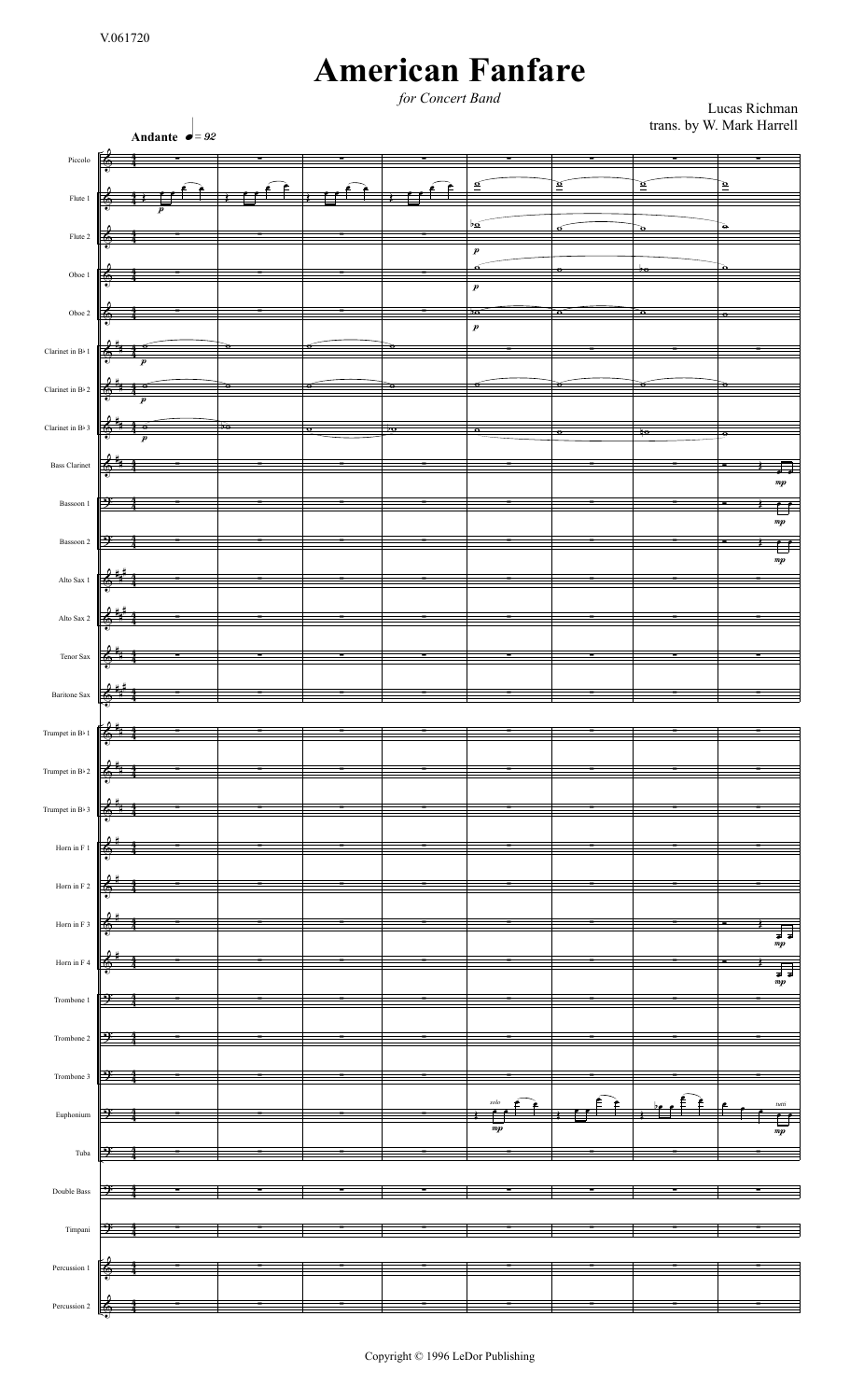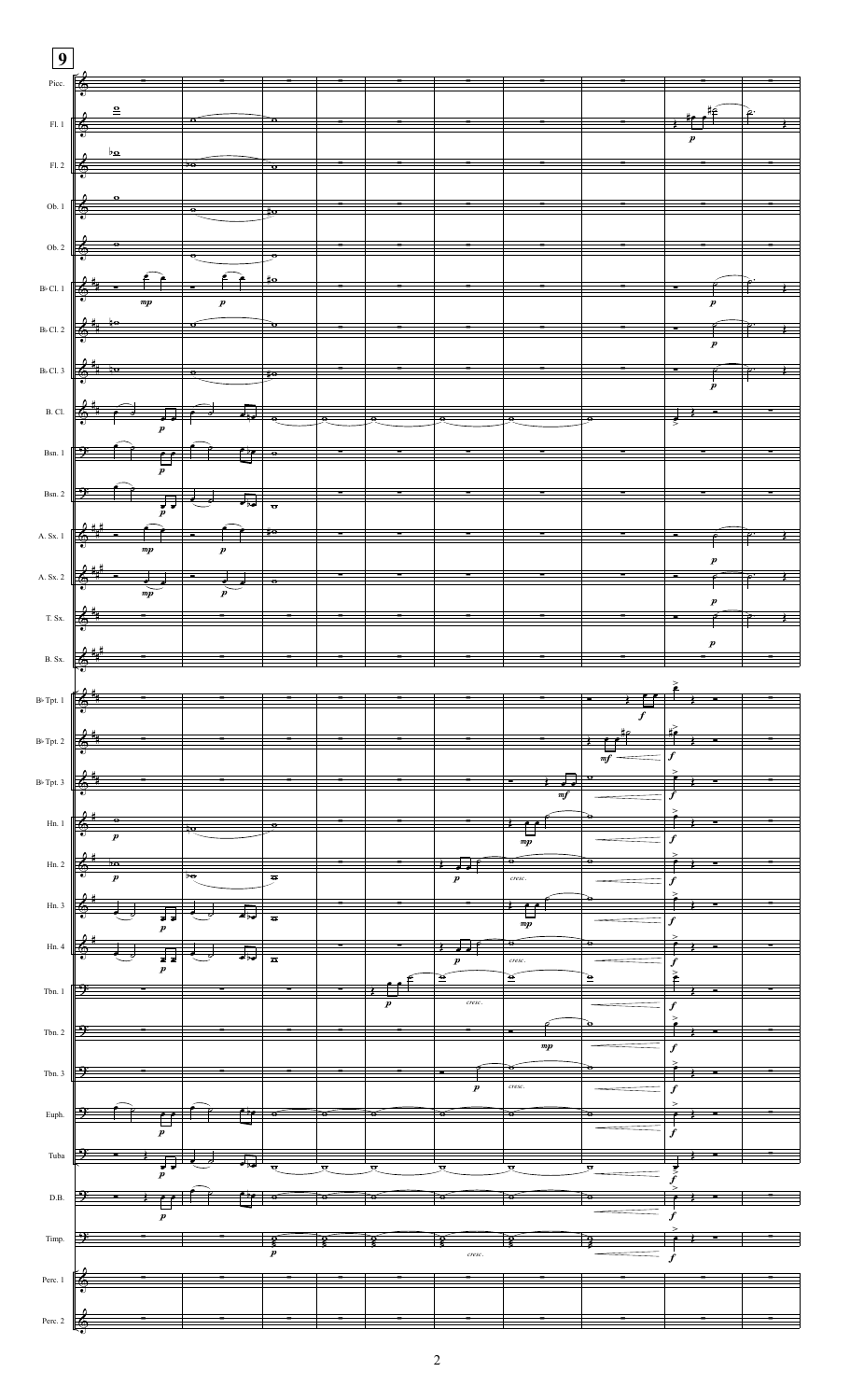| 19                                   |                                  |                              |                                                  |                     |                    |                     |                                                 |                                   |
|--------------------------------------|----------------------------------|------------------------------|--------------------------------------------------|---------------------|--------------------|---------------------|-------------------------------------------------|-----------------------------------|
| $\rm Picc.$                          | 圈                                |                              |                                                  |                     |                    |                     |                                                 | $\overline{\bullet}$              |
| FL.1                                 |                                  |                              |                                                  |                     |                    | $\hat{f}$           |                                                 | $\overline{\bullet}$              |
|                                      | Ģ                                |                              |                                                  |                     | $\overline{p}$     |                     |                                                 |                                   |
| FI. 2 $\frac{1}{2}$                  |                                  |                              |                                                  |                     |                    |                     | $\hat{\mathbf{r}}$                              | $\overline{\bullet}$              |
|                                      |                                  |                              |                                                  |                     | $\boldsymbol{p}$   |                     |                                                 |                                   |
| Ob. $1$                              | $\frac{1}{2}$                    |                              |                                                  |                     |                    |                     |                                                 | ¢                                 |
| Ob. 2                                | $\mathbf{r}$                     | $\blacksquare$               |                                                  |                     |                    |                     |                                                 | $\overline{\blacksquare}$         |
|                                      |                                  |                              |                                                  |                     |                    |                     |                                                 |                                   |
|                                      | $B \triangleright C1.1$          |                              |                                                  |                     |                    |                     |                                                 | $\overline{\bullet}$              |
|                                      | $B_2 C1.2$ $\frac{24}{5}$        |                              |                                                  | Ξ                   | ≝<br>Ξ             | t                   | $\frac{1}{2}$                                   | $\frac{1}{16}$                    |
|                                      |                                  |                              |                                                  |                     | $\boldsymbol{p}$   |                     |                                                 |                                   |
| $B \triangleright$ Cl. 3             |                                  | Ξ                            |                                                  |                     | Ξ                  |                     | $\hat{\phantom{a}}$<br>$\sigma$                 | $\frac{1}{10}$                    |
|                                      |                                  |                              |                                                  |                     | $\dot{p}$          |                     |                                                 |                                   |
|                                      |                                  |                              |                                                  | $\equiv$            |                    |                     |                                                 | $\overline{\bullet}$              |
| Bsn. 1                               | ୨                                |                              |                                                  |                     |                    |                     |                                                 | $\overline{\bullet}$              |
|                                      |                                  |                              |                                                  |                     |                    |                     |                                                 |                                   |
| Bsn. 2                               | Þ                                |                              |                                                  |                     |                    |                     |                                                 | $\overline{\bullet}$              |
|                                      |                                  |                              |                                                  |                     |                    | ۳                   | $\frac{1}{10}$                                  | ⋢                                 |
|                                      |                                  |                              |                                                  |                     | $\boldsymbol{p}$   |                     |                                                 |                                   |
| A. Sx. 2 $\frac{2 \frac{11}{10}}{2}$ | $\sim$                           |                              |                                                  |                     | Ξ<br>$\frac{p}{p}$ | $\overline{\phi}$ . | $\hat{\phantom{a}}$<br>$\overline{\phantom{a}}$ | $\overline{\bullet}$              |
|                                      |                                  |                              |                                                  |                     |                    |                     | $\hat{\phantom{a}}$                             |                                   |
| $\mathbf{T}$ Sx.                     | $\frac{2}{9}$                    |                              |                                                  |                     |                    |                     |                                                 | $\overline{\bullet}$              |
|                                      | B. Sx.<br>$\equiv$               | Ξ                            | Ξ.                                               |                     |                    |                     | $\hat{\phantom{a}}$                             | $\overline{\mathbf{e}}$           |
|                                      |                                  |                              |                                                  |                     |                    |                     |                                                 |                                   |
| $B \triangleright$ Tpt. 1            | $\blacklozenge$                  |                              |                                                  | $\boldsymbol{f}$    |                    |                     |                                                 | ¢                                 |
|                                      |                                  |                              |                                                  |                     |                    |                     |                                                 |                                   |
|                                      |                                  |                              |                                                  |                     |                    |                     |                                                 |                                   |
| $B \triangleright$ Tpt. 2            |                                  |                              |                                                  | m f                 |                    |                     |                                                 | ¢                                 |
| $B \triangleright$ Tpt. 3            | 6.                               |                              |                                                  |                     |                    |                     |                                                 | ¢                                 |
|                                      |                                  |                              | $\frac{1}{m}$                                    |                     |                    |                     |                                                 |                                   |
| Hn. 1                                |                                  |                              | $\overline{\phantom{a}}$<br>t<br>$\overline{mp}$ |                     |                    |                     |                                                 | ¢                                 |
| Hn. 2                                |                                  |                              | $\alpha$                                         | $\mathbf{o}$        |                    |                     |                                                 | ¢                                 |
|                                      |                                  | $\boldsymbol{p}$             | cresc.                                           |                     |                    |                     | ↷                                               |                                   |
| Hn. $3\,$                            | $\overline{\bullet}$             |                              | $\overline{\phantom{a}}$<br>रे                   |                     |                    |                     |                                                 | ¢                                 |
| Hn. 4                                | ⊚                                | 戸<br>$\overline{\mathbf{r}}$ | $\it mp$<br>$\frac{1}{\sqrt{2}}$                 | $\alpha$            |                    |                     |                                                 | €                                 |
|                                      |                                  | $\overline{p}$               | $\overline{\mathit{cresc}}$ .                    |                     |                    |                     |                                                 |                                   |
| Tbn. $1$                             | 9<br>$\boldsymbol{p}$            | $\overline{a}$<br>cresc.     | $\overline{\mathbf{v}}$                          | $\overline{\sigma}$ | É                  |                     | ⌒                                               | ¢                                 |
|                                      |                                  |                              |                                                  | ۰                   |                    |                     |                                                 |                                   |
| Tbn. $2$                             |                                  |                              | $\it mp$                                         |                     |                    |                     |                                                 | ¢                                 |
| Tbn. 3                               |                                  |                              |                                                  |                     |                    |                     |                                                 | $\overline{\mathbf{e}}$           |
|                                      |                                  | $\boldsymbol{p}$             | cresc.                                           |                     |                    |                     |                                                 |                                   |
| $\ensuremath{\text{Euph}}\xspace$    | $\bullet$<br>$\overline{p}$      | $\overline{\bullet}$         | $\overline{\bullet}$                             | $\bullet$           |                    |                     |                                                 | ¢                                 |
| Tuba                                 | C.                               |                              |                                                  |                     |                    |                     |                                                 | ¢                                 |
|                                      | $\frac{\overline{\sigma}}{p}$    | $\overline{\mathbf{v}}$      | $\overline{\mathbf{a}}$                          | $\overline{\sigma}$ |                    |                     |                                                 |                                   |
| $\mathbf{D}.\mathbf{B}.$             | $\bullet$<br>$\boldsymbol{p}$    | $\bullet$                    |                                                  |                     |                    |                     |                                                 | $\mathbf{e}$                      |
|                                      |                                  |                              |                                                  |                     |                    |                     |                                                 |                                   |
| Timp.                                | $\mathbf{P}$<br>$\boldsymbol{p}$ | $\it{cresc}.$                |                                                  |                     |                    |                     |                                                 | ¢                                 |
| Perc. 1                              | ๋                                |                              |                                                  |                     |                    |                     |                                                 | $\overline{\bullet}$              |
| Perc. 2                              | Ξ                                | Ξ                            | Ξ                                                | Ξ                   | Ξ                  |                     | $\triangleq$                                    | $\overline{\mathbf{1}\mathbf{e}}$ |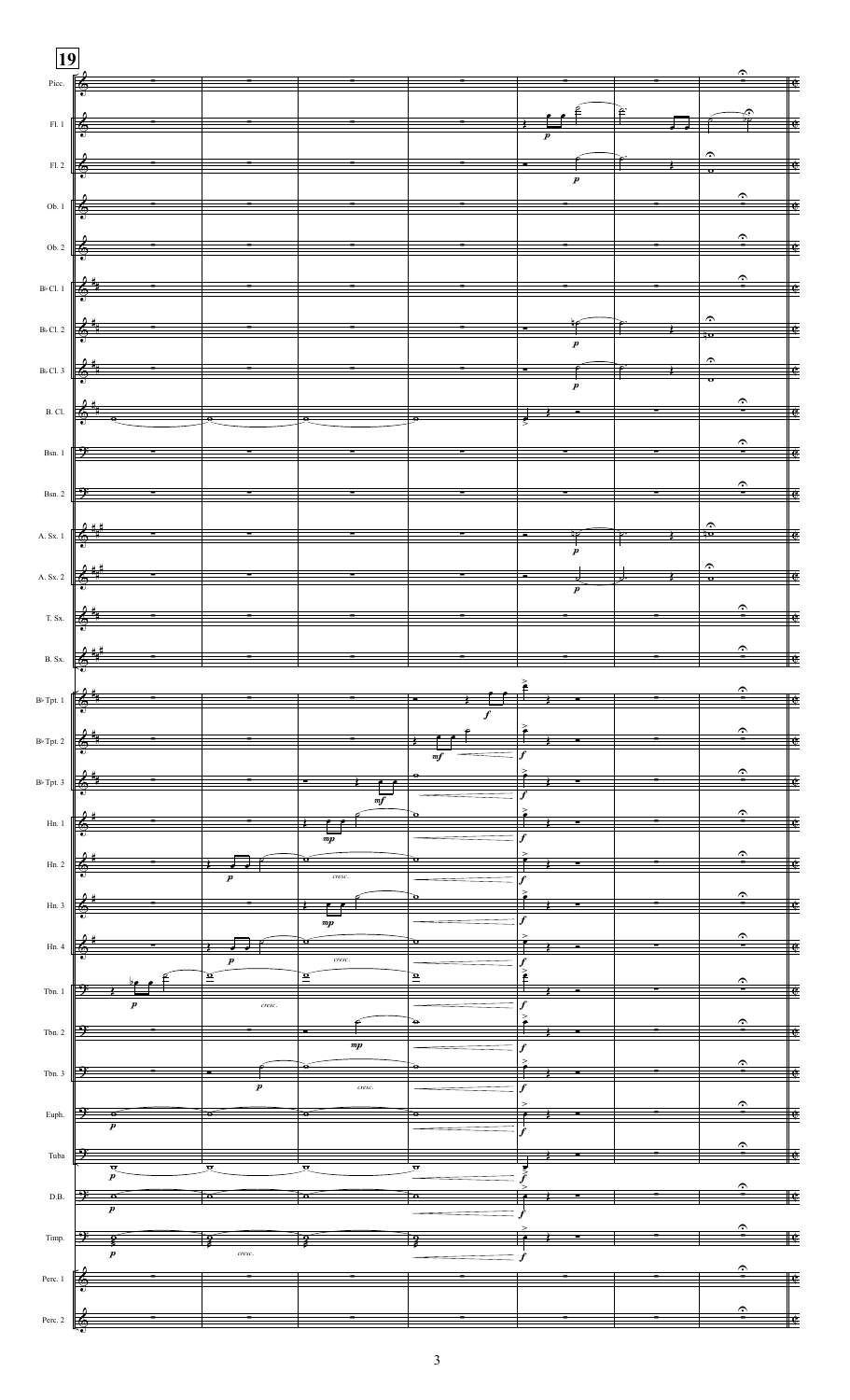| 26                                 |           | Allegro $\phi = 128$                                                                |                                                                                                                                                                                                                                                                                                                                                                                                                    |                                                                                                                                                                                                                                                                                                                       |                                                                       |                                         |                        |                                               |
|------------------------------------|-----------|-------------------------------------------------------------------------------------|--------------------------------------------------------------------------------------------------------------------------------------------------------------------------------------------------------------------------------------------------------------------------------------------------------------------------------------------------------------------------------------------------------------------|-----------------------------------------------------------------------------------------------------------------------------------------------------------------------------------------------------------------------------------------------------------------------------------------------------------------------|-----------------------------------------------------------------------|-----------------------------------------|------------------------|-----------------------------------------------|
| Picc.                              |           |                                                                                     |                                                                                                                                                                                                                                                                                                                                                                                                                    |                                                                                                                                                                                                                                                                                                                       |                                                                       |                                         |                        |                                               |
| FL1                                |           |                                                                                     |                                                                                                                                                                                                                                                                                                                                                                                                                    |                                                                                                                                                                                                                                                                                                                       |                                                                       |                                         |                        |                                               |
|                                    |           |                                                                                     |                                                                                                                                                                                                                                                                                                                                                                                                                    |                                                                                                                                                                                                                                                                                                                       |                                                                       |                                         |                        |                                               |
| Fl. 2                              |           |                                                                                     |                                                                                                                                                                                                                                                                                                                                                                                                                    |                                                                                                                                                                                                                                                                                                                       |                                                                       |                                         |                        |                                               |
| Ob. 1                              |           |                                                                                     |                                                                                                                                                                                                                                                                                                                                                                                                                    |                                                                                                                                                                                                                                                                                                                       |                                                                       |                                         |                        |                                               |
| Ob. 2                              |           |                                                                                     |                                                                                                                                                                                                                                                                                                                                                                                                                    |                                                                                                                                                                                                                                                                                                                       |                                                                       |                                         |                        |                                               |
|                                    |           |                                                                                     |                                                                                                                                                                                                                                                                                                                                                                                                                    |                                                                                                                                                                                                                                                                                                                       |                                                                       |                                         |                        |                                               |
| $B \triangleright C1.1$            |           |                                                                                     |                                                                                                                                                                                                                                                                                                                                                                                                                    |                                                                                                                                                                                                                                                                                                                       |                                                                       |                                         |                        |                                               |
| <b>B</b> <sub>b</sub> Cl. 2        |           |                                                                                     |                                                                                                                                                                                                                                                                                                                                                                                                                    |                                                                                                                                                                                                                                                                                                                       |                                                                       |                                         |                        |                                               |
| <b>B</b> <sub>b</sub> Cl. 3        |           |                                                                                     |                                                                                                                                                                                                                                                                                                                                                                                                                    |                                                                                                                                                                                                                                                                                                                       |                                                                       |                                         |                        |                                               |
|                                    |           |                                                                                     |                                                                                                                                                                                                                                                                                                                                                                                                                    |                                                                                                                                                                                                                                                                                                                       |                                                                       |                                         |                        |                                               |
| B.Cl.                              |           |                                                                                     |                                                                                                                                                                                                                                                                                                                                                                                                                    |                                                                                                                                                                                                                                                                                                                       |                                                                       |                                         |                        |                                               |
| Bsn. 1                             |           |                                                                                     |                                                                                                                                                                                                                                                                                                                                                                                                                    |                                                                                                                                                                                                                                                                                                                       |                                                                       |                                         |                        |                                               |
|                                    |           |                                                                                     |                                                                                                                                                                                                                                                                                                                                                                                                                    |                                                                                                                                                                                                                                                                                                                       |                                                                       |                                         |                        |                                               |
| Bsn. 2                             |           |                                                                                     |                                                                                                                                                                                                                                                                                                                                                                                                                    |                                                                                                                                                                                                                                                                                                                       |                                                                       |                                         |                        |                                               |
| A. Sx. 1                           |           |                                                                                     |                                                                                                                                                                                                                                                                                                                                                                                                                    |                                                                                                                                                                                                                                                                                                                       |                                                                       |                                         |                        |                                               |
| A. Sx. 2                           |           |                                                                                     |                                                                                                                                                                                                                                                                                                                                                                                                                    |                                                                                                                                                                                                                                                                                                                       |                                                                       |                                         |                        |                                               |
|                                    |           |                                                                                     |                                                                                                                                                                                                                                                                                                                                                                                                                    |                                                                                                                                                                                                                                                                                                                       |                                                                       |                                         |                        |                                               |
| T. Sx.                             |           |                                                                                     |                                                                                                                                                                                                                                                                                                                                                                                                                    |                                                                                                                                                                                                                                                                                                                       |                                                                       |                                         |                        |                                               |
|                                    |           |                                                                                     |                                                                                                                                                                                                                                                                                                                                                                                                                    | B. Sx. $\frac{2}{9}$ $\frac{1}{9}$ $\frac{1}{9}$ $\frac{1}{3}$ $\frac{1}{3}$ $\frac{1}{3}$ $\frac{1}{3}$ $\frac{1}{3}$ $\frac{1}{3}$ $\frac{1}{3}$ $\frac{1}{3}$ $\frac{1}{3}$ $\frac{1}{3}$ $\frac{1}{3}$ $\frac{1}{3}$ $\frac{1}{3}$ $\frac{1}{3}$ $\frac{1}{3}$ $\frac{1}{3}$ $\frac{1}{3}$ $\frac{1}{3}$ $\frac{$ |                                                                       |                                         |                        |                                               |
|                                    |           |                                                                                     |                                                                                                                                                                                                                                                                                                                                                                                                                    |                                                                                                                                                                                                                                                                                                                       |                                                                       |                                         |                        |                                               |
|                                    |           |                                                                                     |                                                                                                                                                                                                                                                                                                                                                                                                                    |                                                                                                                                                                                                                                                                                                                       |                                                                       |                                         |                        |                                               |
|                                    |           |                                                                                     |                                                                                                                                                                                                                                                                                                                                                                                                                    |                                                                                                                                                                                                                                                                                                                       |                                                                       |                                         |                        |                                               |
|                                    |           |                                                                                     | $B_3$ Tpt. 2 $\frac{2}{3}$ $\frac{2}{3}$ $\frac{4}{3}$ $\frac{4}{3}$ $\frac{3}{4}$ $\frac{3}{4}$ $\frac{3}{4}$ $\frac{3}{4}$ $\frac{3}{4}$ $\frac{3}{4}$ $\frac{3}{4}$ $\frac{3}{4}$ $\frac{3}{4}$ $\frac{3}{4}$ $\frac{3}{4}$ $\frac{3}{4}$ $\frac{3}{4}$ $\frac{3}{4}$ $\frac{3}{4}$ $\frac{3}{4}$ $\frac{3}{4}$                                                                                                 |                                                                                                                                                                                                                                                                                                                       |                                                                       |                                         |                        |                                               |
|                                    |           |                                                                                     | $B_{\rm b}$ Tpt. 3 $\frac{1}{\sqrt{3}}$ ( $\frac{1}{\sqrt{3}}$ , $\frac{1}{\sqrt{3}}$ , $\frac{1}{\sqrt{3}}$ , $\frac{1}{\sqrt{3}}$ , $\frac{1}{\sqrt{3}}$ , $\frac{1}{\sqrt{3}}$ , $\frac{1}{\sqrt{3}}$ , $\frac{1}{\sqrt{3}}$ , $\frac{1}{\sqrt{3}}$ , $\frac{1}{\sqrt{3}}$ , $\frac{1}{\sqrt{3}}$ , $\frac{1}{\sqrt{3}}$ , $\frac{1}{\sqrt{3$                                                                   |                                                                                                                                                                                                                                                                                                                       |                                                                       |                                         |                        |                                               |
|                                    |           |                                                                                     |                                                                                                                                                                                                                                                                                                                                                                                                                    |                                                                                                                                                                                                                                                                                                                       |                                                                       |                                         |                        |                                               |
|                                    |           |                                                                                     | $\frac{1}{2}$ $\frac{1}{2}$ $\frac{1}{2}$ $\frac{1}{2}$ $\frac{1}{2}$ $\frac{1}{2}$ $\frac{1}{2}$ $\frac{1}{2}$ $\frac{1}{2}$ $\frac{1}{2}$ $\frac{1}{2}$ $\frac{1}{2}$ $\frac{1}{2}$ $\frac{1}{2}$ $\frac{1}{2}$ $\frac{1}{2}$ $\frac{1}{2}$ $\frac{1}{2}$ $\frac{1}{2}$ $\frac{1}{2}$ $\frac{1}{2}$ $\frac{1}{2}$                                                                                                |                                                                                                                                                                                                                                                                                                                       |                                                                       |                                         |                        |                                               |
|                                    |           |                                                                                     | Hn. 2 $\frac{1}{2}$ $\frac{1}{2}$ $\frac{1}{2}$ $\frac{1}{2}$ $\frac{1}{2}$ $\frac{1}{2}$ $\frac{1}{2}$ $\frac{1}{2}$ $\frac{1}{2}$ $\frac{1}{2}$ $\frac{1}{2}$ $\frac{1}{2}$ $\frac{1}{2}$ $\frac{1}{2}$ $\frac{1}{2}$ $\frac{1}{2}$ $\frac{1}{2}$ $\frac{1}{2}$ $\frac{1}{2}$ $\frac{1}{2}$ $\frac{1}{2}$ $\frac{1$                                                                                              |                                                                                                                                                                                                                                                                                                                       |                                                                       |                                         |                        | $\overline{\phantom{0}}$                      |
|                                    |           |                                                                                     | $Hn.3$ $\left \frac{1}{\sqrt{3}}\frac{1}{3}\frac{1}{3}\frac{1}{3}\frac{1}{3}\frac{1}{3}\frac{1}{3}\frac{1}{3}\frac{1}{3}\frac{1}{3}\frac{1}{3}\frac{1}{3}\frac{1}{3}\frac{1}{3}\frac{1}{3}\frac{1}{3}\frac{1}{3}\frac{1}{3}\frac{1}{3}\frac{1}{3}\frac{1}{3}\frac{1}{3}\frac{1}{3}\frac{1}{3}\frac{1}{3}\frac{1}{3}\frac{1}{3}\frac{1}{3}\frac{1}{3}\frac{1}{3}\frac{1}{3}\frac{1}{3}\frac{1}{3}\frac{1}{3}\frac{$ |                                                                                                                                                                                                                                                                                                                       |                                                                       |                                         |                        |                                               |
|                                    |           |                                                                                     |                                                                                                                                                                                                                                                                                                                                                                                                                    |                                                                                                                                                                                                                                                                                                                       |                                                                       |                                         |                        |                                               |
|                                    |           |                                                                                     | Hn. 4 $\frac{1}{2}$ $\frac{1}{2}$ $\frac{1}{2}$ $\frac{1}{2}$ $\frac{1}{2}$ $\frac{1}{2}$ $\frac{1}{2}$ $\frac{1}{2}$ $\frac{1}{2}$ $\frac{1}{2}$ $\frac{1}{2}$ $\frac{1}{2}$ $\frac{1}{2}$ $\frac{1}{2}$ $\frac{1}{2}$ $\frac{1}{2}$ $\frac{1}{2}$ $\frac{1}{2}$ $\frac{1}{2}$ $\frac{1}{2}$ $\frac{1}{2}$ $\frac{1$                                                                                              |                                                                                                                                                                                                                                                                                                                       |                                                                       |                                         |                        |                                               |
| Tbn. $1$                           |           |                                                                                     | $\frac{1}{2}$ $\frac{1}{2}$ $\frac{1}{2}$ $\frac{1}{2}$ $\frac{1}{2}$ $\frac{1}{2}$ $\frac{1}{2}$ $\frac{1}{2}$ $\frac{1}{2}$ $\frac{1}{2}$ $\frac{1}{2}$ $\frac{1}{2}$ $\frac{1}{2}$ $\frac{1}{2}$ $\frac{1}{2}$ $\frac{1}{2}$ $\frac{1}{2}$ $\frac{1}{2}$ $\frac{1}{2}$ $\frac{1}{2}$ $\frac{1}{2}$ $\frac{1}{2}$                                                                                                |                                                                                                                                                                                                                                                                                                                       |                                                                       |                                         |                        | $\frac{1}{2}$ = $\frac{1}{2}$ = $\frac{1}{2}$ |
| Tbn. $2$                           |           | $\frac{1}{2}$ $\frac{1}{2}$ $\frac{1}{2}$ $\frac{1}{2}$ $\frac{1}{2}$ $\frac{1}{2}$ |                                                                                                                                                                                                                                                                                                                                                                                                                    | $\left  \cdot \right $                                                                                                                                                                                                                                                                                                |                                                                       | $\left  \cdot \right $<br>$\frac{1}{2}$ |                        | $\overline{\phantom{a}}$                      |
| Tbn. $3$                           |           |                                                                                     |                                                                                                                                                                                                                                                                                                                                                                                                                    | $\overline{\phantom{0}}$                                                                                                                                                                                                                                                                                              | $\cdot$                                                               |                                         | $\sim$ $\sim$ $\sim$   |                                               |
|                                    |           |                                                                                     |                                                                                                                                                                                                                                                                                                                                                                                                                    |                                                                                                                                                                                                                                                                                                                       |                                                                       | $\cdot$ $\cdot$                         |                        | $\frac{1}{2}$                                 |
| $\ensuremath{\text{Euph}}\xspace.$ | $9 \cdot$ |                                                                                     |                                                                                                                                                                                                                                                                                                                                                                                                                    |                                                                                                                                                                                                                                                                                                                       |                                                                       |                                         | $\left  \cdot \right $ |                                               |
| Tuba                               |           |                                                                                     |                                                                                                                                                                                                                                                                                                                                                                                                                    |                                                                                                                                                                                                                                                                                                                       | $\frac{1}{2}$ $\frac{1}{2}$ $\frac{1}{2}$ $\frac{1}{2}$ $\frac{1}{2}$ |                                         |                        |                                               |
| $\mathbf{D}.\mathbf{B}.$           |           |                                                                                     |                                                                                                                                                                                                                                                                                                                                                                                                                    |                                                                                                                                                                                                                                                                                                                       |                                                                       |                                         |                        |                                               |
|                                    |           |                                                                                     |                                                                                                                                                                                                                                                                                                                                                                                                                    |                                                                                                                                                                                                                                                                                                                       |                                                                       |                                         |                        |                                               |
| Timp.                              |           |                                                                                     |                                                                                                                                                                                                                                                                                                                                                                                                                    |                                                                                                                                                                                                                                                                                                                       |                                                                       |                                         |                        |                                               |
|                                    | Perc. 1   |                                                                                     |                                                                                                                                                                                                                                                                                                                                                                                                                    |                                                                                                                                                                                                                                                                                                                       |                                                                       |                                         |                        |                                               |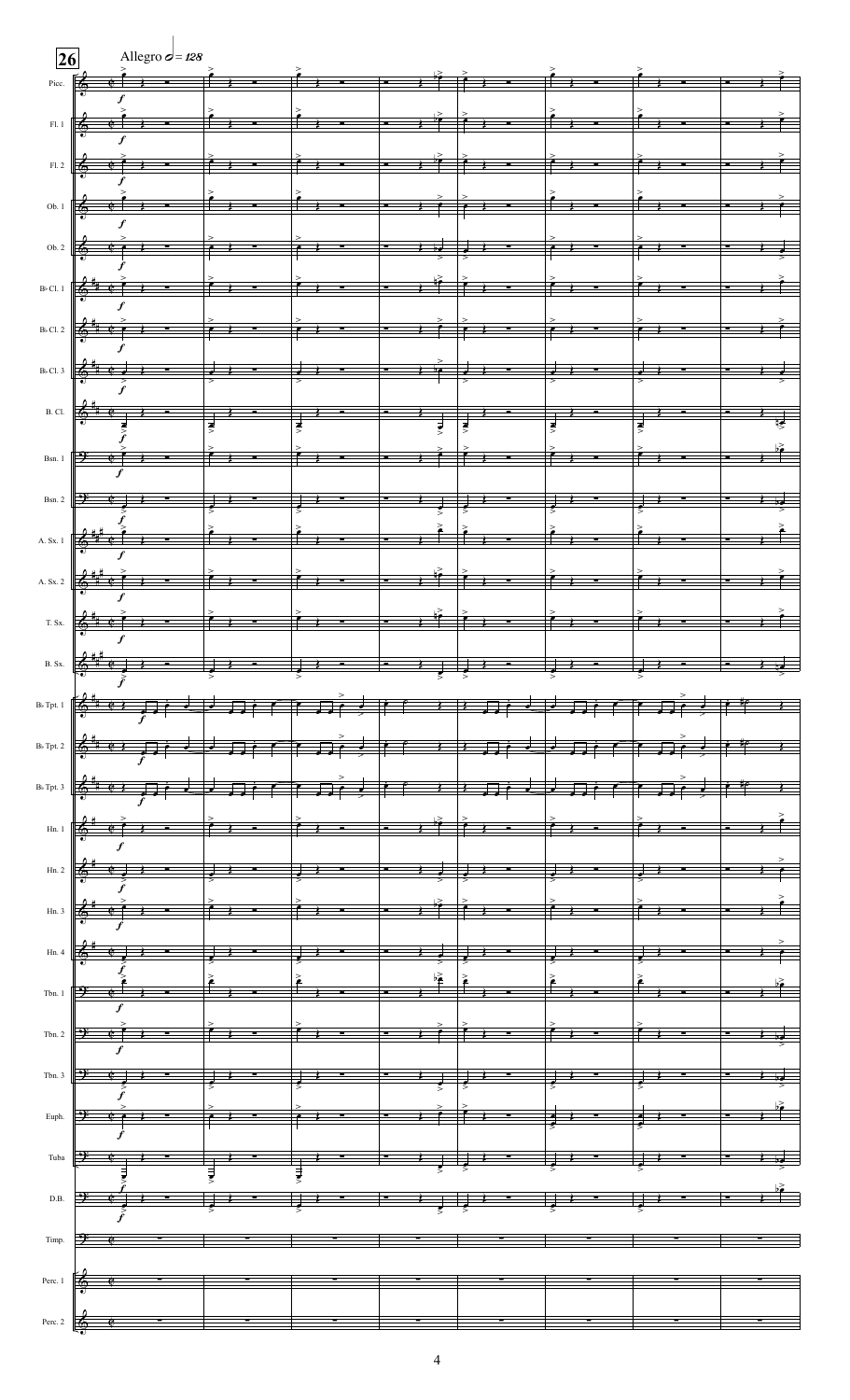| $\bf{34}$                                        |                         |                          |                                |                          |                         |                                    |                                                                                                                                                                                                                                                                                                                                                                             |                                     |                                   |                                  |                          |
|--------------------------------------------------|-------------------------|--------------------------|--------------------------------|--------------------------|-------------------------|------------------------------------|-----------------------------------------------------------------------------------------------------------------------------------------------------------------------------------------------------------------------------------------------------------------------------------------------------------------------------------------------------------------------------|-------------------------------------|-----------------------------------|----------------------------------|--------------------------|
| Picc.                                            |                         |                          |                                |                          |                         |                                    |                                                                                                                                                                                                                                                                                                                                                                             |                                     |                                   |                                  |                          |
| Fl.1                                             |                         |                          |                                |                          |                         |                                    | éttet                                                                                                                                                                                                                                                                                                                                                                       | <u>refer</u>                        | <u> FFFFF</u>                     | $\mathbf{\hat{a}}$               |                          |
|                                                  |                         |                          |                                |                          |                         |                                    | $\frac{1}{\overline{m}f}$                                                                                                                                                                                                                                                                                                                                                   | <u> #ffff</u>                       |                                   | $\mathbf{a}$<br>⊭ֲֲֲ             |                          |
| F1.2                                             |                         |                          | ŗ                              |                          |                         |                                    | $\begin{picture}(20,20) \put(0,0){\vector(1,0){10}} \put(15,0){\vector(1,0){10}} \put(15,0){\vector(1,0){10}} \put(15,0){\vector(1,0){10}} \put(15,0){\vector(1,0){10}} \put(15,0){\vector(1,0){10}} \put(15,0){\vector(1,0){10}} \put(15,0){\vector(1,0){10}} \put(15,0){\vector(1,0){10}} \put(15,0){\vector(1,0){10}} \put(15,0){\vector(1,0){10}} \put(15,0){\vector(1$ |                                     |                                   |                                  |                          |
| Ob. $\boldsymbol{1}$                             |                         |                          |                                |                          |                         | $\overline{mf}$                    | cresc                                                                                                                                                                                                                                                                                                                                                                       |                                     |                                   |                                  |                          |
| Ob. $2$                                          |                         |                          |                                |                          |                         |                                    |                                                                                                                                                                                                                                                                                                                                                                             |                                     |                                   |                                  |                          |
|                                                  |                         |                          |                                |                          |                         | $\overline{\mathit{mf}}$           | cresc                                                                                                                                                                                                                                                                                                                                                                       |                                     |                                   | $\alpha$                         |                          |
| $\rm B\ensuremath{\,\dot{\triangleright}}$ Cl. 1 | $\phi^*$                |                          | Ξ                              | ×                        |                         |                                    | $\begin{array}{c}\n\hline\n\text{Hence,} \\ \text{m} & \text{m} \\ \hline\n\end{array}$<br>ႈ                                                                                                                                                                                                                                                                                | $\cdot$ from $\cdot$<br>لا ہے۔<br>ا | $\frac{1}{2}$                     |                                  |                          |
| $\rm B\ensuremath{\,\circ}\, Cl.$ 2              |                         |                          | $\frac{1}{2}$                  | $\rightarrow$            |                         |                                    | $\sqrt{\frac{1}{m_f}}$<br>⇟                                                                                                                                                                                                                                                                                                                                                 |                                     |                                   |                                  |                          |
| $\rm B\!\!\flat$ Cl. 3                           | $\bullet$ .             |                          | م4 ≮                           |                          |                         | Ξ                                  | $\sqrt{2}$<br>₹                                                                                                                                                                                                                                                                                                                                                             |                                     |                                   |                                  |                          |
| $\,$ B. Cl. $\,$                                 |                         |                          |                                |                          | to                      |                                    | mf                                                                                                                                                                                                                                                                                                                                                                          | creso                               |                                   |                                  |                          |
| Bsn. $1\,$                                       | ∸                       |                          |                                |                          | mf                      | cresc.                             |                                                                                                                                                                                                                                                                                                                                                                             |                                     |                                   |                                  |                          |
|                                                  |                         |                          |                                |                          | m f                     | cresc.                             |                                                                                                                                                                                                                                                                                                                                                                             |                                     |                                   |                                  |                          |
| Bsn. $2$                                         |                         |                          | مطلح                           |                          | $\it mf$                | cresc.                             |                                                                                                                                                                                                                                                                                                                                                                             |                                     | ‡≉                                |                                  |                          |
| A. Sx. $1$                                       | 全生                      |                          |                                |                          |                         |                                    | di filmi                                                                                                                                                                                                                                                                                                                                                                    | <del>लंग</del>                      |                                   | $\epsilon$ $\epsilon$ $\epsilon$ |                          |
| A. Sx. $2$                                       | 牵                       |                          |                                |                          |                         |                                    | $\bar{m}f$<br>ris fra                                                                                                                                                                                                                                                                                                                                                       | # 1                                 | <u>التواريخ المتحدة التي</u>      |                                  |                          |
| $\mathbf{T}.$ Sx.                                |                         | $\overline{\phantom{a}}$ | <u>र फें</u><br>⋿              | $\overline{\phantom{0}}$ |                         |                                    | $\overline{\mathit{mf}}$<br>$\sqrt{2}$                                                                                                                                                                                                                                                                                                                                      | cresc.                              | <u>erit (ile deri tre ciris f</u> |                                  |                          |
|                                                  | $\frac{1}{2}$           |                          |                                |                          |                         |                                    | mf                                                                                                                                                                                                                                                                                                                                                                          | cresc.                              |                                   |                                  |                          |
| $\mathbf{B}.$ Sx.                                | $8 +$                   | -                        | $\leftrightarrow$<br>≔         |                          | $m\!f$                  | cresc.                             |                                                                                                                                                                                                                                                                                                                                                                             |                                     |                                   |                                  |                          |
|                                                  |                         |                          |                                |                          |                         |                                    |                                                                                                                                                                                                                                                                                                                                                                             |                                     |                                   |                                  |                          |
| $\rm B\flat$ Tpt. $1$                            | $6$ <sup>*</sup>        |                          |                                |                          |                         |                                    |                                                                                                                                                                                                                                                                                                                                                                             |                                     |                                   |                                  |                          |
| $\rm B\ensuremath{\circ}\, \rm Tpt.$ 2           |                         | $\pi$                    |                                | $\frac{1}{2}$            |                         | $\mathbb{I}$                       | $\mathbf{f}$                                                                                                                                                                                                                                                                                                                                                                |                                     |                                   | ¥                                |                          |
| $\rm B\ensuremath{\circ}\, \rm Tpt.$ 3           |                         | $\frac{1}{2}$            | ≛‡°                            |                          | $\frac{1}{\sqrt{m}}$    | $\overline{\phantom{a}}$           |                                                                                                                                                                                                                                                                                                                                                                             |                                     |                                   |                                  |                          |
|                                                  |                         |                          |                                |                          | m f                     |                                    |                                                                                                                                                                                                                                                                                                                                                                             | cresc.                              |                                   |                                  |                          |
| Hn. 1                                            |                         |                          |                                |                          |                         | $\overline{\phantom{a}}$           | $\frac{1}{\sqrt{2}}$                                                                                                                                                                                                                                                                                                                                                        |                                     |                                   |                                  |                          |
| Hn. $2$                                          | $\frac{2}{\frac{2}{3}}$ | $\frac{1}{2}$            | $\frac{1}{2}$ po $\frac{1}{2}$ | <u>—</u>                 | Ξ                       | Ξ                                  |                                                                                                                                                                                                                                                                                                                                                                             |                                     |                                   | $\overline{\phantom{a}}$         | $\overline{\phantom{a}}$ |
| Hn. 3                                            |                         |                          | $\left  \cdot \right $         | $\rightarrow$            | Ξ.                      |                                    |                                                                                                                                                                                                                                                                                                                                                                             |                                     |                                   |                                  |                          |
| Hn.4                                             | 6.                      |                          | $\overline{\phantom{0}}$       | ╼                        |                         | ≖                                  |                                                                                                                                                                                                                                                                                                                                                                             |                                     |                                   | ≖                                |                          |
| Tbn. 1                                           | €                       |                          |                                |                          |                         |                                    |                                                                                                                                                                                                                                                                                                                                                                             |                                     | ᇣ                                 | ₹                                |                          |
| Tbn. $2$                                         |                         |                          | $\overline{\cdot}$             |                          |                         | $\frac{1}{m}$<br>cresc.            |                                                                                                                                                                                                                                                                                                                                                                             |                                     | ₽                                 | ₹                                |                          |
|                                                  |                         |                          |                                |                          | m f                     | cresc.                             |                                                                                                                                                                                                                                                                                                                                                                             |                                     |                                   | $\overline{\cdot}$               | <u>र जुल्ला</u>          |
| Tbn. $3$                                         |                         |                          | $\overline{\cdot}$             |                          | $\frac{1}{\frac{4}{m}}$ | $\overline{\phantom{0}}$<br>cresc. |                                                                                                                                                                                                                                                                                                                                                                             |                                     |                                   | ₹                                |                          |
| Euph.                                            |                         |                          |                                |                          | ≞<br>m f                | $\mathit{cres}c$ .                 |                                                                                                                                                                                                                                                                                                                                                                             |                                     | ‡ਟ<br>甼                           | $\mathbf{R}$<br>ತ<br>₹           | ≢                        |
| Tuba                                             |                         |                          |                                |                          | ₽                       | ◢<br>cresc.                        |                                                                                                                                                                                                                                                                                                                                                                             |                                     |                                   |                                  |                          |
| $\mathbf{D}.\mathbf{B}.$                         |                         |                          |                                |                          | m f                     |                                    |                                                                                                                                                                                                                                                                                                                                                                             |                                     |                                   | $\frac{1}{2}$<br>$\pm J$         |                          |
|                                                  |                         |                          |                                |                          | m f                     | cresc.                             |                                                                                                                                                                                                                                                                                                                                                                             |                                     |                                   |                                  |                          |
| Timp.                                            |                         |                          |                                |                          |                         |                                    |                                                                                                                                                                                                                                                                                                                                                                             |                                     |                                   |                                  |                          |
| Perc. 1                                          |                         |                          |                                |                          |                         |                                    |                                                                                                                                                                                                                                                                                                                                                                             |                                     |                                   |                                  |                          |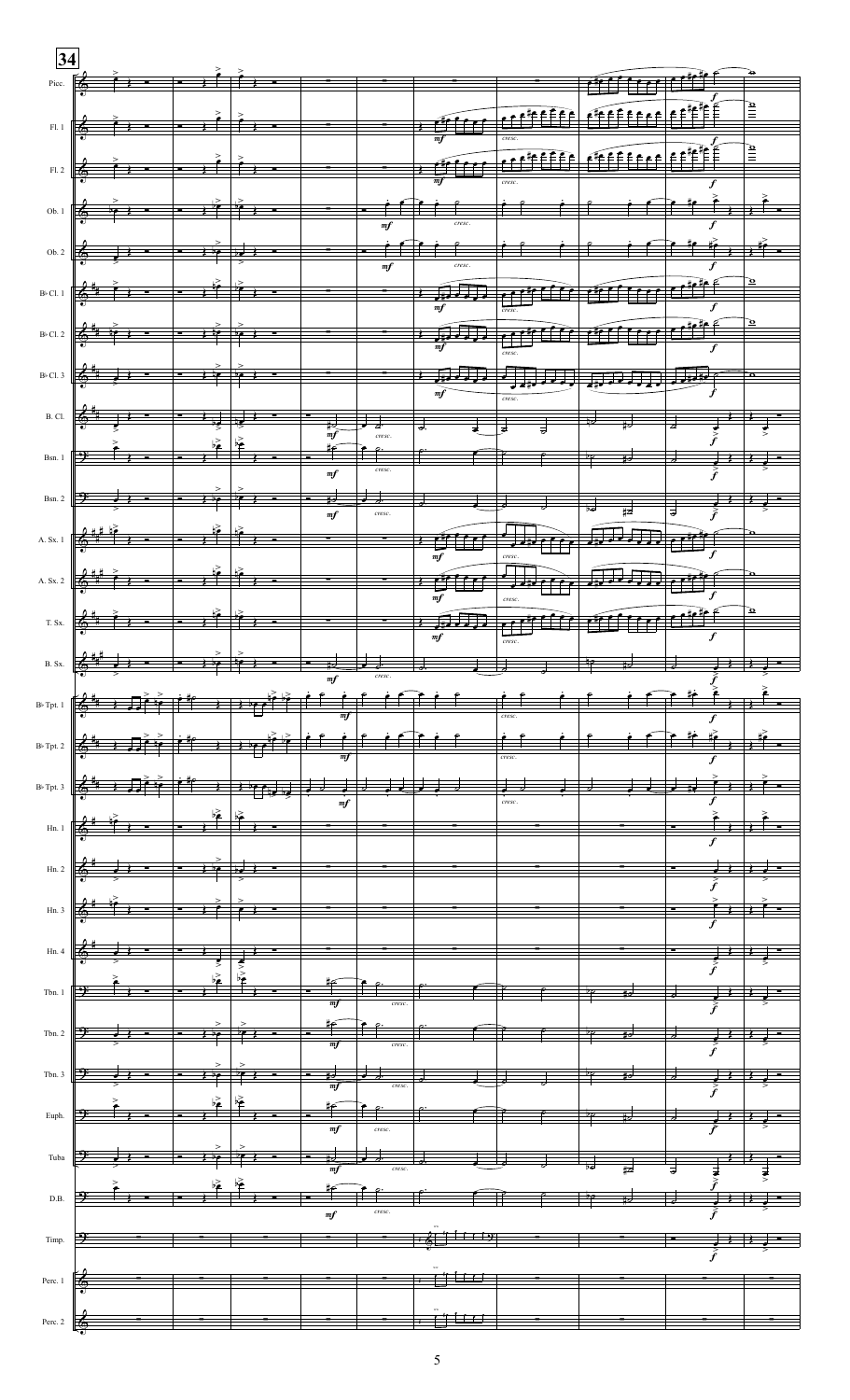| 44                                                                                                                                 |                                                                                                                                                                                                                                                                                                                                                              |                                                                                                                         |                      |                |                                                                                                                                                                                                                                                                                                                                                     |                                                                                                                                                                                                                                                                                                                        |
|------------------------------------------------------------------------------------------------------------------------------------|--------------------------------------------------------------------------------------------------------------------------------------------------------------------------------------------------------------------------------------------------------------------------------------------------------------------------------------------------------------|-------------------------------------------------------------------------------------------------------------------------|----------------------|----------------|-----------------------------------------------------------------------------------------------------------------------------------------------------------------------------------------------------------------------------------------------------------------------------------------------------------------------------------------------------|------------------------------------------------------------------------------------------------------------------------------------------------------------------------------------------------------------------------------------------------------------------------------------------------------------------------|
|                                                                                                                                    |                                                                                                                                                                                                                                                                                                                                                              |                                                                                                                         |                      | $f \circ f$ be |                                                                                                                                                                                                                                                                                                                                                     |                                                                                                                                                                                                                                                                                                                        |
| FI. 1                                                                                                                              |                                                                                                                                                                                                                                                                                                                                                              |                                                                                                                         |                      |                |                                                                                                                                                                                                                                                                                                                                                     | كنبج                                                                                                                                                                                                                                                                                                                   |
| FI. 2 $\frac{1}{2}$                                                                                                                |                                                                                                                                                                                                                                                                                                                                                              | $\sqrt{2}$                                                                                                              |                      |                | $\cdot$ Decker by $\cdot$ .                                                                                                                                                                                                                                                                                                                         |                                                                                                                                                                                                                                                                                                                        |
|                                                                                                                                    |                                                                                                                                                                                                                                                                                                                                                              |                                                                                                                         |                      |                |                                                                                                                                                                                                                                                                                                                                                     |                                                                                                                                                                                                                                                                                                                        |
| Ob. 1                                                                                                                              | $\overline{\phantom{a}}$                                                                                                                                                                                                                                                                                                                                     |                                                                                                                         | $\frac{1}{\sqrt{2}}$ |                |                                                                                                                                                                                                                                                                                                                                                     | $\frac{1}{2}$ of $\frac{1}{2}$ of $\frac{1}{2}$                                                                                                                                                                                                                                                                        |
|                                                                                                                                    | $0b.2$ $6$ $12$                                                                                                                                                                                                                                                                                                                                              |                                                                                                                         |                      |                | $\frac{1}{2}$                                                                                                                                                                                                                                                                                                                                       | $\frac{1}{\sqrt{2}}$                                                                                                                                                                                                                                                                                                   |
|                                                                                                                                    | $B \triangleright$ Cl. 1 $\frac{2 \frac{B}{11}}{1}$                                                                                                                                                                                                                                                                                                          |                                                                                                                         |                      |                | $\vert$ $f$ $D$ $\rightarrow$ $D$ $f$ $\vert$ $f$ $D$ $\rightarrow$ $\vert$ $f$ $\vert$ $f$ $\vert$ $\cdots$                                                                                                                                                                                                                                        |                                                                                                                                                                                                                                                                                                                        |
|                                                                                                                                    | $B > C1.2$ $\frac{1}{2}$                                                                                                                                                                                                                                                                                                                                     |                                                                                                                         |                      |                |                                                                                                                                                                                                                                                                                                                                                     | $\frac{1}{2}$                                                                                                                                                                                                                                                                                                          |
| $B \triangleright C1.3$                                                                                                            | $\leftarrow$                                                                                                                                                                                                                                                                                                                                                 |                                                                                                                         |                      |                |                                                                                                                                                                                                                                                                                                                                                     |                                                                                                                                                                                                                                                                                                                        |
|                                                                                                                                    |                                                                                                                                                                                                                                                                                                                                                              |                                                                                                                         |                      |                |                                                                                                                                                                                                                                                                                                                                                     | $\frac{1}{2}$ , $\frac{1}{2}$ , $\frac{1}{2}$ , $\frac{1}{2}$ , $\frac{1}{2}$ , $\frac{1}{2}$ , $\frac{1}{2}$ , $\frac{1}{2}$ , $\frac{1}{2}$ , $\frac{1}{2}$ , $\frac{1}{2}$ , $\frac{1}{2}$ , $\frac{1}{2}$                                                                                                          |
|                                                                                                                                    | B. Cl. $\begin{array}{ c c c c c }\n\hline\n\text{B. C1.} & \text{C1.} & \text{A} & \text{B1.} \\ \hline\n\text{C1.} & \text{A1.} & \text{A1.} & \text{B1.} \\ \hline\n\text{D1.} & \text{A1.} & \text{B1.} & \text{B1.} \\ \hline\n\end{array}$                                                                                                             |                                                                                                                         |                      |                |                                                                                                                                                                                                                                                                                                                                                     |                                                                                                                                                                                                                                                                                                                        |
|                                                                                                                                    |                                                                                                                                                                                                                                                                                                                                                              |                                                                                                                         |                      |                |                                                                                                                                                                                                                                                                                                                                                     |                                                                                                                                                                                                                                                                                                                        |
|                                                                                                                                    | Bsn. 2 3 $\frac{5}{2}$                                                                                                                                                                                                                                                                                                                                       |                                                                                                                         |                      |                |                                                                                                                                                                                                                                                                                                                                                     | <u> 1948 - 1958 - 1958 - 1958 - 1958 - 1958 - 1958 - 1958 - 1958 - 1958 - 1959 - 1959 - 1959 - 1959 - 1959 - 195</u>                                                                                                                                                                                                   |
|                                                                                                                                    | A. Sx. 1 $\frac{2 \frac{H_{\text{H}}}{1}}{2 \frac{H_{\text{H}}}{1}}$ $\frac{2}{1}$                                                                                                                                                                                                                                                                           |                                                                                                                         |                      |                |                                                                                                                                                                                                                                                                                                                                                     | ┲≐                                                                                                                                                                                                                                                                                                                     |
|                                                                                                                                    | A. Sx. 2 $\left  \frac{2 \frac{11}{11} + 2 \frac{1}{11}}{2 \frac{1}{11}} \right $                                                                                                                                                                                                                                                                            |                                                                                                                         |                      |                |                                                                                                                                                                                                                                                                                                                                                     | ككو                                                                                                                                                                                                                                                                                                                    |
|                                                                                                                                    | T. Sx. $\sqrt{\frac{H_{\text{H}}}{T_{\text{H}}}}$ + $\frac{1}{T_{\text{H}}}$ + $\frac{1}{T_{\text{H}}}$ + $\frac{1}{T_{\text{H}}}$ + $\frac{1}{T_{\text{H}}}$ + $\frac{1}{T_{\text{H}}}$ + $\frac{1}{T_{\text{H}}}$ + $\frac{1}{T_{\text{H}}}$ + $\frac{1}{T_{\text{H}}}$ + $\frac{1}{T_{\text{H}}}$ + $\frac{1}{T_{\text{H}}}$ + $\frac{1}{T_{\text{H}}}$ + |                                                                                                                         |                      |                | $ $ $\left $ $\left $ $\right $ $\left $ $\left $ $\right $ $\left $ $\right $ $\left $ $\left $ $\right $ $\left $ $\left $ $\right $ $\left $ $\left $ $\right $ $\left $ $\left $ $\right $ $\left $ $\left $ $\right $ $\left $ $\left $ $\right $ $\left $ $\left $ $\right $ $\left $ $\left $ $\right $ $\left $ $\left $ $\right $ $\left $ | $\overline{\phantom{a}}$                                                                                                                                                                                                                                                                                               |
|                                                                                                                                    | B. Sx. $\frac{1}{\sqrt{2}}$                                                                                                                                                                                                                                                                                                                                  |                                                                                                                         |                      |                |                                                                                                                                                                                                                                                                                                                                                     | $\Box$                                                                                                                                                                                                                                                                                                                 |
| $B \triangleright$ Tpt. 1 $\left[\begin{array}{ccc} \overline{6} & \overline{5} \\ \overline{6} & \overline{1} \end{array}\right]$ |                                                                                                                                                                                                                                                                                                                                                              |                                                                                                                         |                      |                |                                                                                                                                                                                                                                                                                                                                                     |                                                                                                                                                                                                                                                                                                                        |
| $B \triangleright$ Tpt. 2 $\left \bigotimes_{i=1}^{n} \frac{B_i}{B_i}\right $                                                      |                                                                                                                                                                                                                                                                                                                                                              | $\left( \begin{array}{ccc} \cdot & \cdot & \cdot \\ \cdot & \cdot & \cdot \\ \cdot & \cdot & \cdot \end{array} \right)$ |                      |                |                                                                                                                                                                                                                                                                                                                                                     |                                                                                                                                                                                                                                                                                                                        |
|                                                                                                                                    |                                                                                                                                                                                                                                                                                                                                                              |                                                                                                                         |                      |                |                                                                                                                                                                                                                                                                                                                                                     |                                                                                                                                                                                                                                                                                                                        |
| $B \triangleright$ Tpt. 3                                                                                                          | $\uparrow$ : $\uparrow$                                                                                                                                                                                                                                                                                                                                      | $\sqrt{2}$                                                                                                              |                      |                |                                                                                                                                                                                                                                                                                                                                                     |                                                                                                                                                                                                                                                                                                                        |
|                                                                                                                                    | $\frac{1}{2}$ $\frac{1}{2}$ $\frac{1}{2}$ $\frac{1}{2}$ $\frac{1}{2}$ $\frac{1}{2}$ $\frac{1}{2}$ $\frac{1}{2}$ $\frac{1}{2}$ $\frac{1}{2}$ $\frac{1}{2}$ $\frac{1}{2}$ $\frac{1}{2}$ $\frac{1}{2}$ $\frac{1}{2}$ $\frac{1}{2}$ $\frac{1}{2}$ $\frac{1}{2}$ $\frac{1}{2}$ $\frac{1}{2}$ $\frac{1}{2}$ $\frac{1}{2}$                                          |                                                                                                                         |                      |                |                                                                                                                                                                                                                                                                                                                                                     |                                                                                                                                                                                                                                                                                                                        |
|                                                                                                                                    | $\frac{1}{2}$ $\frac{1}{2}$ $\frac{1}{2}$ $\frac{1}{2}$ $\frac{1}{2}$ $\frac{1}{2}$ $\frac{1}{2}$ $\frac{1}{2}$ $\frac{1}{2}$ $\frac{1}{2}$ $\frac{1}{2}$ $\frac{1}{2}$ $\frac{1}{2}$ $\frac{1}{2}$ $\frac{1}{2}$ $\frac{1}{2}$ $\frac{1}{2}$ $\frac{1}{2}$ $\frac{1}{2}$ $\frac{1}{2}$ $\frac{1}{2}$ $\frac{1}{2}$                                          |                                                                                                                         |                      |                |                                                                                                                                                                                                                                                                                                                                                     |                                                                                                                                                                                                                                                                                                                        |
|                                                                                                                                    | $Hm-3$ $\frac{1}{2}$ $\frac{1}{2}$ $\frac{1}{2}$ $\frac{1}{2}$ $\frac{1}{2}$ $\frac{1}{2}$ $\frac{1}{2}$ $\frac{1}{2}$ $\frac{1}{2}$ $\frac{1}{2}$ $\frac{1}{2}$ $\frac{1}{2}$ $\frac{1}{2}$ $\frac{1}{2}$ $\frac{1}{2}$ $\frac{1}{2}$ $\frac{1}{2}$ $\frac{1}{2}$ $\frac{1}{2}$ $\frac{1}{2}$ $\frac{1}{2}$ $\frac{$                                        |                                                                                                                         |                      |                |                                                                                                                                                                                                                                                                                                                                                     |                                                                                                                                                                                                                                                                                                                        |
|                                                                                                                                    |                                                                                                                                                                                                                                                                                                                                                              |                                                                                                                         |                      |                |                                                                                                                                                                                                                                                                                                                                                     |                                                                                                                                                                                                                                                                                                                        |
|                                                                                                                                    | Tbn. 1 $\frac{9}{2}$ $\frac{?}{ }$                                                                                                                                                                                                                                                                                                                           |                                                                                                                         |                      |                |                                                                                                                                                                                                                                                                                                                                                     | <u> Este de la comparacción de la comparacción de la comparacción de la comparacción de la comparacción de la comp</u>                                                                                                                                                                                                 |
|                                                                                                                                    |                                                                                                                                                                                                                                                                                                                                                              |                                                                                                                         |                      |                |                                                                                                                                                                                                                                                                                                                                                     |                                                                                                                                                                                                                                                                                                                        |
| Tbn. $2$                                                                                                                           |                                                                                                                                                                                                                                                                                                                                                              |                                                                                                                         |                      |                |                                                                                                                                                                                                                                                                                                                                                     | <u> Fritti de l'Article de l'Article de la context de la context de la context de la context de la context de la </u>                                                                                                                                                                                                  |
|                                                                                                                                    | Tbn. 3 $\boxed{2}$ $\rightarrow$ $\rightarrow$                                                                                                                                                                                                                                                                                                               |                                                                                                                         |                      |                |                                                                                                                                                                                                                                                                                                                                                     | $\frac{1}{2}$                                                                                                                                                                                                                                                                                                          |
| ${\hbox{\rm Euph}}.$                                                                                                               |                                                                                                                                                                                                                                                                                                                                                              |                                                                                                                         |                      |                |                                                                                                                                                                                                                                                                                                                                                     |                                                                                                                                                                                                                                                                                                                        |
|                                                                                                                                    |                                                                                                                                                                                                                                                                                                                                                              |                                                                                                                         |                      |                |                                                                                                                                                                                                                                                                                                                                                     | $Tuba$ $\frac{1}{2}$ $\frac{1}{2}$ $\frac{1}{2}$ $\frac{1}{2}$ $\frac{1}{2}$ $\frac{1}{2}$ $\frac{1}{2}$ $\frac{1}{2}$ $\frac{1}{2}$ $\frac{1}{2}$ $\frac{1}{2}$ $\frac{1}{2}$ $\frac{1}{2}$ $\frac{1}{2}$ $\frac{1}{2}$ $\frac{1}{2}$ $\frac{1}{2}$ $\frac{1}{2}$ $\frac{1}{2}$ $\frac{1}{2}$ $\frac{1}{2}$ $\frac{1$ |
|                                                                                                                                    |                                                                                                                                                                                                                                                                                                                                                              | $\frac{1}{2}$                                                                                                           |                      |                | $\frac{1}{2}$ be the total definition of $\frac{1}{2}$                                                                                                                                                                                                                                                                                              | $\frac{1}{2}$                                                                                                                                                                                                                                                                                                          |
| Timp. $\frac{1}{2}$                                                                                                                |                                                                                                                                                                                                                                                                                                                                                              |                                                                                                                         |                      |                |                                                                                                                                                                                                                                                                                                                                                     |                                                                                                                                                                                                                                                                                                                        |
|                                                                                                                                    |                                                                                                                                                                                                                                                                                                                                                              |                                                                                                                         |                      |                |                                                                                                                                                                                                                                                                                                                                                     |                                                                                                                                                                                                                                                                                                                        |
| Perc. 1                                                                                                                            |                                                                                                                                                                                                                                                                                                                                                              | <b>Snare Drum</b>                                                                                                       |                      |                |                                                                                                                                                                                                                                                                                                                                                     |                                                                                                                                                                                                                                                                                                                        |
| Perc. 2                                                                                                                            |                                                                                                                                                                                                                                                                                                                                                              | $f\hspace{-0.1cm}f$                                                                                                     |                      |                |                                                                                                                                                                                                                                                                                                                                                     |                                                                                                                                                                                                                                                                                                                        |

 $\overline{6}$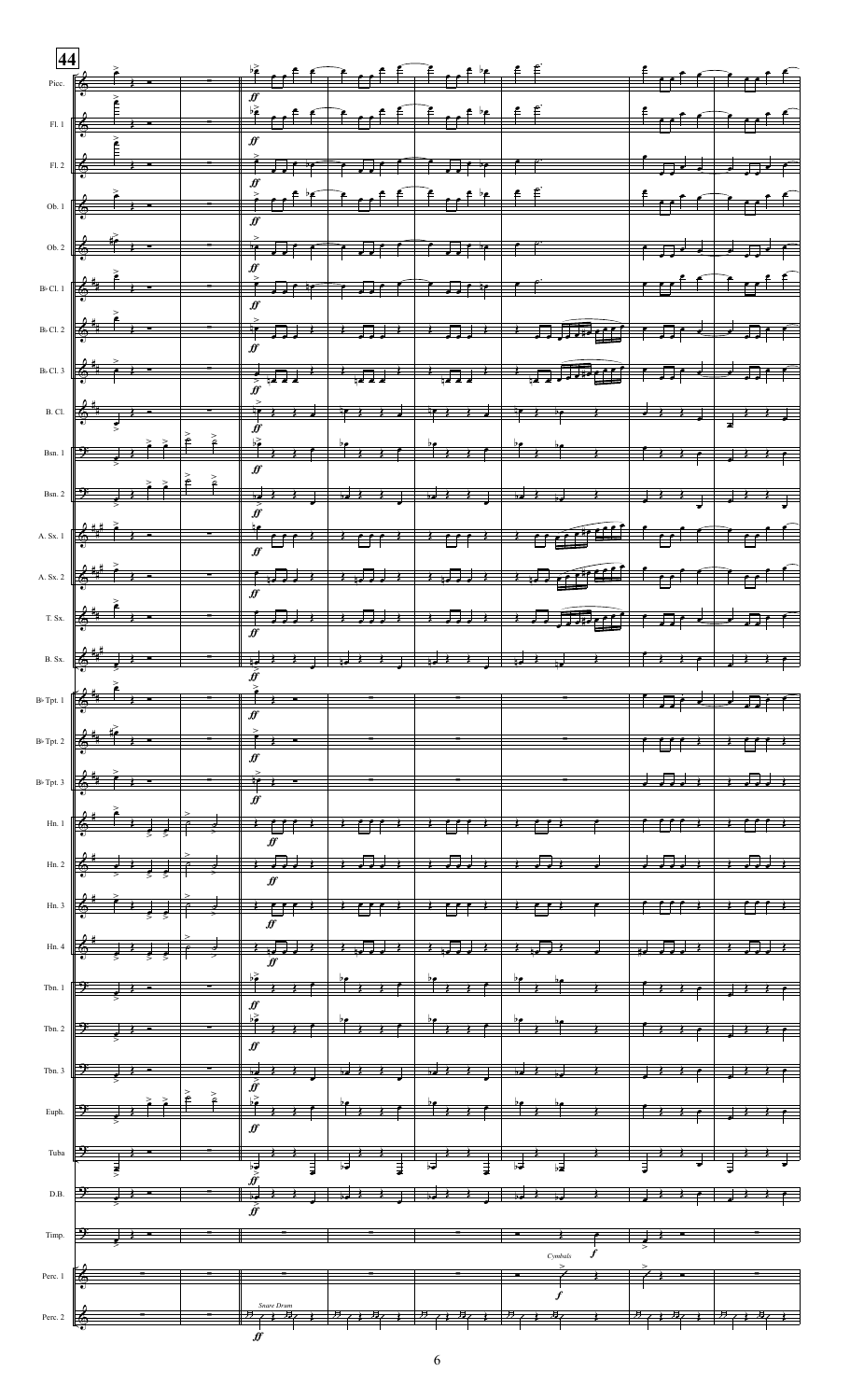| 52                                |                                                                                                                                                                                                                                                                                                                     |                                                                                                                                                                                                                                                                                                                                                                      |                                                                                                                                                                                                                |                                              |                                                                                                   |    |   |
|-----------------------------------|---------------------------------------------------------------------------------------------------------------------------------------------------------------------------------------------------------------------------------------------------------------------------------------------------------------------|----------------------------------------------------------------------------------------------------------------------------------------------------------------------------------------------------------------------------------------------------------------------------------------------------------------------------------------------------------------------|----------------------------------------------------------------------------------------------------------------------------------------------------------------------------------------------------------------|----------------------------------------------|---------------------------------------------------------------------------------------------------|----|---|
|                                   |                                                                                                                                                                                                                                                                                                                     |                                                                                                                                                                                                                                                                                                                                                                      |                                                                                                                                                                                                                |                                              |                                                                                                   |    |   |
| FL1                               |                                                                                                                                                                                                                                                                                                                     | $\frac{1}{\sqrt{1-\frac{1}{2}}}\left\{ \frac{1}{\sqrt{1-\frac{1}{2}}}\right\}$                                                                                                                                                                                                                                                                                       | <u>'É crecele</u>                                                                                                                                                                                              |                                              |                                                                                                   |    |   |
| FL.2                              |                                                                                                                                                                                                                                                                                                                     |                                                                                                                                                                                                                                                                                                                                                                      |                                                                                                                                                                                                                | <u>ur n</u>                                  |                                                                                                   |    |   |
|                                   | Ob. 1 6 ft                                                                                                                                                                                                                                                                                                          |                                                                                                                                                                                                                                                                                                                                                                      | $\frac{1}{2}$                                                                                                                                                                                                  |                                              |                                                                                                   |    |   |
| Ob. $2$                           | ๒                                                                                                                                                                                                                                                                                                                   | $\frac{1}{\sqrt{2}}$ , $\frac{1}{\sqrt{2}}$ , $\frac{1}{\sqrt{2}}$ , $\frac{1}{\sqrt{2}}$ , $\frac{1}{\sqrt{2}}$ , $\frac{1}{\sqrt{2}}$ , $\frac{1}{\sqrt{2}}$ , $\frac{1}{\sqrt{2}}$ , $\frac{1}{\sqrt{2}}$                                                                                                                                                         |                                                                                                                                                                                                                | $\frac{1}{2}$ be<br>$\overline{\phantom{a}}$ |                                                                                                   |    |   |
|                                   | $B_1$ Cl. 1 $\frac{2}{10}$ $\frac{R_1}{10}$ $\frac{R_2}{10}$ $\frac{R_1}{10}$ $\frac{R_2}{10}$ $\frac{R_1}{10}$ $\frac{R_2}{10}$ $\frac{R_1}{10}$                                                                                                                                                                   |                                                                                                                                                                                                                                                                                                                                                                      | $\frac{1}{2}$ $\frac{1}{2}$ $\frac{1}{2}$ $\frac{1}{2}$ $\frac{1}{2}$ $\frac{1}{2}$                                                                                                                            |                                              | $\frac{1}{2}$ $\frac{1}{2}$ $\frac{1}{2}$ $\frac{1}{2}$ $\frac{1}{2}$ $\frac{1}{2}$ $\frac{1}{2}$ |    |   |
|                                   |                                                                                                                                                                                                                                                                                                                     | $B_{\rm B}$ Cl $2$ $\frac{1}{2}$ $\frac{1}{2}$ $\frac{1}{2}$ $\frac{1}{2}$ $\frac{1}{2}$ $\frac{1}{2}$ $\frac{1}{2}$ $\frac{1}{2}$ $\frac{1}{2}$ $\frac{1}{2}$ $\frac{1}{2}$ $\frac{1}{2}$ $\frac{1}{2}$ $\frac{1}{2}$ $\frac{1}{2}$ $\frac{1}{2}$ $\frac{1}{2}$ $\frac{1}{2}$ $\frac{1}{2}$ $\frac{1}{2}$ $\frac{1$                                                 |                                                                                                                                                                                                                |                                              |                                                                                                   |    |   |
|                                   |                                                                                                                                                                                                                                                                                                                     |                                                                                                                                                                                                                                                                                                                                                                      |                                                                                                                                                                                                                |                                              | <del>Ţ.</del>                                                                                     |    |   |
|                                   |                                                                                                                                                                                                                                                                                                                     | $B_{\rm B}$ (1, $\frac{1}{2}$ ) $\frac{1}{2}$ , $\frac{1}{2}$ , $\frac{1}{2}$ , $\frac{1}{2}$ , $\frac{1}{2}$ , $\frac{1}{2}$ , $\frac{1}{2}$ , $\frac{1}{2}$ , $\frac{1}{2}$ , $\frac{1}{2}$ , $\frac{1}{2}$ , $\frac{1}{2}$ , $\frac{1}{2}$ , $\frac{1}{2}$ , $\frac{1}{2}$ , $\frac{1}{2}$ , $\frac{$                                                             |                                                                                                                                                                                                                |                                              |                                                                                                   |    |   |
|                                   |                                                                                                                                                                                                                                                                                                                     | B.Cl. $\frac{2}{3}$                                                                                                                                                                                                                                                                                                                                                  |                                                                                                                                                                                                                |                                              |                                                                                                   |    |   |
|                                   | Bsn. 1 $\frac{1}{2}$                                                                                                                                                                                                                                                                                                |                                                                                                                                                                                                                                                                                                                                                                      |                                                                                                                                                                                                                |                                              |                                                                                                   |    |   |
| Bsn. 2 $\left \frac{1}{2}\right $ |                                                                                                                                                                                                                                                                                                                     |                                                                                                                                                                                                                                                                                                                                                                      |                                                                                                                                                                                                                |                                              |                                                                                                   |    |   |
|                                   |                                                                                                                                                                                                                                                                                                                     | $\mathbf{A}$ Sx. 1 $\mathbf{B}$                                                                                                                                                                                                                                                                                                                                      |                                                                                                                                                                                                                |                                              |                                                                                                   |    |   |
| A. Sx. 2 $\sqrt{4\pi}$            |                                                                                                                                                                                                                                                                                                                     | فسنفش البروج المسابر لمروع أأنسا                                                                                                                                                                                                                                                                                                                                     |                                                                                                                                                                                                                |                                              |                                                                                                   |    |   |
| $\mathbf{T}.$ Sx.                 |                                                                                                                                                                                                                                                                                                                     | $\frac{2}{9}$ $\frac{1}{9}$ $\frac{1}{10}$ $\frac{1}{10}$ $\frac{1}{10}$ $\frac{1}{10}$ $\frac{1}{10}$ $\frac{1}{10}$ $\frac{1}{10}$ $\frac{1}{10}$ $\frac{1}{10}$ $\frac{1}{10}$ $\frac{1}{10}$ $\frac{1}{10}$ $\frac{1}{10}$ $\frac{1}{10}$ $\frac{1}{10}$ $\frac{1}{10}$ $\frac{1}{10}$ $\frac{1}{10}$ $\frac$                                                    |                                                                                                                                                                                                                |                                              |                                                                                                   |    |   |
| B. Sx.                            | $6 + 1 + 1$                                                                                                                                                                                                                                                                                                         | $\frac{1}{2}$ $\frac{1}{2}$ $\frac{1}{2}$ $\frac{1}{2}$ $\frac{1}{2}$                                                                                                                                                                                                                                                                                                |                                                                                                                                                                                                                |                                              |                                                                                                   |    |   |
| $B \triangleright$ Tpt. 1         | $\frac{1}{2}$ $\frac{1}{2}$ $\frac{1}{2}$ $\frac{1}{2}$ $\frac{1}{2}$ $\frac{1}{2}$ $\frac{1}{2}$ $\frac{1}{2}$ $\frac{1}{2}$ $\frac{1}{2}$ $\frac{1}{2}$ $\frac{1}{2}$ $\frac{1}{2}$ $\frac{1}{2}$ $\frac{1}{2}$ $\frac{1}{2}$ $\frac{1}{2}$ $\frac{1}{2}$ $\frac{1}{2}$ $\frac{1}{2}$ $\frac{1}{2}$ $\frac{1}{2}$ |                                                                                                                                                                                                                                                                                                                                                                      |                                                                                                                                                                                                                |                                              |                                                                                                   | mf |   |
|                                   |                                                                                                                                                                                                                                                                                                                     |                                                                                                                                                                                                                                                                                                                                                                      |                                                                                                                                                                                                                |                                              |                                                                                                   |    |   |
| $B \triangleright$ Tpt. 2         |                                                                                                                                                                                                                                                                                                                     | $\frac{1}{2}$ $\frac{1}{2}$ $\frac{1}{2}$ $\frac{1}{2}$ $\frac{1}{2}$ $\frac{1}{2}$ $\frac{1}{2}$ $\frac{1}{2}$ $\frac{1}{2}$ $\frac{1}{2}$ $\frac{1}{2}$ $\frac{1}{2}$ $\frac{1}{2}$ $\frac{1}{2}$ $\frac{1}{2}$ $\frac{1}{2}$ $\frac{1}{2}$ $\frac{1}{2}$ $\frac{1}{2}$ $\frac{1}{2}$ $\frac{1}{2}$ $\frac{1}{2}$                                                  | $\frac{1}{2}$                                                                                                                                                                                                  |                                              |                                                                                                   |    |   |
| $B \triangleright$ Tpt. 3         |                                                                                                                                                                                                                                                                                                                     | $\frac{2}{3}$ $\frac{2}{3}$ $\frac{1}{2}$ $\frac{1}{2}$ $\frac{1}{3}$ $\frac{1}{2}$ $\frac{1}{2}$ $\frac{1}{2}$ $\frac{1}{2}$ $\frac{1}{2}$ $\frac{1}{2}$ $\frac{1}{2}$ $\frac{1}{2}$ $\frac{1}{2}$ $\frac{1}{2}$ $\frac{1}{2}$ $\frac{1}{2}$ $\frac{1}{2}$ $\frac{1}{2}$ $\frac{1}{2}$ $\frac{1}{2}$ $\frac{1}{2}$                                                  |                                                                                                                                                                                                                | $\mathbf{r}$ and $\mathbf{r}$                |                                                                                                   |    |   |
| Hn. 1                             |                                                                                                                                                                                                                                                                                                                     | $\frac{1}{2}$ $\frac{1}{2}$ $\frac{1}{2}$ $\frac{1}{2}$ $\frac{1}{2}$ $\frac{1}{2}$ $\frac{1}{2}$ $\frac{1}{2}$ $\frac{1}{2}$ $\frac{1}{2}$ $\frac{1}{2}$ $\frac{1}{2}$ $\frac{1}{2}$ $\frac{1}{2}$ $\frac{1}{2}$ $\frac{1}{2}$ $\frac{1}{2}$ $\frac{1}{2}$ $\frac{1}{2}$ $\frac{1}{2}$ $\frac{1}{2}$ $\frac{1}{2}$                                                  |                                                                                                                                                                                                                |                                              |                                                                                                   |    |   |
|                                   |                                                                                                                                                                                                                                                                                                                     | $\mathbb{E}_{\mathbb{P}^{n,2}}$ $\left  \frac{2}{\mathbb{P}^{n}}$ $\frac{1}{\mathbb{P}^{n}}$ $\frac{1}{\mathbb{P}^{n}}$ $\frac{1}{\mathbb{P}^{n}}$ $\frac{1}{\mathbb{P}^{n}}$ $\frac{1}{\mathbb{P}^{n}}$ $\frac{1}{\mathbb{P}^{n}}$ $\frac{1}{\mathbb{P}^{n}}$ $\frac{1}{\mathbb{P}^{n}}$ $\frac{1}{\mathbb{P}^{n}}$ $\frac{1}{\mathbb{P}^{n}}$ $\frac{1}{\mathbb{P$ |                                                                                                                                                                                                                |                                              | $\frac{1}{2}$ , $\frac{1}{2}$ , $\frac{1}{2}$ , $\frac{1}{2}$                                     |    |   |
|                                   |                                                                                                                                                                                                                                                                                                                     |                                                                                                                                                                                                                                                                                                                                                                      |                                                                                                                                                                                                                |                                              |                                                                                                   |    |   |
|                                   |                                                                                                                                                                                                                                                                                                                     | $Hn.4$ $\left[\frac{A}{2}$ $\frac{1}{2}$ $\frac{1}{2}$ $\frac{1}{2}$ $\frac{1}{2}$ $\frac{1}{2}$ $\frac{1}{2}$ $\frac{1}{2}$ $\frac{1}{2}$ $\frac{1}{2}$ $\frac{1}{2}$ $\frac{1}{2}$ $\frac{1}{2}$ $\frac{1}{2}$ $\frac{1}{2}$ $\frac{1}{2}$ $\frac{1}{2}$ $\frac{1}{2}$ $\frac{1}{2}$ $\frac{1}{2}$ $\frac{1}{2}$ $\$                                               |                                                                                                                                                                                                                |                                              | $\sim$ $\sim$                                                                                     |    |   |
| Tbn. $1$                          |                                                                                                                                                                                                                                                                                                                     | $\rightarrow$                                                                                                                                                                                                                                                                                                                                                        | $\frac{1}{2}$                                                                                                                                                                                                  |                                              |                                                                                                   |    |   |
| Tbn. $2$                          |                                                                                                                                                                                                                                                                                                                     | $\frac{1}{2}$ $\frac{1}{2}$ $\frac{1}{2}$ $\frac{1}{2}$ $\frac{1}{2}$ $\frac{1}{2}$ $\frac{1}{2}$ $\frac{1}{2}$ $\frac{1}{2}$ $\frac{1}{2}$ $\frac{1}{2}$ $\frac{1}{2}$ $\frac{1}{2}$ $\frac{1}{2}$ $\frac{1}{2}$ $\frac{1}{2}$ $\frac{1}{2}$ $\frac{1}{2}$ $\frac{1}{2}$ $\frac{1}{2}$ $\frac{1}{2}$ $\frac{1}{2}$                                                  |                                                                                                                                                                                                                |                                              |                                                                                                   |    |   |
| Tbn. $3$                          | $\overline{1}$                                                                                                                                                                                                                                                                                                      | $\frac{1}{2}$                                                                                                                                                                                                                                                                                                                                                        | $\begin{array}{c c c c c c} \hline \textbf{1} & \textbf{1} & \textbf{1} & \textbf{1} & \textbf{1} \\ \hline \textbf{2} & \textbf{1} & \textbf{1} & \textbf{1} & \textbf{1} & \textbf{1} \\ \hline \end{array}$ |                                              |                                                                                                   |    |   |
| ${\hbox{\rm Euph}}.$              | $\mathcal{P}$ , $\mathcal{P}$                                                                                                                                                                                                                                                                                       | $\begin{array}{c} \begin{array}{c} \end{array} \end{array}$                                                                                                                                                                                                                                                                                                          | $\rightarrow$                                                                                                                                                                                                  | $\mathbf{r}$ and $\mathbf{r}$                |                                                                                                   |    |   |
| Tuba                              |                                                                                                                                                                                                                                                                                                                     |                                                                                                                                                                                                                                                                                                                                                                      |                                                                                                                                                                                                                |                                              |                                                                                                   |    |   |
| $\mathbf{D}.\mathbf{B}.$          |                                                                                                                                                                                                                                                                                                                     |                                                                                                                                                                                                                                                                                                                                                                      |                                                                                                                                                                                                                |                                              |                                                                                                   |    |   |
| Timp.                             |                                                                                                                                                                                                                                                                                                                     |                                                                                                                                                                                                                                                                                                                                                                      |                                                                                                                                                                                                                |                                              |                                                                                                   |    |   |
| Perc. 1                           |                                                                                                                                                                                                                                                                                                                     |                                                                                                                                                                                                                                                                                                                                                                      |                                                                                                                                                                                                                |                                              |                                                                                                   |    |   |
|                                   |                                                                                                                                                                                                                                                                                                                     | $\left  \begin{array}{c c} \hline \cdot & \cdot & \cdot \\ \hline \cdot & \cdot & \cdot \end{array} \right $                                                                                                                                                                                                                                                         |                                                                                                                                                                                                                | Glock                                        |                                                                                                   |    |   |
| Perc. 2                           |                                                                                                                                                                                                                                                                                                                     |                                                                                                                                                                                                                                                                                                                                                                      | $\overline{\phantom{a}}$                                                                                                                                                                                       |                                              |                                                                                                   |    | p |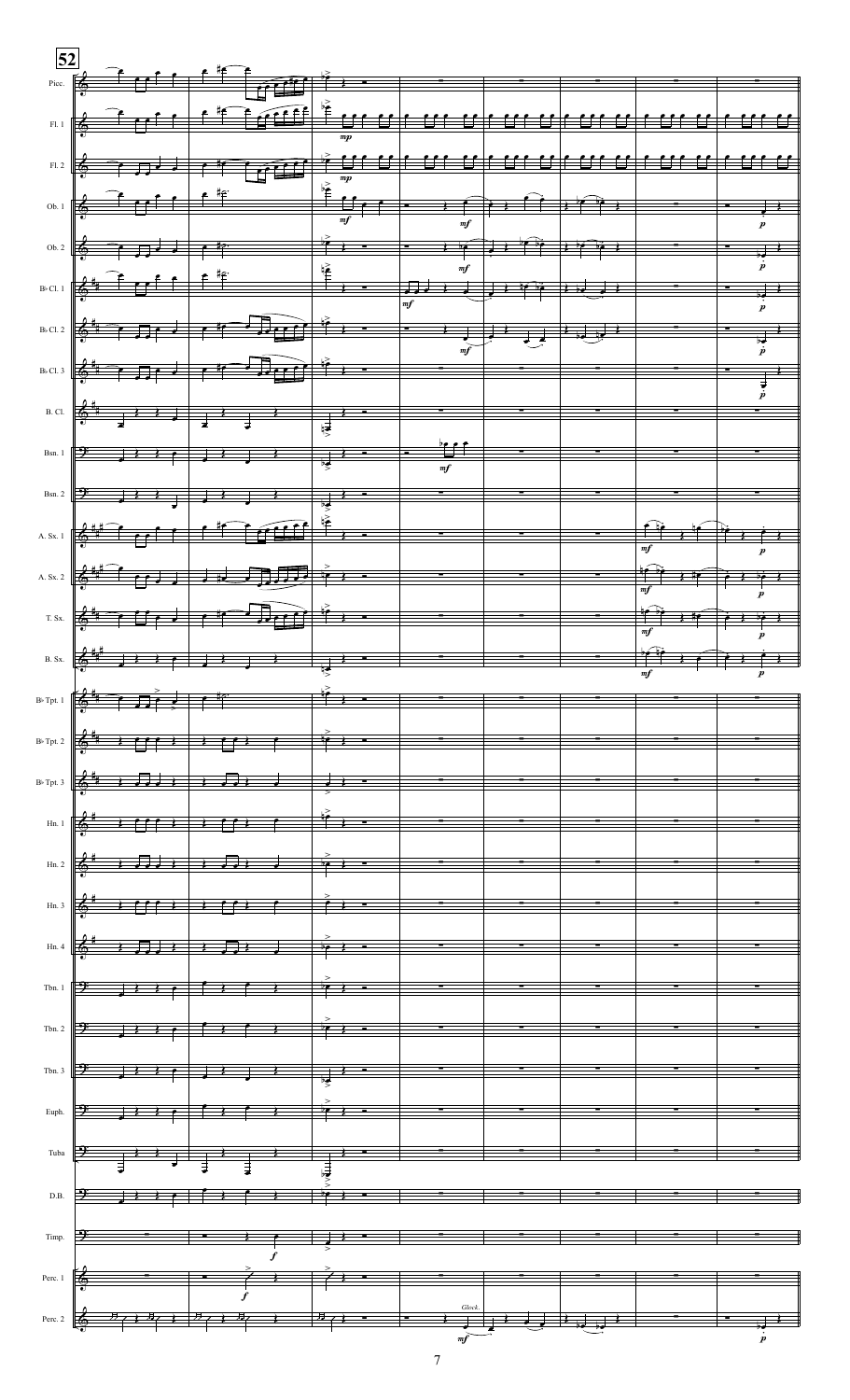| 60                                                            |              |                                                                                                                                                                                                                                                                                                                       |                          |                                                                              |                          |  |  |     |  |                      |  |
|---------------------------------------------------------------|--------------|-----------------------------------------------------------------------------------------------------------------------------------------------------------------------------------------------------------------------------------------------------------------------------------------------------------------------|--------------------------|------------------------------------------------------------------------------|--------------------------|--|--|-----|--|----------------------|--|
| Picc.                                                         |              |                                                                                                                                                                                                                                                                                                                       |                          |                                                                              |                          |  |  |     |  |                      |  |
| FL.1                                                          |              |                                                                                                                                                                                                                                                                                                                       |                          |                                                                              |                          |  |  |     |  |                      |  |
| FI. 2 $\mathbb{R}$                                            |              |                                                                                                                                                                                                                                                                                                                       |                          |                                                                              |                          |  |  |     |  |                      |  |
| Ob. 1                                                         |              | $\frac{b_{\text{p}}}{m\text{p}}$ $\frac{b_{\text{p}}}{m\text{p}}$ $\frac{b_{\text{p}}}{m\text{p}}$ $\frac{b_{\text{p}}}{m\text{p}}$                                                                                                                                                                                   |                          |                                                                              |                          |  |  |     |  |                      |  |
| Ob. 2 $\frac{1}{2}$                                           |              |                                                                                                                                                                                                                                                                                                                       | $\overline{\phantom{a}}$ |                                                                              |                          |  |  |     |  | $\frac{1}{p}$        |  |
|                                                               |              |                                                                                                                                                                                                                                                                                                                       |                          | $\begin{array}{c c}\n\hline\n\downarrow & \downarrow \\ \hline\n\end{array}$ |                          |  |  |     |  |                      |  |
| $\mathrm{B}\flat$ Cl. 1                                       |              |                                                                                                                                                                                                                                                                                                                       | $\frac{b}{\sqrt{m}}$     | $\frac{1}{\frac{1}{m f}}$                                                    | $\overline{\phantom{a}}$ |  |  |     |  |                      |  |
| $B \triangleright C1.2$                                       |              |                                                                                                                                                                                                                                                                                                                       |                          | $\frac{1}{\frac{1}{\frac{1}{n}}$ $\frac{1}{n}$                               | ķ                        |  |  |     |  | $\overrightarrow{p}$ |  |
| $B \triangleright C1.3$                                       |              |                                                                                                                                                                                                                                                                                                                       |                          |                                                                              |                          |  |  |     |  |                      |  |
| B. C1.                                                        |              |                                                                                                                                                                                                                                                                                                                       |                          |                                                                              |                          |  |  |     |  |                      |  |
| Bsn. 1                                                        |              |                                                                                                                                                                                                                                                                                                                       |                          | m f                                                                          |                          |  |  |     |  |                      |  |
| Bsn. 2                                                        |              |                                                                                                                                                                                                                                                                                                                       |                          |                                                                              |                          |  |  |     |  |                      |  |
| A. Sx. 1 $\left  \bigoplus_{n=1}^{\infty}$                    |              |                                                                                                                                                                                                                                                                                                                       |                          |                                                                              |                          |  |  |     |  |                      |  |
| A. Sx. 2 $\frac{2}{3}$                                        |              |                                                                                                                                                                                                                                                                                                                       |                          |                                                                              |                          |  |  | mf  |  |                      |  |
| T. Sx.                                                        |              |                                                                                                                                                                                                                                                                                                                       |                          |                                                                              |                          |  |  |     |  |                      |  |
|                                                               |              |                                                                                                                                                                                                                                                                                                                       |                          |                                                                              |                          |  |  | m f |  |                      |  |
| B. Sx.                                                        |              |                                                                                                                                                                                                                                                                                                                       |                          |                                                                              |                          |  |  |     |  |                      |  |
| $B \triangleright$ Tpt. 1                                     |              |                                                                                                                                                                                                                                                                                                                       |                          |                                                                              |                          |  |  |     |  |                      |  |
|                                                               |              | $B_3$ Tpt. 2 $\frac{2\frac{H_1}{10}}{2}$                                                                                                                                                                                                                                                                              |                          |                                                                              |                          |  |  |     |  |                      |  |
| $B \triangleright$ Tpt. 3 $\frac{2 \frac{H}{2}}{\frac{A}{2}}$ |              |                                                                                                                                                                                                                                                                                                                       |                          |                                                                              |                          |  |  |     |  |                      |  |
|                                                               |              | $Hn.1$ $\frac{1}{2}$ $\frac{1}{2}$ $\frac{1}{2}$ $\frac{1}{2}$ $\frac{1}{2}$ $\frac{1}{2}$ $\frac{1}{2}$ $\frac{1}{2}$ $\frac{1}{2}$ $\frac{1}{2}$ $\frac{1}{2}$ $\frac{1}{2}$ $\frac{1}{2}$ $\frac{1}{2}$ $\frac{1}{2}$ $\frac{1}{2}$ $\frac{1}{2}$ $\frac{1}{2}$ $\frac{1}{2}$ $\frac{1}{2}$ $\frac{1}{2}$ $\frac{$ |                          |                                                                              |                          |  |  |     |  |                      |  |
|                                                               |              | $Hn. 2$ $\frac{24}{9}$                                                                                                                                                                                                                                                                                                |                          |                                                                              |                          |  |  |     |  |                      |  |
|                                                               |              | $Hn.3$ $\frac{27}{9}$                                                                                                                                                                                                                                                                                                 |                          |                                                                              |                          |  |  |     |  |                      |  |
|                                                               |              | $Hn.4$ $\frac{24}{9}$                                                                                                                                                                                                                                                                                                 |                          |                                                                              |                          |  |  |     |  |                      |  |
|                                                               |              | Tbn. 1 $\frac{1}{2}$ $\frac{1}{2}$ $\frac{1}{2}$ $\frac{1}{2}$ $\frac{1}{2}$ $\frac{1}{2}$ $\frac{1}{2}$ $\frac{1}{2}$ $\frac{1}{2}$ $\frac{1}{2}$ $\frac{1}{2}$ $\frac{1}{2}$ $\frac{1}{2}$ $\frac{1}{2}$ $\frac{1}{2}$ $\frac{1}{2}$ $\frac{1}{2}$ $\frac{1}{2}$ $\frac{1}{2}$ $\frac{1}{2}$ $\frac{1}{2}$ $\frac{$ |                          |                                                                              |                          |  |  |     |  |                      |  |
| Tbn. 2 $\left \sum_{i=1}^{n} x_i\right $                      |              |                                                                                                                                                                                                                                                                                                                       |                          |                                                                              |                          |  |  |     |  |                      |  |
| Tbn. 3 $\boxed{2}$                                            |              |                                                                                                                                                                                                                                                                                                                       |                          |                                                                              |                          |  |  |     |  |                      |  |
|                                                               |              |                                                                                                                                                                                                                                                                                                                       |                          |                                                                              |                          |  |  |     |  |                      |  |
| Euph.                                                         |              |                                                                                                                                                                                                                                                                                                                       |                          |                                                                              |                          |  |  |     |  |                      |  |
| Tuba                                                          |              |                                                                                                                                                                                                                                                                                                                       |                          |                                                                              |                          |  |  |     |  |                      |  |
| D.B.                                                          |              |                                                                                                                                                                                                                                                                                                                       |                          |                                                                              |                          |  |  |     |  |                      |  |
| Timp.                                                         | $\mathbf{P}$ |                                                                                                                                                                                                                                                                                                                       |                          |                                                                              |                          |  |  |     |  |                      |  |
| Perc. 1                                                       |              |                                                                                                                                                                                                                                                                                                                       |                          |                                                                              |                          |  |  |     |  |                      |  |
| Perc. 2                                                       |              |                                                                                                                                                                                                                                                                                                                       |                          |                                                                              |                          |  |  |     |  |                      |  |
|                                                               |              |                                                                                                                                                                                                                                                                                                                       |                          | $m\bar{f}$                                                                   |                          |  |  |     |  | $\boldsymbol{p}$     |  |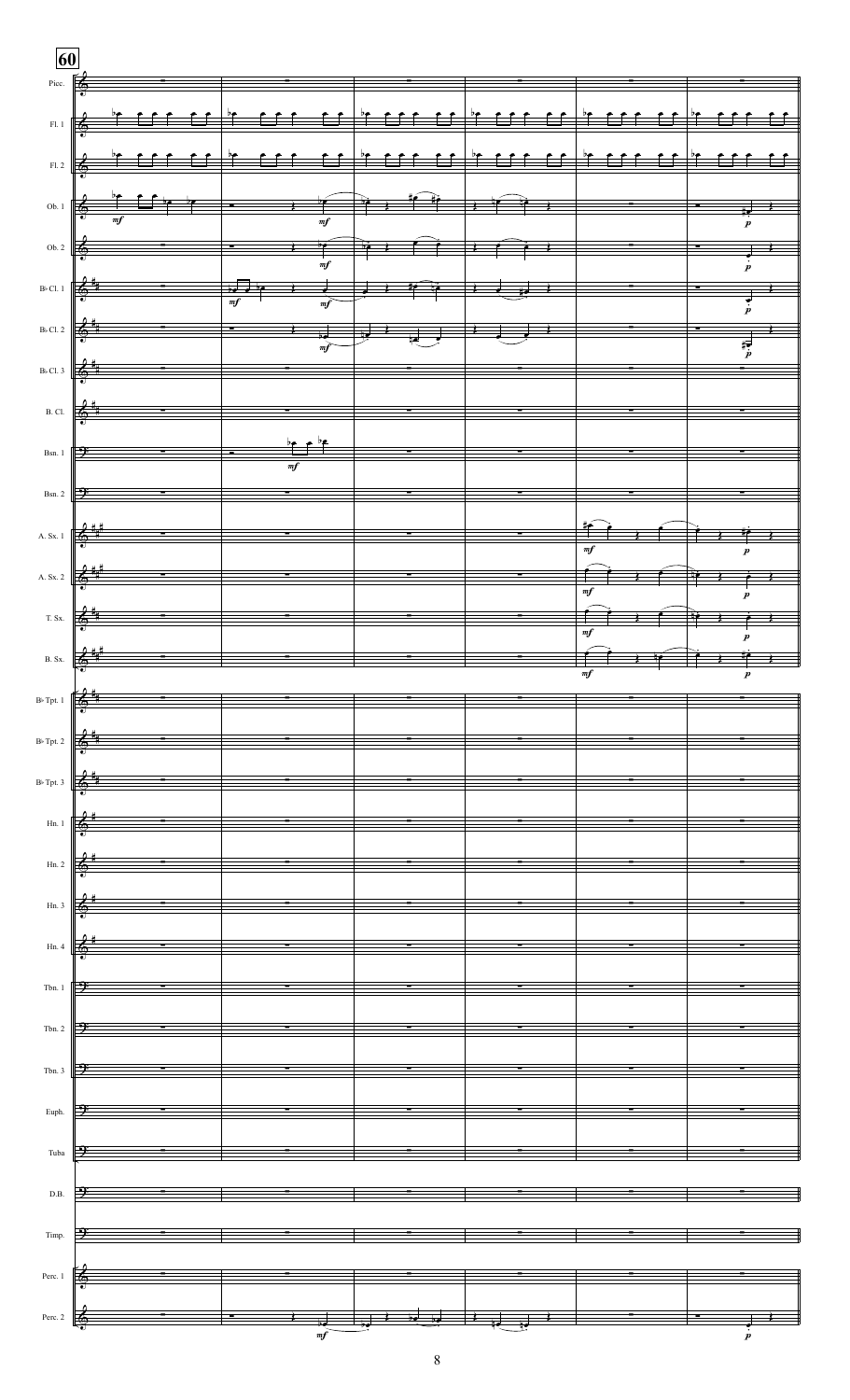| 66                                             |                            |    |        |                                                                                                                                                                                                     |                                            |                                                                                                                                                                                                                                                                                                                                                                                                                      |                 |  |                                           |                                                                                                                                                                                                                                                                                  |                      |                     |                          |                           |                          |   |                                                    |                            |                         |               |              |                                            |   |              |   |              |
|------------------------------------------------|----------------------------|----|--------|-----------------------------------------------------------------------------------------------------------------------------------------------------------------------------------------------------|--------------------------------------------|----------------------------------------------------------------------------------------------------------------------------------------------------------------------------------------------------------------------------------------------------------------------------------------------------------------------------------------------------------------------------------------------------------------------|-----------------|--|-------------------------------------------|----------------------------------------------------------------------------------------------------------------------------------------------------------------------------------------------------------------------------------------------------------------------------------|----------------------|---------------------|--------------------------|---------------------------|--------------------------|---|----------------------------------------------------|----------------------------|-------------------------|---------------|--------------|--------------------------------------------|---|--------------|---|--------------|
| $\rm Picc.$                                    |                            |    |        |                                                                                                                                                                                                     |                                            |                                                                                                                                                                                                                                                                                                                                                                                                                      |                 |  |                                           |                                                                                                                                                                                                                                                                                  |                      |                     |                          |                           |                          |   |                                                    |                            |                         |               |              |                                            |   |              |   |              |
| FL 1                                           |                            |    |        |                                                                                                                                                                                                     |                                            |                                                                                                                                                                                                                                                                                                                                                                                                                      |                 |  |                                           |                                                                                                                                                                                                                                                                                  |                      |                     |                          |                           |                          |   |                                                    |                            |                         |               |              |                                            |   |              |   |              |
| Fl. 2 $\frac{1}{2}$                            |                            |    | $\sim$ |                                                                                                                                                                                                     |                                            |                                                                                                                                                                                                                                                                                                                                                                                                                      | $\blacksquare$  |  |                                           | $\blacksquare$                                                                                                                                                                                                                                                                   |                      |                     |                          |                           |                          |   |                                                    |                            |                         |               |              |                                            |   |              |   |              |
|                                                |                            |    |        |                                                                                                                                                                                                     |                                            |                                                                                                                                                                                                                                                                                                                                                                                                                      |                 |  |                                           |                                                                                                                                                                                                                                                                                  |                      |                     |                          |                           |                          |   |                                                    |                            |                         |               |              |                                            |   |              |   |              |
| Ob. 1                                          |                            |    |        |                                                                                                                                                                                                     |                                            |                                                                                                                                                                                                                                                                                                                                                                                                                      |                 |  |                                           |                                                                                                                                                                                                                                                                                  |                      |                     |                          |                           |                          |   |                                                    |                            |                         |               |              |                                            |   |              |   |              |
| Ob. 2 $\frac{1}{2}$                            |                            |    |        |                                                                                                                                                                                                     |                                            |                                                                                                                                                                                                                                                                                                                                                                                                                      |                 |  |                                           |                                                                                                                                                                                                                                                                                  |                      |                     |                          |                           |                          |   |                                                    |                            |                         |               |              |                                            |   |              |   |              |
| $B \triangleright C1.1$ $\theta$ $\frac{1}{2}$ |                            |    |        |                                                                                                                                                                                                     |                                            |                                                                                                                                                                                                                                                                                                                                                                                                                      |                 |  |                                           |                                                                                                                                                                                                                                                                                  |                      |                     |                          |                           |                          |   |                                                    |                            |                         |               |              |                                            |   |              |   |              |
|                                                |                            |    |        | $B \triangleright C1.2$ $\frac{L}{\sqrt{2}}$                                                                                                                                                        |                                            |                                                                                                                                                                                                                                                                                                                                                                                                                      |                 |  |                                           |                                                                                                                                                                                                                                                                                  |                      |                     |                          |                           |                          |   |                                                    |                            |                         |               |              |                                            |   |              |   |              |
| $B \triangleright C1.3$                        |                            |    |        |                                                                                                                                                                                                     |                                            |                                                                                                                                                                                                                                                                                                                                                                                                                      |                 |  |                                           |                                                                                                                                                                                                                                                                                  |                      |                     |                          |                           |                          |   |                                                    |                            |                         |               |              |                                            |   |              |   |              |
| B. C1.                                         |                            |    |        |                                                                                                                                                                                                     |                                            |                                                                                                                                                                                                                                                                                                                                                                                                                      |                 |  |                                           | $\begin{array}{c c c c c} \hline \text{---} & \text{---} & \text{---} \\ & & \text{---} & \text{---} \\ & & \text{---} & \text{---} \\ & & \text{---} & \text{---} & \text{---} \\ \hline \end{array}$                                                                           |                      |                     |                          | <u>ite</u>                |                          | 季 |                                                    |                            |                         |               |              | $\frac{1}{k}$                              |   |              |   |              |
| $_{\rm Bsn.}$ 1                                |                            |    |        |                                                                                                                                                                                                     |                                            |                                                                                                                                                                                                                                                                                                                                                                                                                      |                 |  | $rac{1}{\sqrt{1+\frac{1}{n}}}\frac{1}{n}$ |                                                                                                                                                                                                                                                                                  |                      |                     |                          | $\frac{1}{\text{cresc.}}$ |                          |   |                                                    | $\frac{p_{\rho}}{p}$       |                         |               |              |                                            |   |              |   |              |
|                                                |                            |    |        |                                                                                                                                                                                                     |                                            |                                                                                                                                                                                                                                                                                                                                                                                                                      |                 |  |                                           |                                                                                                                                                                                                                                                                                  |                      |                     |                          | cresc                     |                          |   |                                                    |                            |                         |               |              |                                            |   |              | Ħ |              |
| Bsn. 2                                         |                            |    |        |                                                                                                                                                                                                     |                                            |                                                                                                                                                                                                                                                                                                                                                                                                                      |                 |  |                                           | $\begin{array}{c c c c c} \hline \text{ } & \text{ } & \text{ } & \text{ } \\ \hline \text{ } & \text{ } & \text{ } & \text{ } & \text{ } \\ \text{ } & \text{ } & \text{ } & \text{ } & \text{ } \\ \text{ } & \text{ } & \text{ } & \text{ } & \text{ } \\ \hline \end{array}$ |                      | $\overline{b}$      |                          |                           |                          |   |                                                    | $\mathbb{P}^{\mathcal{P}}$ |                         | $\frac{1}{2}$ |              | $\frac{1}{\sqrt{1-\frac{1}{2}}}$           |   |              |   |              |
| A. Sx. $1$                                     | $\frac{2\frac{11}{10}}{2}$ |    |        |                                                                                                                                                                                                     |                                            |                                                                                                                                                                                                                                                                                                                                                                                                                      |                 |  |                                           |                                                                                                                                                                                                                                                                                  |                      |                     |                          |                           |                          |   |                                                    |                            |                         |               |              |                                            |   |              |   |              |
| A. Sx. 2 $\frac{2 \frac{H}{2}}{2}$             |                            |    |        |                                                                                                                                                                                                     |                                            |                                                                                                                                                                                                                                                                                                                                                                                                                      |                 |  |                                           |                                                                                                                                                                                                                                                                                  |                      |                     |                          |                           |                          |   |                                                    |                            |                         |               |              |                                            |   |              |   |              |
| $\mathbf{T}$ Sx.                               | $\frac{2\pi}{3}$           |    |        |                                                                                                                                                                                                     |                                            | $\overline{\phantom{0}}$                                                                                                                                                                                                                                                                                                                                                                                             |                 |  |                                           |                                                                                                                                                                                                                                                                                  |                      |                     |                          |                           |                          |   |                                                    |                            |                         |               |              |                                            |   |              |   |              |
|                                                |                            |    |        | B. Sx. $\frac{2}{\sqrt{3}}$                                                                                                                                                                         |                                            |                                                                                                                                                                                                                                                                                                                                                                                                                      |                 |  |                                           |                                                                                                                                                                                                                                                                                  | $\equiv$ f $\hat{ }$ | 平                   |                          | $\overline{\phantom{a}}$  |                          |   |                                                    | <u>lip</u>                 |                         | $\frac{b}{2}$ |              | $\frac{1}{\sqrt{2}}$                       |   |              |   |              |
| $\rm B\flat$ Tpt. 1                            |                            | mp |        |                                                                                                                                                                                                     |                                            |                                                                                                                                                                                                                                                                                                                                                                                                                      |                 |  |                                           |                                                                                                                                                                                                                                                                                  |                      |                     |                          | cresc.                    |                          |   |                                                    |                            |                         |               |              |                                            |   |              |   |              |
| $\rm B\textsc{i}$ Tpt. 2                       |                            |    |        | $C \leftarrow \overline{D} \leftarrow \overline{D} \leftarrow \overline{D} \leftarrow \overline{D} \leftarrow \overline{D} \leftarrow \overline{D} \leftarrow \overline{D} \leftarrow \overline{D}$ |                                            |                                                                                                                                                                                                                                                                                                                                                                                                                      |                 |  |                                           |                                                                                                                                                                                                                                                                                  |                      |                     |                          | cresc.                    |                          |   | $\sqrt{2}$                                         |                            |                         |               |              |                                            |   |              |   | 叧            |
| $B \triangleright$ Tpt. 3                      |                            |    |        | $\begin{array}{c}\n\bullet \\ \hline\n\text{mp}\n\end{array}$                                                                                                                                       |                                            |                                                                                                                                                                                                                                                                                                                                                                                                                      |                 |  |                                           |                                                                                                                                                                                                                                                                                  |                      |                     |                          |                           |                          |   |                                                    |                            |                         |               | ≝1           |                                            |   | $\Box$       |   | $\mathbf{C}$ |
| Hn. 1                                          |                            |    |        |                                                                                                                                                                                                     |                                            | $\frac{1}{\frac{1}{\frac{1}{\frac{1}{1-\frac{1}{1-\frac{1}{1-\frac{1}{1-\frac{1}{1-\frac{1}{1-\frac{1}{1-\frac{1}{1-\frac{1}{1-\frac{1}{1-\frac{1}{1-\frac{1}{1-\frac{1}{1-\frac{1}{1-\frac{1}{1-\frac{1}{1-\frac{1}{1-\frac{1}{1-\frac{1}{1-\frac{1}{1-\frac{1}{1-\frac{1}{1-\frac{1}{1-\frac{1}{1-\frac{1}{1-\frac{1}{1-\frac{1}{1-\frac{1}{1-\frac{1}{1-\frac{1}{1-\frac{1}{1-\frac{1}{1-\frac{1}{1-\frac{1}{1-\$ |                 |  |                                           |                                                                                                                                                                                                                                                                                  |                      |                     |                          |                           | $\blacksquare$           |   |                                                    |                            |                         |               |              |                                            |   |              |   |              |
| Hn. 2                                          |                            |    |        |                                                                                                                                                                                                     | $\frac{1}{\frac{2}{mp}}$                   |                                                                                                                                                                                                                                                                                                                                                                                                                      |                 |  |                                           |                                                                                                                                                                                                                                                                                  |                      |                     | $\overline{\phantom{a}}$ | cresc                     |                          |   |                                                    |                            |                         |               |              |                                            |   |              |   |              |
| Hn. $3$                                        |                            |    |        |                                                                                                                                                                                                     |                                            | $\frac{1}{mp}$                                                                                                                                                                                                                                                                                                                                                                                                       |                 |  |                                           | $\mathfrak{C}$                                                                                                                                                                                                                                                                   |                      | $\cdot \cdot \cdot$ | $ \mathbf{f}^{\star} $   |                           |                          |   | $\frac{1}{\text{c} \cdot \text{c} \cdot \text{c}}$ |                            | $\cdot$ $\cdot$ $\cdot$ |               | $\mathbf{C}$ |                                            |   | $\mathbf{C}$ |   | $\Box$       |
| Hn.4                                           |                            |    |        |                                                                                                                                                                                                     | $\overline{\phantom{a}}$<br>$\frac{p}{mp}$ | 万                                                                                                                                                                                                                                                                                                                                                                                                                    |                 |  |                                           |                                                                                                                                                                                                                                                                                  |                      |                     | $\overline{\phantom{a}}$ | cresc.                    | $\overline{\phantom{a}}$ |   |                                                    |                            |                         |               |              |                                            |   |              |   |              |
| Tbn. 1                                         |                            |    |        |                                                                                                                                                                                                     |                                            | mp                                                                                                                                                                                                                                                                                                                                                                                                                   |                 |  |                                           |                                                                                                                                                                                                                                                                                  |                      |                     |                          | cresc                     |                          |   |                                                    |                            |                         |               |              |                                            |   |              |   |              |
| Tbn. 2                                         |                            |    |        |                                                                                                                                                                                                     |                                            |                                                                                                                                                                                                                                                                                                                                                                                                                      | $\mathfrak{m}p$ |  |                                           |                                                                                                                                                                                                                                                                                  |                      |                     |                          | cresc.                    |                          |   |                                                    |                            |                         |               |              |                                            |   |              |   |              |
| Tbn. 3                                         |                            |    |        |                                                                                                                                                                                                     |                                            |                                                                                                                                                                                                                                                                                                                                                                                                                      |                 |  | इ≢                                        |                                                                                                                                                                                                                                                                                  |                      |                     |                          | $\overline{\phantom{a}}$  |                          |   |                                                    |                            |                         |               |              | <b>FU</b>                                  |   |              |   |              |
| Euph.                                          |                            |    |        |                                                                                                                                                                                                     |                                            |                                                                                                                                                                                                                                                                                                                                                                                                                      |                 |  | mf<br>$\overline{\phantom{a}}$            |                                                                                                                                                                                                                                                                                  |                      |                     |                          | cresc                     |                          |   |                                                    |                            |                         |               |              |                                            | ⋥ |              |   |              |
|                                                |                            |    |        |                                                                                                                                                                                                     |                                            |                                                                                                                                                                                                                                                                                                                                                                                                                      |                 |  | m f                                       |                                                                                                                                                                                                                                                                                  |                      |                     |                          | cresc.                    |                          |   |                                                    |                            |                         |               |              | $\overline{\overline{12}}$ $\overline{12}$ |   |              |   |              |
| Tuba                                           |                            |    |        |                                                                                                                                                                                                     |                                            |                                                                                                                                                                                                                                                                                                                                                                                                                      |                 |  | 급<br>m f                                  |                                                                                                                                                                                                                                                                                  |                      |                     |                          | cresc.                    |                          |   |                                                    |                            |                         |               |              | 譚                                          | 莳 |              |   |              |
| D.B.                                           |                            |    |        |                                                                                                                                                                                                     |                                            |                                                                                                                                                                                                                                                                                                                                                                                                                      |                 |  | m f                                       |                                                                                                                                                                                                                                                                                  |                      |                     |                          | cresc.                    |                          |   |                                                    |                            |                         |               |              | 寿                                          |   |              |   |              |
| Timp.                                          |                            |    |        |                                                                                                                                                                                                     |                                            |                                                                                                                                                                                                                                                                                                                                                                                                                      |                 |  |                                           |                                                                                                                                                                                                                                                                                  |                      |                     |                          |                           |                          |   |                                                    |                            |                         |               |              |                                            |   |              |   |              |
| Perc. 1                                        |                            |    |        |                                                                                                                                                                                                     |                                            |                                                                                                                                                                                                                                                                                                                                                                                                                      |                 |  |                                           |                                                                                                                                                                                                                                                                                  |                      |                     |                          |                           |                          |   |                                                    |                            |                         |               |              |                                            |   |              |   |              |
| Perc. 2                                        |                            |    |        |                                                                                                                                                                                                     |                                            |                                                                                                                                                                                                                                                                                                                                                                                                                      |                 |  |                                           |                                                                                                                                                                                                                                                                                  |                      |                     |                          |                           |                          |   |                                                    |                            |                         |               |              |                                            |   |              |   |              |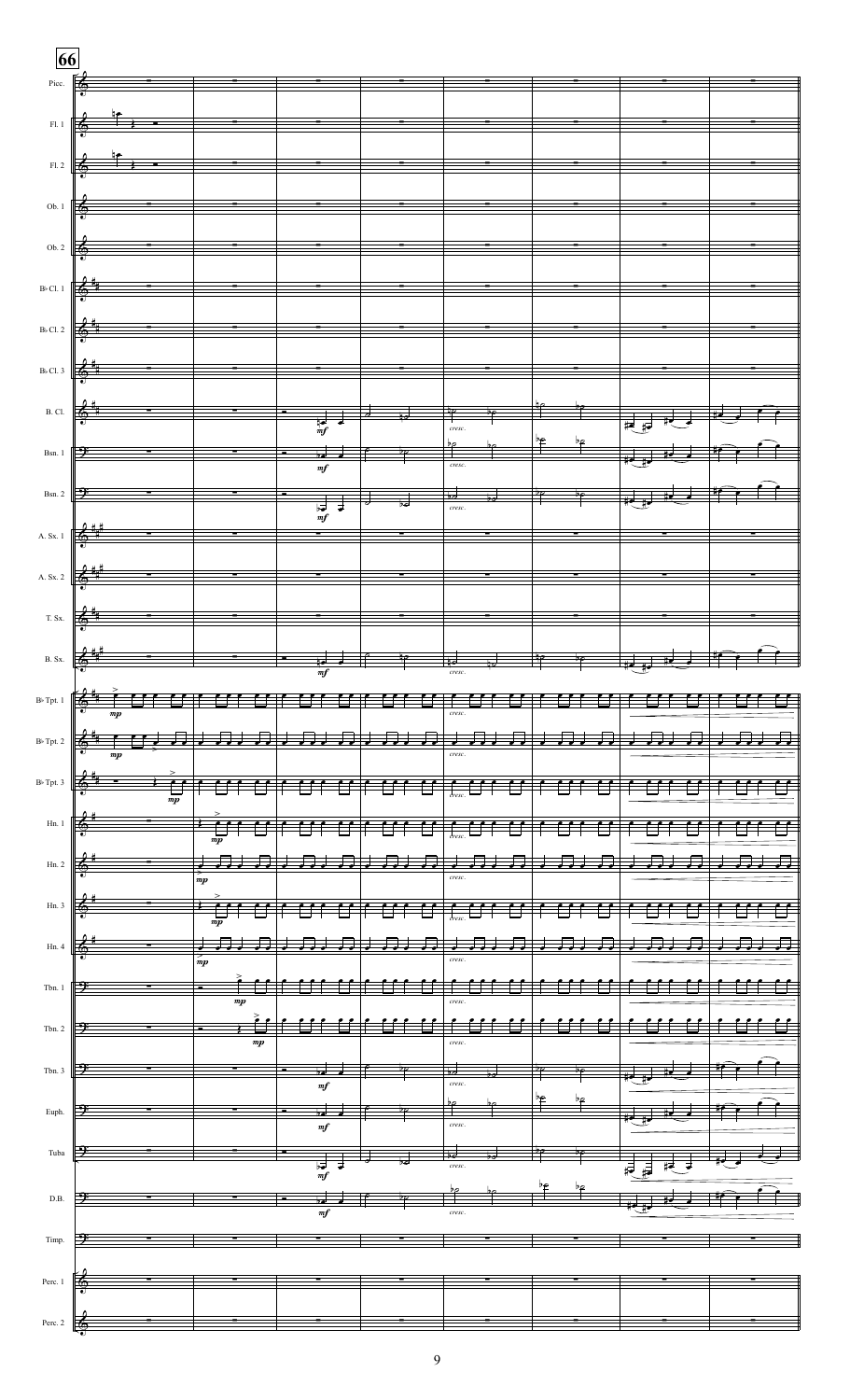| 74                                                                                                                                                                                                                                       |                                |                                                                      |                          |                                                                                           |  |                                                                                                          |                                                                                                                                                                                                                                                                                                                                                                                                   |  |    |  |                  |               |               |     |  |                             |
|------------------------------------------------------------------------------------------------------------------------------------------------------------------------------------------------------------------------------------------|--------------------------------|----------------------------------------------------------------------|--------------------------|-------------------------------------------------------------------------------------------|--|----------------------------------------------------------------------------------------------------------|---------------------------------------------------------------------------------------------------------------------------------------------------------------------------------------------------------------------------------------------------------------------------------------------------------------------------------------------------------------------------------------------------|--|----|--|------------------|---------------|---------------|-----|--|-----------------------------|
|                                                                                                                                                                                                                                          |                                |                                                                      |                          |                                                                                           |  |                                                                                                          |                                                                                                                                                                                                                                                                                                                                                                                                   |  |    |  |                  |               |               |     |  |                             |
| Fl.1                                                                                                                                                                                                                                     |                                |                                                                      |                          |                                                                                           |  |                                                                                                          |                                                                                                                                                                                                                                                                                                                                                                                                   |  |    |  |                  |               |               |     |  |                             |
|                                                                                                                                                                                                                                          |                                |                                                                      |                          |                                                                                           |  |                                                                                                          |                                                                                                                                                                                                                                                                                                                                                                                                   |  |    |  | $\frac{1}{2}$    |               |               |     |  |                             |
| Ob. 1                                                                                                                                                                                                                                    |                                |                                                                      |                          |                                                                                           |  |                                                                                                          |                                                                                                                                                                                                                                                                                                                                                                                                   |  |    |  |                  |               |               |     |  |                             |
| Ob. 2                                                                                                                                                                                                                                    |                                |                                                                      |                          |                                                                                           |  |                                                                                                          |                                                                                                                                                                                                                                                                                                                                                                                                   |  |    |  |                  |               |               |     |  |                             |
|                                                                                                                                                                                                                                          |                                |                                                                      |                          | $\overrightarrow{v}$ , $\overrightarrow{v}$ , $\overrightarrow{v}$ , $\overrightarrow{v}$ |  |                                                                                                          |                                                                                                                                                                                                                                                                                                                                                                                                   |  |    |  |                  |               |               |     |  |                             |
| $B \triangleright C1.1$                                                                                                                                                                                                                  |                                |                                                                      |                          |                                                                                           |  |                                                                                                          |                                                                                                                                                                                                                                                                                                                                                                                                   |  |    |  |                  |               |               |     |  |                             |
| $B \triangleright C1.2$                                                                                                                                                                                                                  |                                |                                                                      |                          |                                                                                           |  |                                                                                                          |                                                                                                                                                                                                                                                                                                                                                                                                   |  |    |  |                  |               |               |     |  |                             |
| B, Cl. 3 $\frac{1}{2}$ $\frac{1}{2}$ $\frac{1}{2}$ $\frac{1}{2}$ $\frac{1}{2}$ $\frac{1}{2}$ $\frac{1}{2}$ $\frac{1}{2}$ $\frac{1}{2}$ $\frac{1}{2}$ $\frac{1}{2}$ $\frac{1}{2}$ $\frac{1}{2}$ $\frac{1}{2}$ $\frac{1}{2}$ $\frac{1}{2}$ |                                |                                                                      |                          |                                                                                           |  |                                                                                                          |                                                                                                                                                                                                                                                                                                                                                                                                   |  |    |  |                  |               |               |     |  |                             |
| $\, {\bf B}.\, {\bf Cl}.\,$                                                                                                                                                                                                              | $\int_{0}^{\frac{\pi}{4}}$ be: |                                                                      | $\overline{\phantom{a}}$ |                                                                                           |  |                                                                                                          |                                                                                                                                                                                                                                                                                                                                                                                                   |  |    |  |                  |               |               |     |  |                             |
| Bsn. 1                                                                                                                                                                                                                                   |                                |                                                                      |                          |                                                                                           |  |                                                                                                          |                                                                                                                                                                                                                                                                                                                                                                                                   |  |    |  |                  |               |               |     |  |                             |
| Bsn. 2                                                                                                                                                                                                                                   |                                |                                                                      |                          |                                                                                           |  |                                                                                                          |                                                                                                                                                                                                                                                                                                                                                                                                   |  |    |  |                  |               |               |     |  |                             |
| A. Sx. 1                                                                                                                                                                                                                                 |                                |                                                                      |                          |                                                                                           |  |                                                                                                          |                                                                                                                                                                                                                                                                                                                                                                                                   |  |    |  |                  |               |               |     |  |                             |
| A. Sx. 2 $\sqrt{6}$                                                                                                                                                                                                                      |                                |                                                                      |                          |                                                                                           |  |                                                                                                          | <u>to to to a second control</u>                                                                                                                                                                                                                                                                                                                                                                  |  |    |  |                  |               |               |     |  |                             |
| T. Sx.                                                                                                                                                                                                                                   |                                |                                                                      |                          |                                                                                           |  | $\overrightarrow{e}$ be $\overrightarrow{e}$ and $\overrightarrow{e}$ be the $\overrightarrow{e}$ be the |                                                                                                                                                                                                                                                                                                                                                                                                   |  |    |  |                  |               |               |     |  |                             |
| B. Sx.                                                                                                                                                                                                                                   |                                |                                                                      |                          |                                                                                           |  |                                                                                                          |                                                                                                                                                                                                                                                                                                                                                                                                   |  |    |  |                  |               |               |     |  |                             |
|                                                                                                                                                                                                                                          |                                |                                                                      |                          |                                                                                           |  |                                                                                                          | $\mathbf{B}_9$ Tpt. 1 $\begin{bmatrix} \frac{1}{2} & \frac{1}{2} & \frac{1}{2} & \frac{1}{2} & \frac{1}{2} & \frac{1}{2} & \frac{1}{2} & \frac{1}{2} & \frac{1}{2} & \frac{1}{2} & \frac{1}{2} & \frac{1}{2} & \frac{1}{2} & \frac{1}{2} & \frac{1}{2} & \frac{1}{2} & \frac{1}{2} & \frac{1}{2} & \frac{1}{2} & \frac{1}{2} & \frac{1}{2} & \frac{1}{2} & \frac{1}{2} & \frac{1}{2} & \frac{1}{$ |  |    |  |                  |               |               |     |  |                             |
|                                                                                                                                                                                                                                          |                                |                                                                      |                          |                                                                                           |  |                                                                                                          |                                                                                                                                                                                                                                                                                                                                                                                                   |  |    |  |                  |               |               |     |  |                             |
|                                                                                                                                                                                                                                          |                                |                                                                      |                          |                                                                                           |  |                                                                                                          |                                                                                                                                                                                                                                                                                                                                                                                                   |  |    |  |                  |               |               |     |  |                             |
|                                                                                                                                                                                                                                          |                                |                                                                      |                          |                                                                                           |  |                                                                                                          | $\frac{1}{10}$ $\frac{1}{10}$ $\frac{1}{10}$ $\frac{1}{10}$ $\frac{1}{10}$ $\frac{1}{10}$ $\frac{1}{10}$ $\frac{1}{10}$ $\frac{1}{10}$ $\frac{1}{10}$ $\frac{1}{10}$ $\frac{1}{10}$ $\frac{1}{10}$ $\frac{1}{10}$ $\frac{1}{10}$ $\frac{1}{10}$ $\frac{1}{10}$ $\frac{1}{10}$ $\frac{1}{10}$ $\frac{1}{10}$                                                                                       |  |    |  |                  |               |               |     |  |                             |
|                                                                                                                                                                                                                                          |                                |                                                                      |                          |                                                                                           |  |                                                                                                          |                                                                                                                                                                                                                                                                                                                                                                                                   |  |    |  |                  |               |               |     |  |                             |
|                                                                                                                                                                                                                                          |                                |                                                                      |                          |                                                                                           |  |                                                                                                          |                                                                                                                                                                                                                                                                                                                                                                                                   |  |    |  |                  |               |               |     |  |                             |
|                                                                                                                                                                                                                                          |                                |                                                                      |                          |                                                                                           |  |                                                                                                          | Hn. 3 $\left \frac{p^{2}}{3}\right ^{2}$ $\frac{p^{2}}{4}$ $\frac{p^{2}}{4}$ $\frac{p^{2}}{4}$ $\frac{p^{2}}{4}$ $\frac{p^{2}}{4}$ $\frac{p^{2}}{4}$ $\frac{p^{2}}{4}$ $\frac{p^{2}}{4}$ $\frac{p^{2}}{4}$ $\frac{p^{2}}{4}$ $\frac{p^{2}}{4}$ $\frac{p^{2}}{4}$ $\frac{p^{2}}{4}$ $\frac{p^{2}}{4}$ $\frac{p^{2}}{4}$                                                                            |  |    |  |                  |               |               |     |  |                             |
|                                                                                                                                                                                                                                          |                                |                                                                      |                          |                                                                                           |  |                                                                                                          | $\frac{b\rho}{f}$ , and the set of $\frac{b\rho}{f}$ , $\frac{b\rho}{f}$ , $\frac{b\rho}{f}$ , $\frac{b\rho}{f}$ , $\frac{b\rho}{f}$ , $\frac{b\rho}{f}$ , $\frac{b\rho}{f}$ , $\frac{b\rho}{f}$ , $\frac{b\rho}{f}$ , $\frac{b\rho}{f}$ , $\frac{b\rho}{f}$ , $\frac{b\rho}{f}$ , $\frac{b\rho}{f}$ , $\frac{b\rho}{f}$                                                                          |  |    |  |                  |               |               |     |  |                             |
| Tbn. 1                                                                                                                                                                                                                                   |                                |                                                                      |                          |                                                                                           |  |                                                                                                          |                                                                                                                                                                                                                                                                                                                                                                                                   |  |    |  |                  |               |               |     |  |                             |
| Tbn. 2 $\left \frac{1}{2}\right $                                                                                                                                                                                                        |                                |                                                                      |                          |                                                                                           |  |                                                                                                          | $\frac{1}{2}$                                                                                                                                                                                                                                                                                                                                                                                     |  |    |  |                  |               |               |     |  |                             |
| Tbn. 3                                                                                                                                                                                                                                   |                                |                                                                      |                          |                                                                                           |  |                                                                                                          |                                                                                                                                                                                                                                                                                                                                                                                                   |  |    |  |                  |               |               |     |  |                             |
| ${\hbox{\rm Euph}}.$                                                                                                                                                                                                                     |                                |                                                                      |                          |                                                                                           |  |                                                                                                          | $\frac{1}{2}$ and $\frac{1}{2}$ and $\frac{1}{2}$ and $\frac{1}{2}$ and $\frac{1}{2}$ and $\frac{1}{2}$ and $\frac{1}{2}$ and $\frac{1}{2}$ and $\frac{1}{2}$ and $\frac{1}{2}$ and $\frac{1}{2}$ and $\frac{1}{2}$ and $\frac{1}{2}$ and $\frac{1}{2}$ and $\frac{1}{2}$ and $\frac{1}{2}$ a                                                                                                     |  |    |  |                  |               |               |     |  |                             |
| Tuba                                                                                                                                                                                                                                     |                                |                                                                      |                          |                                                                                           |  |                                                                                                          |                                                                                                                                                                                                                                                                                                                                                                                                   |  |    |  |                  |               |               |     |  |                             |
|                                                                                                                                                                                                                                          |                                | $D.B.$ $\frac{96}{2}$ $\frac{96}{2}$ $\frac{100}{2}$ $\frac{100}{2}$ |                          |                                                                                           |  |                                                                                                          | $\begin{array}{ccc}\n\circ & & \circ & & \circ \\ \circ & & \circ & & \circ \\ \end{array}$                                                                                                                                                                                                                                                                                                       |  |    |  |                  |               | $\frac{1}{2}$ | ⇒ → |  | $\frac{1}{2}$ $\frac{1}{2}$ |
| Timp.                                                                                                                                                                                                                                    |                                | $\frac{9!}{2}$ $\frac{2}{3}$ $\frac{4}{3}$ $\frac{9!}{4}$            |                          |                                                                                           |  |                                                                                                          |                                                                                                                                                                                                                                                                                                                                                                                                   |  |    |  |                  |               |               |     |  |                             |
|                                                                                                                                                                                                                                          |                                |                                                                      |                          |                                                                                           |  |                                                                                                          | Perc. 1                                                                                                                                                                                                                                                                                                                                                                                           |  |    |  |                  | $\ell$ $\sim$ |               |     |  |                             |
| Perc. 2                                                                                                                                                                                                                                  |                                |                                                                      |                          |                                                                                           |  |                                                                                                          |                                                                                                                                                                                                                                                                                                                                                                                                   |  |    |  | ff               | Bass Dr.      |               |     |  |                             |
|                                                                                                                                                                                                                                          |                                |                                                                      |                          |                                                                                           |  |                                                                                                          |                                                                                                                                                                                                                                                                                                                                                                                                   |  | 10 |  | $\boldsymbol{f}$ |               |               |     |  |                             |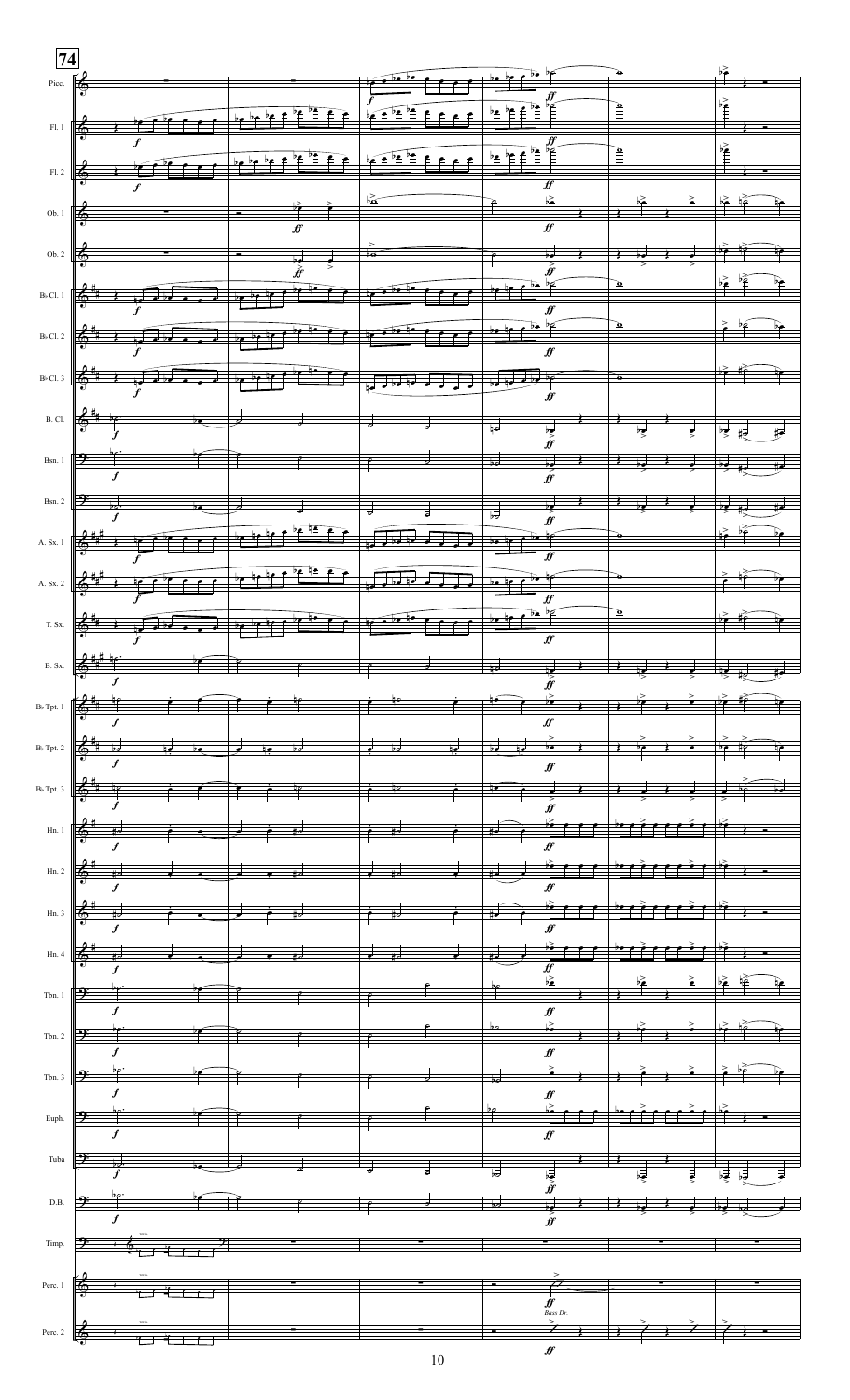| þΩ<br><u> Ē 节 节 ╒ ╒ ╒</u><br>Fl. 1<br>$\begin{array}{c} \displaystyle \qquad \qquad \uparrow \qquad \qquad \uparrow \qquad \qquad \uparrow \qquad \qquad \uparrow \qquad \qquad \uparrow \qquad \qquad \uparrow \qquad \qquad \uparrow \qquad \qquad \uparrow \qquad \qquad \uparrow \qquad \qquad \uparrow \qquad \qquad \uparrow \qquad \qquad \uparrow \qquad \qquad \uparrow \qquad \uparrow \qquad \qquad \uparrow \qquad \uparrow \qquad \uparrow \qquad \uparrow \qquad \uparrow \qquad \uparrow \qquad \uparrow \qquad \uparrow \qquad \uparrow \qquad \uparrow \qquad \uparrow \qquad \uparrow \qquad \uparrow \qquad \uparrow$<br>Fl. 2<br>$\frac{1}{2}$<br>$\begin{picture}(120,10) \put(0,0){\vector(1,0){10}} \put(15,0){\vector(1,0){10}} \put(15,0){\vector(1,0){10}} \put(15,0){\vector(1,0){10}} \put(15,0){\vector(1,0){10}} \put(15,0){\vector(1,0){10}} \put(15,0){\vector(1,0){10}} \put(15,0){\vector(1,0){10}} \put(15,0){\vector(1,0){10}} \put(15,0){\vector(1,0){10}} \put(15,0){\vector(1,0){10}} \put(15,0){\vector($<br>$\frac{\vec{k}}{2}$<br>$\frac{1}{2}$<br>$rac{4e}{2}$ $rac{1}{2}$ $rac{1}{2}$ $rac{1}{2}$ $rac{1}{2}$ $rac{1}{2}$<br>$\frac{1}{2}$ $\frac{1}{2}$ $\frac{1}{2}$ $\frac{1}{2}$ $\frac{1}{2}$ $\frac{1}{2}$ $\frac{1}{2}$ $\frac{1}{2}$ $\frac{1}{2}$ $\frac{1}{2}$ $\frac{1}{2}$ $\frac{1}{2}$ $\frac{1}{2}$ $\frac{1}{2}$ $\frac{1}{2}$ $\frac{1}{2}$ $\frac{1}{2}$ $\frac{1}{2}$ $\frac{1}{2}$ $\frac{1}{2}$ $\frac{1}{2}$ $\frac{1}{2}$<br>≢<br>$\frac{1}{2}$<br>$\begin{array}{c c c c c c} \hline \multicolumn{3}{c }{\qquad} & \multicolumn{3}{c}{\qquad} & \multicolumn{3}{c}{\qquad} & \multicolumn{3}{c}{\qquad} \\ \hline \multicolumn{3}{c }{\qquad} & \multicolumn{3}{c}{\qquad} & \multicolumn{3}{c}{\qquad} & \multicolumn{3}{c}{\qquad} & \multicolumn{3}{c}{\qquad} & \multicolumn{3}{c}{\qquad} \\ \hline \multicolumn{3}{c }{\qquad} & \multicolumn{3}{c}{\qquad} & \multicolumn{3}{c}{\qquad} & \multicolumn{3}{c}{$<br>$Bb$ Cl. 1<br>$B_1 C1.2$<br>$\frac{1}{\sqrt{2}}$<br>$\frac{1}{2}$ $\frac{1}{2}$ $\frac{1}{2}$ $\frac{1}{2}$ $\frac{1}{2}$ $\frac{1}{2}$ $\frac{1}{2}$ $\frac{1}{2}$ $\frac{1}{2}$ $\frac{1}{2}$ $\frac{1}{2}$ $\frac{1}{2}$ $\frac{1}{2}$ $\frac{1}{2}$ $\frac{1}{2}$ $\frac{1}{2}$ $\frac{1}{2}$ $\frac{1}{2}$ $\frac{1}{2}$ $\frac{1}{2}$ $\frac{1}{2}$ $\frac{1}{2}$<br>$\frac{1}{2}$ $\frac{3}{2}$ $\frac{3}{2}$<br>$\mathrm{B}\flat$ Cl. 3<br>$\overline{\bullet}$<br>B.Cl. $\frac{2}{3}$<br>Bsn. 2<br>$\frac{16}{2}$<br>A. Sx. 1<br>$\frac{1}{2}$<br>$\frac{8}{2}$<br>$\frac{1}{2}$ , $\frac{1}{2}$ , $\frac{1}{2}$ , $\frac{1}{2}$ , $\frac{1}{2}$ , $\frac{1}{2}$ , $\frac{1}{2}$ , $\frac{1}{2}$ , $\frac{1}{2}$ , $\frac{1}{2}$<br>A. Sx. 2<br>$\lambda$ $\rightarrow$ $\lambda$ $\rightarrow$ $\lambda$<br>$\frac{6}{4}$<br>$\frac{2}{3}$<br>$\overline{\bullet}$<br>$\mathbf{B}.$ Sx.<br>$\frac{1}{2}$ $\frac{1}{2}$ $\frac{1}{2}$ $\frac{1}{2}$<br>$B_{3.7 p1.1}$ $\frac{1}{100}$ $\frac{4}{100}$ $\frac{1}{100}$ $\frac{3}{100}$ $\frac{1}{100}$ $\frac{3}{100}$ $\frac{1}{100}$ $\frac{3}{100}$ $\frac{3}{100}$ $\frac{3}{100}$ $\frac{3}{100}$ $\frac{3}{100}$ $\frac{3}{100}$ $\frac{3}{100}$ $\frac{3}{100}$ $\frac{3}{100}$ $\frac{3}{100}$ $\frac{$<br>$B_{3}\text{ Tpt. 2}$ $\left \begin{array}{ccccc ccccc} 0 & \frac{3}{2} & \frac{3}{2} & \frac{3}{2} & \frac{3}{2} & \frac{3}{2} & \frac{3}{2} & \frac{3}{2} & \frac{3}{2} & \frac{3}{2} & \frac{3}{2} & \frac{3}{2} & \frac{3}{2} & \frac{3}{2} & \frac{3}{2} & \frac{3}{2} & \frac{3}{2} & \frac{3}{2} & \frac{3}{2} & \frac{3}{2} & \frac{3}{2} & \frac{3}{2} & \frac{3}{2} & \frac{3}{2} & \frac{3}{$<br>$H_{11,2}$ ) $\frac{1}{\sqrt{3}}$ = $\frac{1}{\sqrt{3}}$ = $\frac{1}{\sqrt{3}}$ = $\frac{1}{\sqrt{3}}$ = $\frac{1}{\sqrt{3}}$ = $\frac{1}{\sqrt{3}}$ = $\frac{1}{\sqrt{3}}$ = $\frac{1}{\sqrt{3}}$ = $\frac{1}{\sqrt{3}}$ = $\frac{1}{\sqrt{3}}$ = $\frac{1}{\sqrt{3}}$ = $\frac{1}{\sqrt{3}}$ = $\frac{1}{\sqrt{3}}$ = $\frac{1}{\sqrt{3}}$ =<br>$H_{\rm m,3}$ $\frac{1}{2}$ $\frac{1}{2}$ $\frac{1}{2}$ $\frac{1}{2}$ $\frac{1}{2}$ $\frac{1}{2}$ $\frac{1}{2}$ $\frac{1}{2}$ $\frac{1}{2}$ $\frac{1}{2}$ $\frac{1}{2}$ $\frac{1}{2}$ $\frac{1}{2}$ $\frac{1}{2}$ $\frac{1}{2}$ $\frac{1}{2}$ $\frac{1}{2}$ $\frac{1}{2}$ $\frac{1}{2}$ $\frac{1}{2}$ $\frac{1}{2}$<br>$Hn.4$<br>$T_{\rm bh,1}$<br>Tbn. 3 $\frac{1}{2}$ $\frac{1}{2}$ $\frac{1}{2}$ $\frac{1}{2}$ $\frac{1}{2}$ $\frac{1}{2}$ $\frac{1}{2}$ $\frac{1}{2}$ $\frac{1}{2}$ $\frac{1}{2}$ $\frac{1}{2}$ $\frac{1}{2}$ $\frac{1}{2}$ $\frac{1}{2}$ $\frac{1}{2}$ $\frac{1}{2}$ $\frac{1}{2}$ $\frac{1}{2}$ $\frac{1}{2}$ $\frac{1}{2}$ $\frac{1}{2}$ $\frac{$<br>$\frac{1}{e}$ e<br>Tuba $\frac{1}{2}$ $\frac{1}{2}$ $\frac{1}{2}$ $\frac{1}{2}$ $\frac{1}{2}$ $\frac{1}{2}$ $\frac{1}{2}$ $\frac{1}{2}$ $\frac{1}{2}$ $\frac{1}{2}$ $\frac{1}{2}$ $\frac{1}{2}$ $\frac{1}{2}$ $\frac{1}{2}$ $\frac{1}{2}$ $\frac{1}{2}$ $\frac{1}{2}$ $\frac{1}{2}$ $\frac{1}{2}$ $\frac{1}{2}$ $\frac{1}{2}$ $\frac{1}{$<br>D.B. $\frac{92}{2}$ is $\frac{1}{2}$ if $\frac{1}{2}$ if $\frac{1}{2}$ if $\frac{1}{2}$ if $\frac{1}{2}$ if $\frac{1}{2}$ if $\frac{1}{2}$ if $\frac{1}{2}$ if $\frac{1}{2}$ if $\frac{1}{2}$ if $\frac{1}{2}$ if $\frac{1}{2}$ if $\frac{1}{2}$<br>$\pm$ e<br>$\begin{array}{ccc} \circ & \circ & \circ & \circ \\ \circ & \circ & \circ & \circ \end{array}$<br>$\frac{1}{2}$<br>Perc. 2 $\frac{1}{\sqrt{2}}$<br>$\overline{\bullet}$ | 80 |  |  |  |
|--------------------------------------------------------------------------------------------------------------------------------------------------------------------------------------------------------------------------------------------------------------------------------------------------------------------------------------------------------------------------------------------------------------------------------------------------------------------------------------------------------------------------------------------------------------------------------------------------------------------------------------------------------------------------------------------------------------------------------------------------------------------------------------------------------------------------------------------------------------------------------------------------------------------------------------------------------------------------------------------------------------------------------------------------------------------------------------------------------------------------------------------------------------------------------------------------------------------------------------------------------------------------------------------------------------------------------------------------------------------------------------------------------------------------------------------------------------------------------------------------------------------------------------------------------------------------------------------------------------------------------------------------------------------------------------------------------------------------------------------------------------------------------------------------------------------------------------------------------------------------------------------------------------------------------------------------------------------------------------------------------------------------------------------------------------------------------------------------------------------------------------------------------------------------------------------------------------------------------------------------------------------------------------------------------------------------------------------------------------------------------------------------------------------------------------------------------------------------------------------------------------------------------------------------------------------------------------------------------------------------------------------------------------------------------------------------------------------------------------------------------------------------------------------------------------------------------------------------------------------------------------------------------------------------------------------------------------------------------------------------------------------------------------------------------------------------------------------------------------------------------------------------------------------------------------------------------------------------------------------------------------------------------------------------------------------------------------------------------------------------------------------------------------------------------------------------------------------------------------------------------------------------------------------------------------------------------------------------------------------------------------------------------------------------------------------------------------------------------------------------------------------------------------------------------------------------------------------------------------------------------------------------------------------------------------------------------------------------------------------------------------------------------------------------------------------------------------------------------------------------------------------------------------------------------------------------------------------------------------------------------------------------------------------------------------------------------------------------------------------------------------------------------------------------------------------------------------------------------------------------------------------------------------------------------------------------------------------------------------------------------------------------------------------------------------------------------------------------------------------------------------------------------------------------------------------------------------------------------------------------------------------------------------------------------------------------------------------------------------------------------------------------------------------------------------------------------------------------------------------------------------------------------------------------------------------------------------------------------------------------------------------------------------------------------------------------------------------------------------------------------------------------------------------------------------------------------------------------------------------------------|----|--|--|--|
|                                                                                                                                                                                                                                                                                                                                                                                                                                                                                                                                                                                                                                                                                                                                                                                                                                                                                                                                                                                                                                                                                                                                                                                                                                                                                                                                                                                                                                                                                                                                                                                                                                                                                                                                                                                                                                                                                                                                                                                                                                                                                                                                                                                                                                                                                                                                                                                                                                                                                                                                                                                                                                                                                                                                                                                                                                                                                                                                                                                                                                                                                                                                                                                                                                                                                                                                                                                                                                                                                                                                                                                                                                                                                                                                                                                                                                                                                                                                                                                                                                                                                                                                                                                                                                                                                                                                                                                                                                                                                                                                                                                                                                                                                                                                                                                                                                                                                                                                                                                                                                                                                                                                                                                                                                                                                                                                                                                                                                                                                                        |    |  |  |  |
|                                                                                                                                                                                                                                                                                                                                                                                                                                                                                                                                                                                                                                                                                                                                                                                                                                                                                                                                                                                                                                                                                                                                                                                                                                                                                                                                                                                                                                                                                                                                                                                                                                                                                                                                                                                                                                                                                                                                                                                                                                                                                                                                                                                                                                                                                                                                                                                                                                                                                                                                                                                                                                                                                                                                                                                                                                                                                                                                                                                                                                                                                                                                                                                                                                                                                                                                                                                                                                                                                                                                                                                                                                                                                                                                                                                                                                                                                                                                                                                                                                                                                                                                                                                                                                                                                                                                                                                                                                                                                                                                                                                                                                                                                                                                                                                                                                                                                                                                                                                                                                                                                                                                                                                                                                                                                                                                                                                                                                                                                                        |    |  |  |  |
|                                                                                                                                                                                                                                                                                                                                                                                                                                                                                                                                                                                                                                                                                                                                                                                                                                                                                                                                                                                                                                                                                                                                                                                                                                                                                                                                                                                                                                                                                                                                                                                                                                                                                                                                                                                                                                                                                                                                                                                                                                                                                                                                                                                                                                                                                                                                                                                                                                                                                                                                                                                                                                                                                                                                                                                                                                                                                                                                                                                                                                                                                                                                                                                                                                                                                                                                                                                                                                                                                                                                                                                                                                                                                                                                                                                                                                                                                                                                                                                                                                                                                                                                                                                                                                                                                                                                                                                                                                                                                                                                                                                                                                                                                                                                                                                                                                                                                                                                                                                                                                                                                                                                                                                                                                                                                                                                                                                                                                                                                                        |    |  |  |  |
|                                                                                                                                                                                                                                                                                                                                                                                                                                                                                                                                                                                                                                                                                                                                                                                                                                                                                                                                                                                                                                                                                                                                                                                                                                                                                                                                                                                                                                                                                                                                                                                                                                                                                                                                                                                                                                                                                                                                                                                                                                                                                                                                                                                                                                                                                                                                                                                                                                                                                                                                                                                                                                                                                                                                                                                                                                                                                                                                                                                                                                                                                                                                                                                                                                                                                                                                                                                                                                                                                                                                                                                                                                                                                                                                                                                                                                                                                                                                                                                                                                                                                                                                                                                                                                                                                                                                                                                                                                                                                                                                                                                                                                                                                                                                                                                                                                                                                                                                                                                                                                                                                                                                                                                                                                                                                                                                                                                                                                                                                                        |    |  |  |  |
|                                                                                                                                                                                                                                                                                                                                                                                                                                                                                                                                                                                                                                                                                                                                                                                                                                                                                                                                                                                                                                                                                                                                                                                                                                                                                                                                                                                                                                                                                                                                                                                                                                                                                                                                                                                                                                                                                                                                                                                                                                                                                                                                                                                                                                                                                                                                                                                                                                                                                                                                                                                                                                                                                                                                                                                                                                                                                                                                                                                                                                                                                                                                                                                                                                                                                                                                                                                                                                                                                                                                                                                                                                                                                                                                                                                                                                                                                                                                                                                                                                                                                                                                                                                                                                                                                                                                                                                                                                                                                                                                                                                                                                                                                                                                                                                                                                                                                                                                                                                                                                                                                                                                                                                                                                                                                                                                                                                                                                                                                                        |    |  |  |  |
|                                                                                                                                                                                                                                                                                                                                                                                                                                                                                                                                                                                                                                                                                                                                                                                                                                                                                                                                                                                                                                                                                                                                                                                                                                                                                                                                                                                                                                                                                                                                                                                                                                                                                                                                                                                                                                                                                                                                                                                                                                                                                                                                                                                                                                                                                                                                                                                                                                                                                                                                                                                                                                                                                                                                                                                                                                                                                                                                                                                                                                                                                                                                                                                                                                                                                                                                                                                                                                                                                                                                                                                                                                                                                                                                                                                                                                                                                                                                                                                                                                                                                                                                                                                                                                                                                                                                                                                                                                                                                                                                                                                                                                                                                                                                                                                                                                                                                                                                                                                                                                                                                                                                                                                                                                                                                                                                                                                                                                                                                                        |    |  |  |  |
|                                                                                                                                                                                                                                                                                                                                                                                                                                                                                                                                                                                                                                                                                                                                                                                                                                                                                                                                                                                                                                                                                                                                                                                                                                                                                                                                                                                                                                                                                                                                                                                                                                                                                                                                                                                                                                                                                                                                                                                                                                                                                                                                                                                                                                                                                                                                                                                                                                                                                                                                                                                                                                                                                                                                                                                                                                                                                                                                                                                                                                                                                                                                                                                                                                                                                                                                                                                                                                                                                                                                                                                                                                                                                                                                                                                                                                                                                                                                                                                                                                                                                                                                                                                                                                                                                                                                                                                                                                                                                                                                                                                                                                                                                                                                                                                                                                                                                                                                                                                                                                                                                                                                                                                                                                                                                                                                                                                                                                                                                                        |    |  |  |  |
|                                                                                                                                                                                                                                                                                                                                                                                                                                                                                                                                                                                                                                                                                                                                                                                                                                                                                                                                                                                                                                                                                                                                                                                                                                                                                                                                                                                                                                                                                                                                                                                                                                                                                                                                                                                                                                                                                                                                                                                                                                                                                                                                                                                                                                                                                                                                                                                                                                                                                                                                                                                                                                                                                                                                                                                                                                                                                                                                                                                                                                                                                                                                                                                                                                                                                                                                                                                                                                                                                                                                                                                                                                                                                                                                                                                                                                                                                                                                                                                                                                                                                                                                                                                                                                                                                                                                                                                                                                                                                                                                                                                                                                                                                                                                                                                                                                                                                                                                                                                                                                                                                                                                                                                                                                                                                                                                                                                                                                                                                                        |    |  |  |  |
|                                                                                                                                                                                                                                                                                                                                                                                                                                                                                                                                                                                                                                                                                                                                                                                                                                                                                                                                                                                                                                                                                                                                                                                                                                                                                                                                                                                                                                                                                                                                                                                                                                                                                                                                                                                                                                                                                                                                                                                                                                                                                                                                                                                                                                                                                                                                                                                                                                                                                                                                                                                                                                                                                                                                                                                                                                                                                                                                                                                                                                                                                                                                                                                                                                                                                                                                                                                                                                                                                                                                                                                                                                                                                                                                                                                                                                                                                                                                                                                                                                                                                                                                                                                                                                                                                                                                                                                                                                                                                                                                                                                                                                                                                                                                                                                                                                                                                                                                                                                                                                                                                                                                                                                                                                                                                                                                                                                                                                                                                                        |    |  |  |  |
|                                                                                                                                                                                                                                                                                                                                                                                                                                                                                                                                                                                                                                                                                                                                                                                                                                                                                                                                                                                                                                                                                                                                                                                                                                                                                                                                                                                                                                                                                                                                                                                                                                                                                                                                                                                                                                                                                                                                                                                                                                                                                                                                                                                                                                                                                                                                                                                                                                                                                                                                                                                                                                                                                                                                                                                                                                                                                                                                                                                                                                                                                                                                                                                                                                                                                                                                                                                                                                                                                                                                                                                                                                                                                                                                                                                                                                                                                                                                                                                                                                                                                                                                                                                                                                                                                                                                                                                                                                                                                                                                                                                                                                                                                                                                                                                                                                                                                                                                                                                                                                                                                                                                                                                                                                                                                                                                                                                                                                                                                                        |    |  |  |  |
|                                                                                                                                                                                                                                                                                                                                                                                                                                                                                                                                                                                                                                                                                                                                                                                                                                                                                                                                                                                                                                                                                                                                                                                                                                                                                                                                                                                                                                                                                                                                                                                                                                                                                                                                                                                                                                                                                                                                                                                                                                                                                                                                                                                                                                                                                                                                                                                                                                                                                                                                                                                                                                                                                                                                                                                                                                                                                                                                                                                                                                                                                                                                                                                                                                                                                                                                                                                                                                                                                                                                                                                                                                                                                                                                                                                                                                                                                                                                                                                                                                                                                                                                                                                                                                                                                                                                                                                                                                                                                                                                                                                                                                                                                                                                                                                                                                                                                                                                                                                                                                                                                                                                                                                                                                                                                                                                                                                                                                                                                                        |    |  |  |  |
|                                                                                                                                                                                                                                                                                                                                                                                                                                                                                                                                                                                                                                                                                                                                                                                                                                                                                                                                                                                                                                                                                                                                                                                                                                                                                                                                                                                                                                                                                                                                                                                                                                                                                                                                                                                                                                                                                                                                                                                                                                                                                                                                                                                                                                                                                                                                                                                                                                                                                                                                                                                                                                                                                                                                                                                                                                                                                                                                                                                                                                                                                                                                                                                                                                                                                                                                                                                                                                                                                                                                                                                                                                                                                                                                                                                                                                                                                                                                                                                                                                                                                                                                                                                                                                                                                                                                                                                                                                                                                                                                                                                                                                                                                                                                                                                                                                                                                                                                                                                                                                                                                                                                                                                                                                                                                                                                                                                                                                                                                                        |    |  |  |  |
|                                                                                                                                                                                                                                                                                                                                                                                                                                                                                                                                                                                                                                                                                                                                                                                                                                                                                                                                                                                                                                                                                                                                                                                                                                                                                                                                                                                                                                                                                                                                                                                                                                                                                                                                                                                                                                                                                                                                                                                                                                                                                                                                                                                                                                                                                                                                                                                                                                                                                                                                                                                                                                                                                                                                                                                                                                                                                                                                                                                                                                                                                                                                                                                                                                                                                                                                                                                                                                                                                                                                                                                                                                                                                                                                                                                                                                                                                                                                                                                                                                                                                                                                                                                                                                                                                                                                                                                                                                                                                                                                                                                                                                                                                                                                                                                                                                                                                                                                                                                                                                                                                                                                                                                                                                                                                                                                                                                                                                                                                                        |    |  |  |  |
|                                                                                                                                                                                                                                                                                                                                                                                                                                                                                                                                                                                                                                                                                                                                                                                                                                                                                                                                                                                                                                                                                                                                                                                                                                                                                                                                                                                                                                                                                                                                                                                                                                                                                                                                                                                                                                                                                                                                                                                                                                                                                                                                                                                                                                                                                                                                                                                                                                                                                                                                                                                                                                                                                                                                                                                                                                                                                                                                                                                                                                                                                                                                                                                                                                                                                                                                                                                                                                                                                                                                                                                                                                                                                                                                                                                                                                                                                                                                                                                                                                                                                                                                                                                                                                                                                                                                                                                                                                                                                                                                                                                                                                                                                                                                                                                                                                                                                                                                                                                                                                                                                                                                                                                                                                                                                                                                                                                                                                                                                                        |    |  |  |  |
|                                                                                                                                                                                                                                                                                                                                                                                                                                                                                                                                                                                                                                                                                                                                                                                                                                                                                                                                                                                                                                                                                                                                                                                                                                                                                                                                                                                                                                                                                                                                                                                                                                                                                                                                                                                                                                                                                                                                                                                                                                                                                                                                                                                                                                                                                                                                                                                                                                                                                                                                                                                                                                                                                                                                                                                                                                                                                                                                                                                                                                                                                                                                                                                                                                                                                                                                                                                                                                                                                                                                                                                                                                                                                                                                                                                                                                                                                                                                                                                                                                                                                                                                                                                                                                                                                                                                                                                                                                                                                                                                                                                                                                                                                                                                                                                                                                                                                                                                                                                                                                                                                                                                                                                                                                                                                                                                                                                                                                                                                                        |    |  |  |  |
|                                                                                                                                                                                                                                                                                                                                                                                                                                                                                                                                                                                                                                                                                                                                                                                                                                                                                                                                                                                                                                                                                                                                                                                                                                                                                                                                                                                                                                                                                                                                                                                                                                                                                                                                                                                                                                                                                                                                                                                                                                                                                                                                                                                                                                                                                                                                                                                                                                                                                                                                                                                                                                                                                                                                                                                                                                                                                                                                                                                                                                                                                                                                                                                                                                                                                                                                                                                                                                                                                                                                                                                                                                                                                                                                                                                                                                                                                                                                                                                                                                                                                                                                                                                                                                                                                                                                                                                                                                                                                                                                                                                                                                                                                                                                                                                                                                                                                                                                                                                                                                                                                                                                                                                                                                                                                                                                                                                                                                                                                                        |    |  |  |  |
|                                                                                                                                                                                                                                                                                                                                                                                                                                                                                                                                                                                                                                                                                                                                                                                                                                                                                                                                                                                                                                                                                                                                                                                                                                                                                                                                                                                                                                                                                                                                                                                                                                                                                                                                                                                                                                                                                                                                                                                                                                                                                                                                                                                                                                                                                                                                                                                                                                                                                                                                                                                                                                                                                                                                                                                                                                                                                                                                                                                                                                                                                                                                                                                                                                                                                                                                                                                                                                                                                                                                                                                                                                                                                                                                                                                                                                                                                                                                                                                                                                                                                                                                                                                                                                                                                                                                                                                                                                                                                                                                                                                                                                                                                                                                                                                                                                                                                                                                                                                                                                                                                                                                                                                                                                                                                                                                                                                                                                                                                                        |    |  |  |  |
|                                                                                                                                                                                                                                                                                                                                                                                                                                                                                                                                                                                                                                                                                                                                                                                                                                                                                                                                                                                                                                                                                                                                                                                                                                                                                                                                                                                                                                                                                                                                                                                                                                                                                                                                                                                                                                                                                                                                                                                                                                                                                                                                                                                                                                                                                                                                                                                                                                                                                                                                                                                                                                                                                                                                                                                                                                                                                                                                                                                                                                                                                                                                                                                                                                                                                                                                                                                                                                                                                                                                                                                                                                                                                                                                                                                                                                                                                                                                                                                                                                                                                                                                                                                                                                                                                                                                                                                                                                                                                                                                                                                                                                                                                                                                                                                                                                                                                                                                                                                                                                                                                                                                                                                                                                                                                                                                                                                                                                                                                                        |    |  |  |  |
|                                                                                                                                                                                                                                                                                                                                                                                                                                                                                                                                                                                                                                                                                                                                                                                                                                                                                                                                                                                                                                                                                                                                                                                                                                                                                                                                                                                                                                                                                                                                                                                                                                                                                                                                                                                                                                                                                                                                                                                                                                                                                                                                                                                                                                                                                                                                                                                                                                                                                                                                                                                                                                                                                                                                                                                                                                                                                                                                                                                                                                                                                                                                                                                                                                                                                                                                                                                                                                                                                                                                                                                                                                                                                                                                                                                                                                                                                                                                                                                                                                                                                                                                                                                                                                                                                                                                                                                                                                                                                                                                                                                                                                                                                                                                                                                                                                                                                                                                                                                                                                                                                                                                                                                                                                                                                                                                                                                                                                                                                                        |    |  |  |  |
|                                                                                                                                                                                                                                                                                                                                                                                                                                                                                                                                                                                                                                                                                                                                                                                                                                                                                                                                                                                                                                                                                                                                                                                                                                                                                                                                                                                                                                                                                                                                                                                                                                                                                                                                                                                                                                                                                                                                                                                                                                                                                                                                                                                                                                                                                                                                                                                                                                                                                                                                                                                                                                                                                                                                                                                                                                                                                                                                                                                                                                                                                                                                                                                                                                                                                                                                                                                                                                                                                                                                                                                                                                                                                                                                                                                                                                                                                                                                                                                                                                                                                                                                                                                                                                                                                                                                                                                                                                                                                                                                                                                                                                                                                                                                                                                                                                                                                                                                                                                                                                                                                                                                                                                                                                                                                                                                                                                                                                                                                                        |    |  |  |  |
|                                                                                                                                                                                                                                                                                                                                                                                                                                                                                                                                                                                                                                                                                                                                                                                                                                                                                                                                                                                                                                                                                                                                                                                                                                                                                                                                                                                                                                                                                                                                                                                                                                                                                                                                                                                                                                                                                                                                                                                                                                                                                                                                                                                                                                                                                                                                                                                                                                                                                                                                                                                                                                                                                                                                                                                                                                                                                                                                                                                                                                                                                                                                                                                                                                                                                                                                                                                                                                                                                                                                                                                                                                                                                                                                                                                                                                                                                                                                                                                                                                                                                                                                                                                                                                                                                                                                                                                                                                                                                                                                                                                                                                                                                                                                                                                                                                                                                                                                                                                                                                                                                                                                                                                                                                                                                                                                                                                                                                                                                                        |    |  |  |  |
|                                                                                                                                                                                                                                                                                                                                                                                                                                                                                                                                                                                                                                                                                                                                                                                                                                                                                                                                                                                                                                                                                                                                                                                                                                                                                                                                                                                                                                                                                                                                                                                                                                                                                                                                                                                                                                                                                                                                                                                                                                                                                                                                                                                                                                                                                                                                                                                                                                                                                                                                                                                                                                                                                                                                                                                                                                                                                                                                                                                                                                                                                                                                                                                                                                                                                                                                                                                                                                                                                                                                                                                                                                                                                                                                                                                                                                                                                                                                                                                                                                                                                                                                                                                                                                                                                                                                                                                                                                                                                                                                                                                                                                                                                                                                                                                                                                                                                                                                                                                                                                                                                                                                                                                                                                                                                                                                                                                                                                                                                                        |    |  |  |  |
|                                                                                                                                                                                                                                                                                                                                                                                                                                                                                                                                                                                                                                                                                                                                                                                                                                                                                                                                                                                                                                                                                                                                                                                                                                                                                                                                                                                                                                                                                                                                                                                                                                                                                                                                                                                                                                                                                                                                                                                                                                                                                                                                                                                                                                                                                                                                                                                                                                                                                                                                                                                                                                                                                                                                                                                                                                                                                                                                                                                                                                                                                                                                                                                                                                                                                                                                                                                                                                                                                                                                                                                                                                                                                                                                                                                                                                                                                                                                                                                                                                                                                                                                                                                                                                                                                                                                                                                                                                                                                                                                                                                                                                                                                                                                                                                                                                                                                                                                                                                                                                                                                                                                                                                                                                                                                                                                                                                                                                                                                                        |    |  |  |  |
|                                                                                                                                                                                                                                                                                                                                                                                                                                                                                                                                                                                                                                                                                                                                                                                                                                                                                                                                                                                                                                                                                                                                                                                                                                                                                                                                                                                                                                                                                                                                                                                                                                                                                                                                                                                                                                                                                                                                                                                                                                                                                                                                                                                                                                                                                                                                                                                                                                                                                                                                                                                                                                                                                                                                                                                                                                                                                                                                                                                                                                                                                                                                                                                                                                                                                                                                                                                                                                                                                                                                                                                                                                                                                                                                                                                                                                                                                                                                                                                                                                                                                                                                                                                                                                                                                                                                                                                                                                                                                                                                                                                                                                                                                                                                                                                                                                                                                                                                                                                                                                                                                                                                                                                                                                                                                                                                                                                                                                                                                                        |    |  |  |  |
|                                                                                                                                                                                                                                                                                                                                                                                                                                                                                                                                                                                                                                                                                                                                                                                                                                                                                                                                                                                                                                                                                                                                                                                                                                                                                                                                                                                                                                                                                                                                                                                                                                                                                                                                                                                                                                                                                                                                                                                                                                                                                                                                                                                                                                                                                                                                                                                                                                                                                                                                                                                                                                                                                                                                                                                                                                                                                                                                                                                                                                                                                                                                                                                                                                                                                                                                                                                                                                                                                                                                                                                                                                                                                                                                                                                                                                                                                                                                                                                                                                                                                                                                                                                                                                                                                                                                                                                                                                                                                                                                                                                                                                                                                                                                                                                                                                                                                                                                                                                                                                                                                                                                                                                                                                                                                                                                                                                                                                                                                                        |    |  |  |  |
|                                                                                                                                                                                                                                                                                                                                                                                                                                                                                                                                                                                                                                                                                                                                                                                                                                                                                                                                                                                                                                                                                                                                                                                                                                                                                                                                                                                                                                                                                                                                                                                                                                                                                                                                                                                                                                                                                                                                                                                                                                                                                                                                                                                                                                                                                                                                                                                                                                                                                                                                                                                                                                                                                                                                                                                                                                                                                                                                                                                                                                                                                                                                                                                                                                                                                                                                                                                                                                                                                                                                                                                                                                                                                                                                                                                                                                                                                                                                                                                                                                                                                                                                                                                                                                                                                                                                                                                                                                                                                                                                                                                                                                                                                                                                                                                                                                                                                                                                                                                                                                                                                                                                                                                                                                                                                                                                                                                                                                                                                                        |    |  |  |  |
|                                                                                                                                                                                                                                                                                                                                                                                                                                                                                                                                                                                                                                                                                                                                                                                                                                                                                                                                                                                                                                                                                                                                                                                                                                                                                                                                                                                                                                                                                                                                                                                                                                                                                                                                                                                                                                                                                                                                                                                                                                                                                                                                                                                                                                                                                                                                                                                                                                                                                                                                                                                                                                                                                                                                                                                                                                                                                                                                                                                                                                                                                                                                                                                                                                                                                                                                                                                                                                                                                                                                                                                                                                                                                                                                                                                                                                                                                                                                                                                                                                                                                                                                                                                                                                                                                                                                                                                                                                                                                                                                                                                                                                                                                                                                                                                                                                                                                                                                                                                                                                                                                                                                                                                                                                                                                                                                                                                                                                                                                                        |    |  |  |  |
|                                                                                                                                                                                                                                                                                                                                                                                                                                                                                                                                                                                                                                                                                                                                                                                                                                                                                                                                                                                                                                                                                                                                                                                                                                                                                                                                                                                                                                                                                                                                                                                                                                                                                                                                                                                                                                                                                                                                                                                                                                                                                                                                                                                                                                                                                                                                                                                                                                                                                                                                                                                                                                                                                                                                                                                                                                                                                                                                                                                                                                                                                                                                                                                                                                                                                                                                                                                                                                                                                                                                                                                                                                                                                                                                                                                                                                                                                                                                                                                                                                                                                                                                                                                                                                                                                                                                                                                                                                                                                                                                                                                                                                                                                                                                                                                                                                                                                                                                                                                                                                                                                                                                                                                                                                                                                                                                                                                                                                                                                                        |    |  |  |  |
|                                                                                                                                                                                                                                                                                                                                                                                                                                                                                                                                                                                                                                                                                                                                                                                                                                                                                                                                                                                                                                                                                                                                                                                                                                                                                                                                                                                                                                                                                                                                                                                                                                                                                                                                                                                                                                                                                                                                                                                                                                                                                                                                                                                                                                                                                                                                                                                                                                                                                                                                                                                                                                                                                                                                                                                                                                                                                                                                                                                                                                                                                                                                                                                                                                                                                                                                                                                                                                                                                                                                                                                                                                                                                                                                                                                                                                                                                                                                                                                                                                                                                                                                                                                                                                                                                                                                                                                                                                                                                                                                                                                                                                                                                                                                                                                                                                                                                                                                                                                                                                                                                                                                                                                                                                                                                                                                                                                                                                                                                                        |    |  |  |  |
|                                                                                                                                                                                                                                                                                                                                                                                                                                                                                                                                                                                                                                                                                                                                                                                                                                                                                                                                                                                                                                                                                                                                                                                                                                                                                                                                                                                                                                                                                                                                                                                                                                                                                                                                                                                                                                                                                                                                                                                                                                                                                                                                                                                                                                                                                                                                                                                                                                                                                                                                                                                                                                                                                                                                                                                                                                                                                                                                                                                                                                                                                                                                                                                                                                                                                                                                                                                                                                                                                                                                                                                                                                                                                                                                                                                                                                                                                                                                                                                                                                                                                                                                                                                                                                                                                                                                                                                                                                                                                                                                                                                                                                                                                                                                                                                                                                                                                                                                                                                                                                                                                                                                                                                                                                                                                                                                                                                                                                                                                                        |    |  |  |  |
|                                                                                                                                                                                                                                                                                                                                                                                                                                                                                                                                                                                                                                                                                                                                                                                                                                                                                                                                                                                                                                                                                                                                                                                                                                                                                                                                                                                                                                                                                                                                                                                                                                                                                                                                                                                                                                                                                                                                                                                                                                                                                                                                                                                                                                                                                                                                                                                                                                                                                                                                                                                                                                                                                                                                                                                                                                                                                                                                                                                                                                                                                                                                                                                                                                                                                                                                                                                                                                                                                                                                                                                                                                                                                                                                                                                                                                                                                                                                                                                                                                                                                                                                                                                                                                                                                                                                                                                                                                                                                                                                                                                                                                                                                                                                                                                                                                                                                                                                                                                                                                                                                                                                                                                                                                                                                                                                                                                                                                                                                                        |    |  |  |  |
|                                                                                                                                                                                                                                                                                                                                                                                                                                                                                                                                                                                                                                                                                                                                                                                                                                                                                                                                                                                                                                                                                                                                                                                                                                                                                                                                                                                                                                                                                                                                                                                                                                                                                                                                                                                                                                                                                                                                                                                                                                                                                                                                                                                                                                                                                                                                                                                                                                                                                                                                                                                                                                                                                                                                                                                                                                                                                                                                                                                                                                                                                                                                                                                                                                                                                                                                                                                                                                                                                                                                                                                                                                                                                                                                                                                                                                                                                                                                                                                                                                                                                                                                                                                                                                                                                                                                                                                                                                                                                                                                                                                                                                                                                                                                                                                                                                                                                                                                                                                                                                                                                                                                                                                                                                                                                                                                                                                                                                                                                                        |    |  |  |  |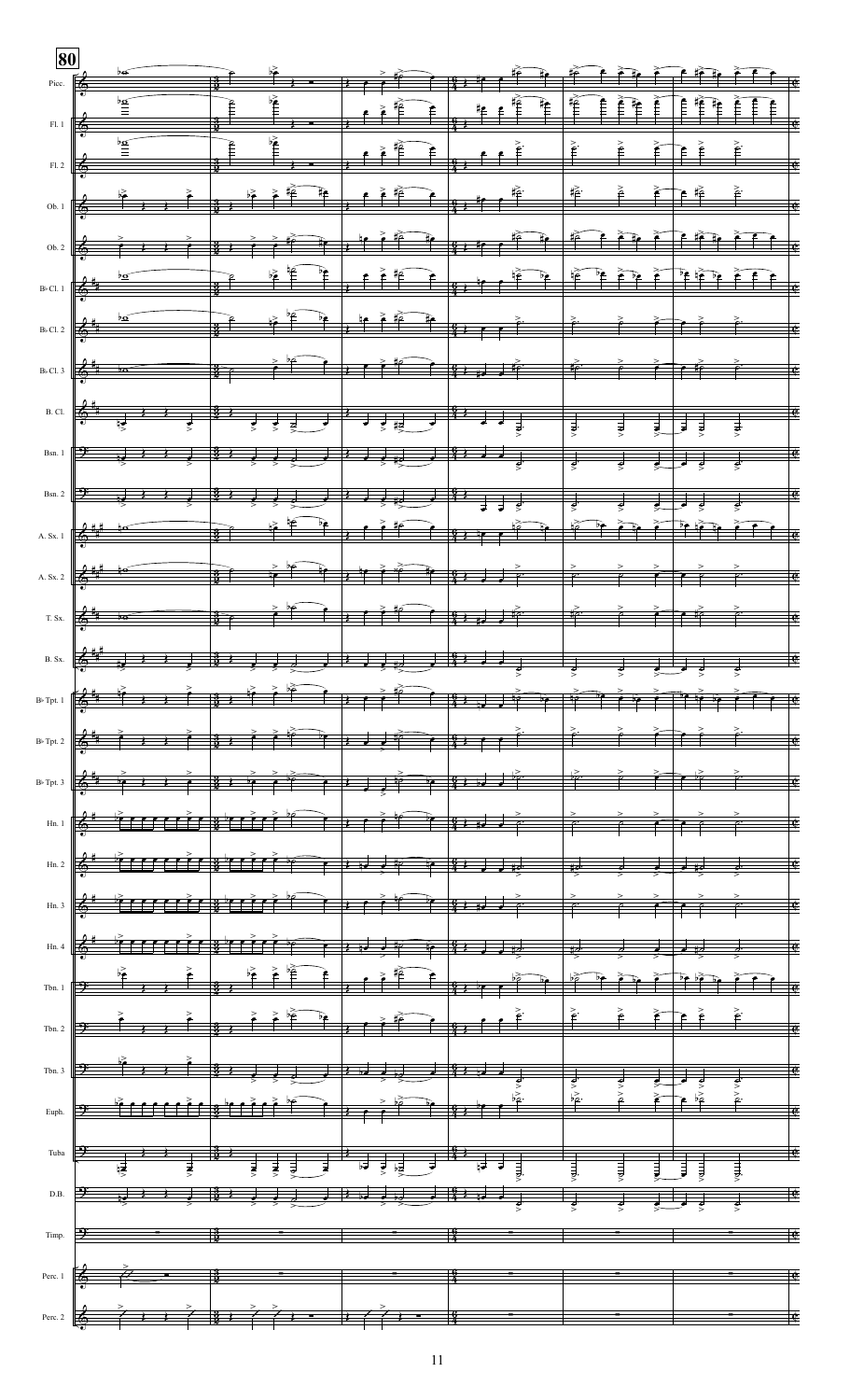| 86                          |                                                                                                                                                                                                                                                                                                                                                                                                                          |                                        |                                                            |                                                      |                                                              |                | ↷                   |                                                                             |
|-----------------------------|--------------------------------------------------------------------------------------------------------------------------------------------------------------------------------------------------------------------------------------------------------------------------------------------------------------------------------------------------------------------------------------------------------------------------|----------------------------------------|------------------------------------------------------------|------------------------------------------------------|--------------------------------------------------------------|----------------|---------------------|-----------------------------------------------------------------------------|
| Picc.                       | $f\hspace{-0.1cm}f$                                                                                                                                                                                                                                                                                                                                                                                                      |                                        |                                                            |                                                      |                                                              |                |                     |                                                                             |
| Fl. 1                       | 幢<br>悒                                                                                                                                                                                                                                                                                                                                                                                                                   | 艳                                      |                                                            |                                                      |                                                              |                |                     | ℉<br>$\frac{4}{4}$                                                          |
|                             | f f                                                                                                                                                                                                                                                                                                                                                                                                                      |                                        |                                                            |                                                      |                                                              |                | ↷                   | $\overline{f}$<br>$\frac{56}{10}$                                           |
| F1.2                        |                                                                                                                                                                                                                                                                                                                                                                                                                          |                                        |                                                            |                                                      |                                                              |                |                     | $\frac{4}{4}$<br>$\overline{f}$                                             |
| Ob. 1                       | f f                                                                                                                                                                                                                                                                                                                                                                                                                      |                                        |                                                            |                                                      |                                                              |                |                     | ₽₽<br>$\frac{4}{4}$<br>$\overline{f}$                                       |
| Ob. $2$                     |                                                                                                                                                                                                                                                                                                                                                                                                                          |                                        |                                                            |                                                      | bd                                                           |                |                     | 4<br>$\overline{b}$                                                         |
|                             | ff                                                                                                                                                                                                                                                                                                                                                                                                                       | $\hat{\mathbb{F}}$<br>坚                | 里<br>笔<br>₽<br>℉                                           |                                                      |                                                              |                |                     | $\overline{f}$                                                              |
| $B \triangleright Cl$ . 1   |                                                                                                                                                                                                                                                                                                                                                                                                                          |                                        |                                                            | ₿                                                    | ≜°                                                           |                | $\hat{\phantom{a}}$ | ≜<br>$\vert \pmb{\ddagger}$<br>$\overline{\boldsymbol{f}^{\boldsymbol{f}}}$ |
| $\mathrm{B}\!\!\flat$ Cl. 2 |                                                                                                                                                                                                                                                                                                                                                                                                                          |                                        |                                                            |                                                      |                                                              |                |                     | $\overline{\mathbf{1}}$<br>٥e                                               |
| $\mathrm{B}\flat$ Cl. 3     | $f\hspace{-0.1cm}f$                                                                                                                                                                                                                                                                                                                                                                                                      |                                        |                                                            |                                                      |                                                              |                | $\hat{\phantom{a}}$ | $\boldsymbol{\mathit{ff}}$<br>$\frac{4}{4}$<br>€ל                           |
|                             | f f                                                                                                                                                                                                                                                                                                                                                                                                                      |                                        |                                                            |                                                      |                                                              |                |                     | ff                                                                          |
| $B.$ Cl.                    | र                                                                                                                                                                                                                                                                                                                                                                                                                        |                                        |                                                            |                                                      |                                                              |                |                     | $\vert 4$<br>ff                                                             |
| Bsn. $\boldsymbol{1}$       |                                                                                                                                                                                                                                                                                                                                                                                                                          |                                        |                                                            |                                                      |                                                              |                | ⌒                   | 4<br>$\overline{f}$                                                         |
| $_{\rm Bsn.~2}$             |                                                                                                                                                                                                                                                                                                                                                                                                                          |                                        |                                                            |                                                      |                                                              |                |                     | 14                                                                          |
|                             | ff                                                                                                                                                                                                                                                                                                                                                                                                                       | ₽<br>≜Ք                                | ⋭                                                          | ₹                                                    | bd                                                           |                | $\hat{\phantom{a}}$ | $f\hspace{-0.1cm}f$                                                         |
| A. Sx. 1                    | ff                                                                                                                                                                                                                                                                                                                                                                                                                       |                                        |                                                            |                                                      |                                                              |                |                     | ≝<br>$\vert 4$<br>$\overline{f}$                                            |
| A. Sx. 2                    | $\blacklozenge$                                                                                                                                                                                                                                                                                                                                                                                                          |                                        |                                                            |                                                      | ₽                                                            |                | $\hat{\phantom{a}}$ | $\frac{4}{4}$<br>$\frac{1}{f}$                                              |
| T. Sx.                      | $\mathbf{f}$<br>$e \neq$<br>$\frac{6}{9}$                                                                                                                                                                                                                                                                                                                                                                                |                                        |                                                            |                                                      |                                                              |                | ⌒                   | $\frac{1}{4}$<br>$\frac{b\rho}{\sqrt{2}}$<br>-                              |
|                             | $f\hspace{-0.1cm}f$                                                                                                                                                                                                                                                                                                                                                                                                      |                                        |                                                            |                                                      |                                                              |                |                     | $\boldsymbol{f}\!\boldsymbol{f}$                                            |
| $\,$ B. Sx.                 | 辱                                                                                                                                                                                                                                                                                                                                                                                                                        |                                        |                                                            | ₽                                                    |                                                              |                |                     | $\overline{f}$                                                              |
| $B \triangleright Tpt. 1$   | $\cdot$                                                                                                                                                                                                                                                                                                                                                                                                                  |                                        |                                                            | ٥p                                                   | $\Rightarrow$                                                | $\frac{1}{2}$  |                     | $\overline{f}$                                                              |
| $B\nu$ Tpt. 2               | $\frac{1}{2}$                                                                                                                                                                                                                                                                                                                                                                                                            |                                        |                                                            |                                                      | ┡<br>$\frac{1}{f}$                                           | ≝              |                     | $\frac{4}{4}$<br>$\frac{1}{f}$                                              |
| $B \triangleright$ Tpt. 3   |                                                                                                                                                                                                                                                                                                                                                                                                                          |                                        | $\frac{1}{2}$ $\frac{1}{2}$ $\frac{1}{2}$<br>$\Box$        | $\overline{\phantom{a}}$<br>$\overline{\phantom{a}}$ | $\exists$                                                    | <u>مو</u>      |                     | $\frac{1}{4}$<br>$\frac{b\rho}{\sqrt{2}}$                                   |
|                             | $\frac{1}{\hat{f}}$ be $\frac{1}{\hat{f}}$                                                                                                                                                                                                                                                                                                                                                                               |                                        |                                                            | $\overline{\phantom{a}}$                             | $\overline{f}$                                               |                |                     |                                                                             |
| Hn. 1                       | $\overline{\cdot}$<br>$\frac{1}{f}$<br>唪                                                                                                                                                                                                                                                                                                                                                                                 | 聿<br>$\overline{\mathcal{L}}$          | 手                                                          | $\overline{\phantom{a}}$<br>$\overline{\phantom{a}}$ | ═┪┙<br>$\rightarrow$                                         |                |                     | 4<br>ff                                                                     |
|                             | $Hn. 2$ $\frac{1}{2}$ $\frac{1}{2}$ $\frac{1}{2}$ $\frac{1}{2}$ $\frac{1}{2}$                                                                                                                                                                                                                                                                                                                                            | $\overline{z}$<br>$\overline{\bullet}$ | #<br>$\overline{\mathbf{r}}$                               |                                                      | $\overline{\phantom{a}}$<br>$\overline{v}$<br>₹              |                |                     | 4<br>$\boldsymbol{f}$                                                       |
| Hn. $3\,$                   |                                                                                                                                                                                                                                                                                                                                                                                                                          |                                        |                                                            | $\overline{\phantom{a}}$                             | $\frac{1}{2}$                                                |                |                     | 拝                                                                           |
|                             |                                                                                                                                                                                                                                                                                                                                                                                                                          |                                        |                                                            |                                                      |                                                              |                |                     | $\pmb{\mathit{ff}}$                                                         |
| Hn. $\sqrt{4}$              | $e_{\frac{1}{2}}$<br>唪                                                                                                                                                                                                                                                                                                                                                                                                   | $\overline{\phantom{a}}$               | ⋕┙<br>$\overline{\phantom{a}}$<br>$\overline{\phantom{a}}$ | $\overline{\phantom{a}}$<br>$\overline{\phantom{a}}$ | $\overline{\phantom{a}}$<br>$\frac{1}{\sqrt{1-\frac{1}{2}}}$ |                |                     | 4<br>$\frac{1}{\hat{H}}$                                                    |
| Tbn. $1$                    | $\mathbf{e}$<br>$\mathbb{P}$<br>₩                                                                                                                                                                                                                                                                                                                                                                                        |                                        | $\frac{1}{\frac{1}{2}}$                                    |                                                      |                                                              |                |                     | $\frac{1}{4}$                                                               |
| Tbn. $2$                    |                                                                                                                                                                                                                                                                                                                                                                                                                          |                                        |                                                            |                                                      | $\frac{1}{2}$                                                |                |                     | $\frac{4}{4}$<br>$\frac{1}{f}$                                              |
| Tbn. $3$                    | ∯                                                                                                                                                                                                                                                                                                                                                                                                                        |                                        |                                                            |                                                      | ≖                                                            | $\blacksquare$ | ↷<br>$\blacksquare$ | 4                                                                           |
|                             |                                                                                                                                                                                                                                                                                                                                                                                                                          |                                        |                                                            |                                                      | $\overline{\phantom{a}}$                                     |                |                     |                                                                             |
| Euph.                       | $f\hspace{-0.1cm}f$                                                                                                                                                                                                                                                                                                                                                                                                      |                                        |                                                            | ₽                                                    | DΡ                                                           |                |                     | 4                                                                           |
| Tuba                        | $\begin{array}{c c c c c} \hline \textbf{1} & \textbf{1} & \textbf{1} & \textbf{1} & \textbf{1} & \textbf{1} & \textbf{1} & \textbf{1} & \textbf{1} & \textbf{1} & \textbf{1} & \textbf{1} & \textbf{1} & \textbf{1} & \textbf{1} & \textbf{1} & \textbf{1} & \textbf{1} & \textbf{1} & \textbf{1} & \textbf{1} & \textbf{1} & \textbf{1} & \textbf{1} & \textbf{1} & \textbf{1} & \textbf{1} & \textbf{1} & \textbf{1}$ | चु<br>न्न                              | ₹<br>₹<br>₹<br>$\overline{\mathbf{t}}$                     | म<br>ţ<br>$\overline{z}$                             |                                                              |                |                     |                                                                             |
|                             |                                                                                                                                                                                                                                                                                                                                                                                                                          |                                        |                                                            |                                                      |                                                              |                |                     |                                                                             |
| $\mathbf{D}.\mathbf{B}.$    | ⊉<br>₹<br>$\frac{2}{f}$                                                                                                                                                                                                                                                                                                                                                                                                  |                                        |                                                            | #<br>$\mathsf{P}$                                    |                                                              |                |                     | $\frac{14}{4}$                                                              |
| Timp.                       |                                                                                                                                                                                                                                                                                                                                                                                                                          |                                        |                                                            |                                                      |                                                              |                |                     |                                                                             |
| Perc. 1                     |                                                                                                                                                                                                                                                                                                                                                                                                                          |                                        |                                                            |                                                      |                                                              |                |                     |                                                                             |
| Perc. 2                     |                                                                                                                                                                                                                                                                                                                                                                                                                          |                                        |                                                            |                                                      |                                                              |                | $\hat{\mathbf{r}}$  |                                                                             |
|                             | $\overline{6}$                                                                                                                                                                                                                                                                                                                                                                                                           |                                        |                                                            | $\overline{12}$                                      |                                                              |                |                     | $\frac{1}{4}$                                                               |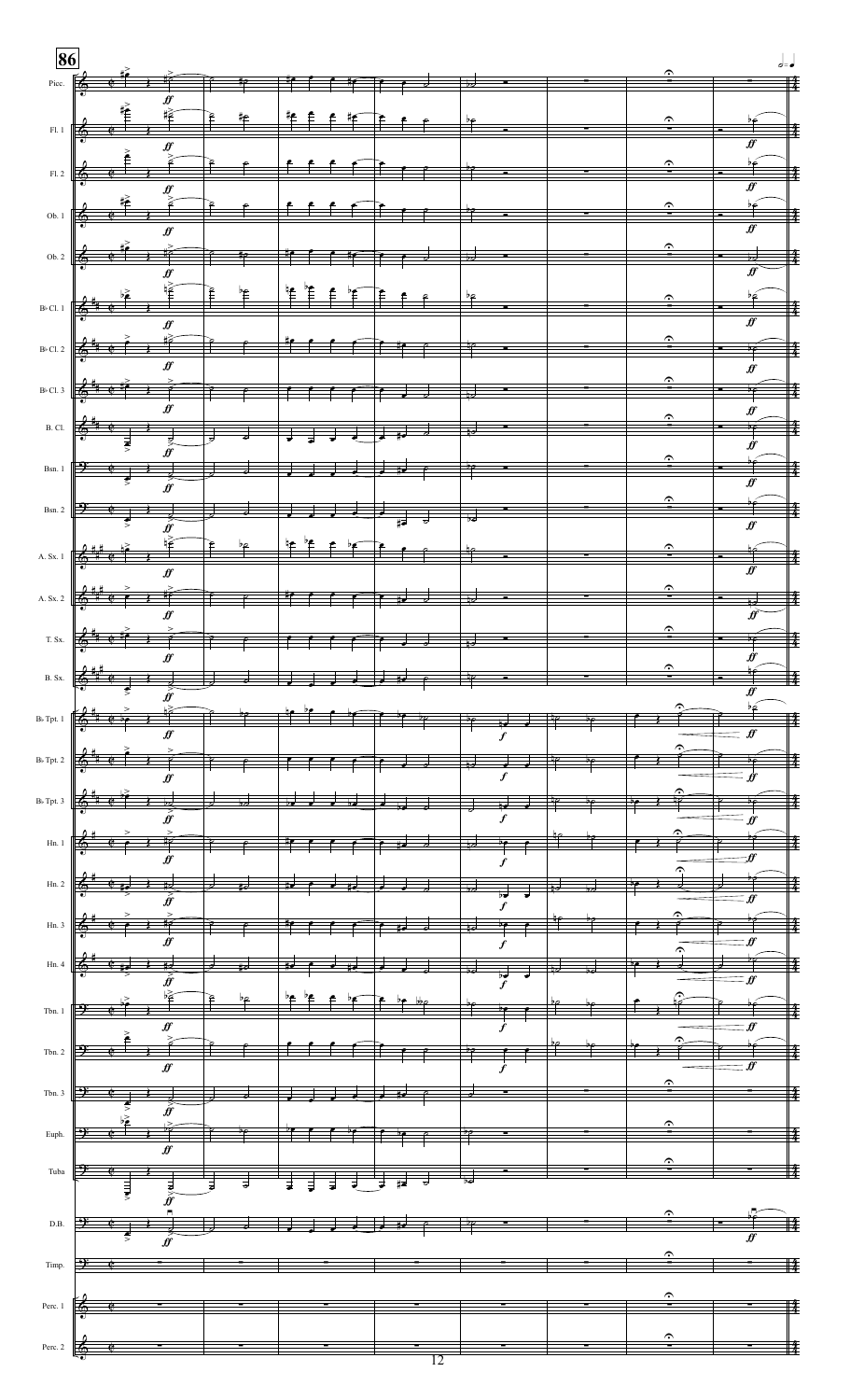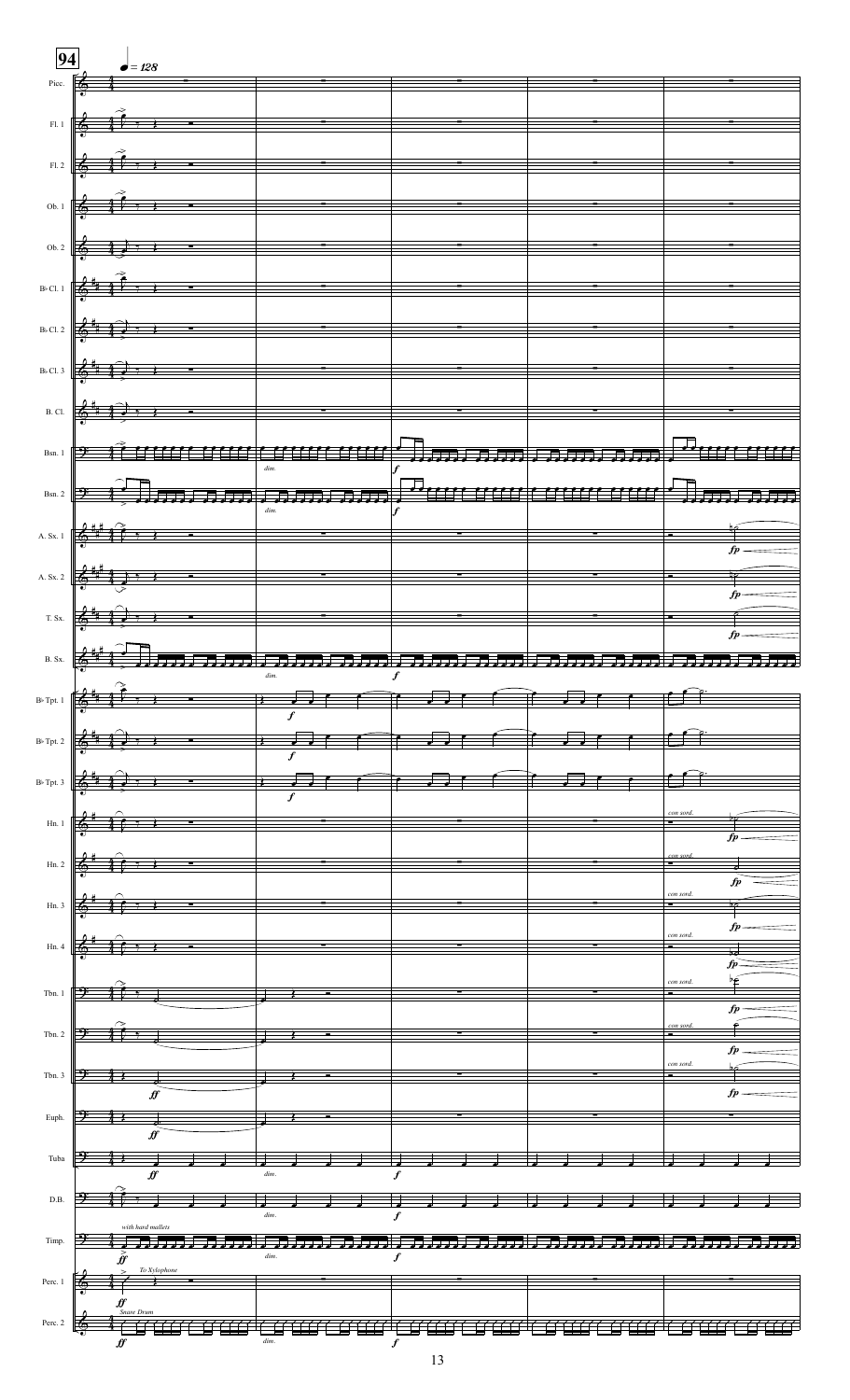| 99                        |                                                                                                                                                                                                                                                                                                                        |                                                                                                                |                                                  |                                                         |                                                                                         |                             |
|---------------------------|------------------------------------------------------------------------------------------------------------------------------------------------------------------------------------------------------------------------------------------------------------------------------------------------------------------------|----------------------------------------------------------------------------------------------------------------|--------------------------------------------------|---------------------------------------------------------|-----------------------------------------------------------------------------------------|-----------------------------|
| $\rm Picc.$               |                                                                                                                                                                                                                                                                                                                        |                                                                                                                |                                                  |                                                         |                                                                                         |                             |
| $\rm{Fl.}$ $1$            |                                                                                                                                                                                                                                                                                                                        |                                                                                                                |                                                  |                                                         |                                                                                         |                             |
| Fl. 2                     |                                                                                                                                                                                                                                                                                                                        |                                                                                                                |                                                  |                                                         |                                                                                         |                             |
|                           |                                                                                                                                                                                                                                                                                                                        |                                                                                                                |                                                  |                                                         |                                                                                         |                             |
| Ob. 1                     |                                                                                                                                                                                                                                                                                                                        |                                                                                                                |                                                  |                                                         |                                                                                         |                             |
| Ob. $2$                   |                                                                                                                                                                                                                                                                                                                        |                                                                                                                |                                                  |                                                         |                                                                                         |                             |
| $\operatorname{B}$ Cl. 1  | 嚎<br>$\sim$ $\sim$ $\sim$ $\sim$ $\sim$                                                                                                                                                                                                                                                                                |                                                                                                                |                                                  |                                                         |                                                                                         |                             |
| $B \triangleright C1.2$   |                                                                                                                                                                                                                                                                                                                        |                                                                                                                |                                                  |                                                         |                                                                                         |                             |
| $B \triangleright C1.3$   |                                                                                                                                                                                                                                                                                                                        |                                                                                                                |                                                  |                                                         |                                                                                         |                             |
|                           |                                                                                                                                                                                                                                                                                                                        |                                                                                                                |                                                  |                                                         |                                                                                         |                             |
|                           | $B.$ Cl. $\frac{24}{9}$                                                                                                                                                                                                                                                                                                | $\sim$ $\sim$                                                                                                  |                                                  |                                                         |                                                                                         |                             |
| Bsn. 1                    | <del>, , , , , , , , , , , , , , , ,</del><br>Þ                                                                                                                                                                                                                                                                        |                                                                                                                | <u>, and the control of the control</u>          |                                                         | <del>Tennes anno escrito circo</del>                                                    |                             |
| Bsn. 2                    | $\mathbb{P}$ $\Box$                                                                                                                                                                                                                                                                                                    |                                                                                                                | <del>Tung and range and t</del>                  |                                                         |                                                                                         |                             |
|                           | A. Sx. 1 $\frac{2 \frac{p+1}{p} - p - p}{2}$ $\frac{p}{p}$ $\frac{p}{p}$ $\frac{p}{p}$ $\frac{p}{p}$ $\frac{p}{p}$ $\frac{p}{p}$ $\frac{p}{p}$ $\frac{p}{p}$ $\frac{p}{p}$ $\frac{p}{p}$ $\frac{p}{p}$ $\frac{p}{p}$ $\frac{p}{p}$ $\frac{p}{p}$ $\frac{p}{p}$ $\frac{p}{p}$ $\frac{p}{p}$ $\frac{p}{p}$ $\frac{p}{p}$ |                                                                                                                |                                                  |                                                         |                                                                                         | $\frac{p}{p}$ $\frac{p}{p}$ |
|                           | A. Sx. 2 $\frac{2 \frac{4 \pi i}{3} - 2 \pi i}{2 \pi i}$                                                                                                                                                                                                                                                               |                                                                                                                |                                                  | $\frac{1}{2}$                                           |                                                                                         |                             |
|                           | T.Sx.                                                                                                                                                                                                                                                                                                                  |                                                                                                                |                                                  | $\overline{\phantom{a}}$                                |                                                                                         |                             |
|                           |                                                                                                                                                                                                                                                                                                                        |                                                                                                                |                                                  | $\frac{1}{\frac{1}{\frac{1}{2}}\frac{1}{\frac{1}{2}}}=$ | $\frac{\cdot}{\cdot}$ $\frac{\cdot}{\cdot}$ $\frac{\cdot}{\cdot}$ $\frac{\cdot}{\cdot}$ |                             |
|                           |                                                                                                                                                                                                                                                                                                                        |                                                                                                                |                                                  |                                                         | 有月十                                                                                     | 555555555                   |
|                           |                                                                                                                                                                                                                                                                                                                        |                                                                                                                |                                                  |                                                         |                                                                                         |                             |
| $B\nu$ Tpt. 1             | $\frac{2}{6}$                                                                                                                                                                                                                                                                                                          | 担子<br>╔                                                                                                        | $\sqrt{2}$                                       |                                                         |                                                                                         |                             |
| $B \triangleright$ Tpt. 2 |                                                                                                                                                                                                                                                                                                                        | $\sqrt{ }$                                                                                                     | ┢<br>$\overline{\phantom{a}}$                    | $\left  \cdot \right $                                  | $\mathbf{f}$                                                                            | $\mathbf{r}^{\sharp}$       |
| $B\nu$ Tpt. 3             | $\frac{2}{6}$                                                                                                                                                                                                                                                                                                          | $\overline{r}$                                                                                                 | _ , , , <sub>,</sub><br>$\overline{\phantom{0}}$ | $\mathbf{C}$                                            | Ľ                                                                                       |                             |
|                           |                                                                                                                                                                                                                                                                                                                        |                                                                                                                | $\overline{\phantom{a}}$                         |                                                         |                                                                                         |                             |
| Hn. 1                     |                                                                                                                                                                                                                                                                                                                        |                                                                                                                |                                                  | fp                                                      | $\overline{\textbf{f}p}$ –                                                              | fp                          |
| Hn. 2                     | $\frac{2}{6}$                                                                                                                                                                                                                                                                                                          |                                                                                                                |                                                  | fp                                                      | $\mathfrak{f}_{p}$                                                                      | fъ                          |
| Hn. 3                     |                                                                                                                                                                                                                                                                                                                        |                                                                                                                |                                                  |                                                         | $\frac{b\rho}{fp}$                                                                      |                             |
| Hn. 4                     | 圈                                                                                                                                                                                                                                                                                                                      |                                                                                                                |                                                  | fp                                                      | 矮                                                                                       | fp                          |
| Tbn. $1$                  |                                                                                                                                                                                                                                                                                                                        |                                                                                                                |                                                  | þę                                                      |                                                                                         |                             |
| Tbn. $2$                  |                                                                                                                                                                                                                                                                                                                        |                                                                                                                |                                                  | $fp -$                                                  | $fp$ .                                                                                  | $\mathbf{f}$                |
|                           |                                                                                                                                                                                                                                                                                                                        |                                                                                                                |                                                  | $\mathbf{f}$                                            | $fp$ .                                                                                  | $\mathbf{f}$                |
| Tbn. $3$                  |                                                                                                                                                                                                                                                                                                                        |                                                                                                                |                                                  | fp                                                      | $\mathfrak{f} p$                                                                        | $\mathbf{f}$ р -            |
| Euph.                     |                                                                                                                                                                                                                                                                                                                        |                                                                                                                |                                                  |                                                         |                                                                                         |                             |
| Tuba                      |                                                                                                                                                                                                                                                                                                                        |                                                                                                                |                                                  |                                                         |                                                                                         |                             |
| D.B.                      |                                                                                                                                                                                                                                                                                                                        |                                                                                                                |                                                  |                                                         |                                                                                         |                             |
| Timp.                     |                                                                                                                                                                                                                                                                                                                        | ת המכוני ממונים ממונים המונים המונים המונים המונים המונים המונים ממונים ממונים ממונים המונים המונים המונים ממו |                                                  |                                                         |                                                                                         | 7777                        |
|                           |                                                                                                                                                                                                                                                                                                                        |                                                                                                                |                                                  |                                                         |                                                                                         |                             |
| Perc. 1<br>Perc. 2        |                                                                                                                                                                                                                                                                                                                        |                                                                                                                |                                                  |                                                         |                                                                                         |                             |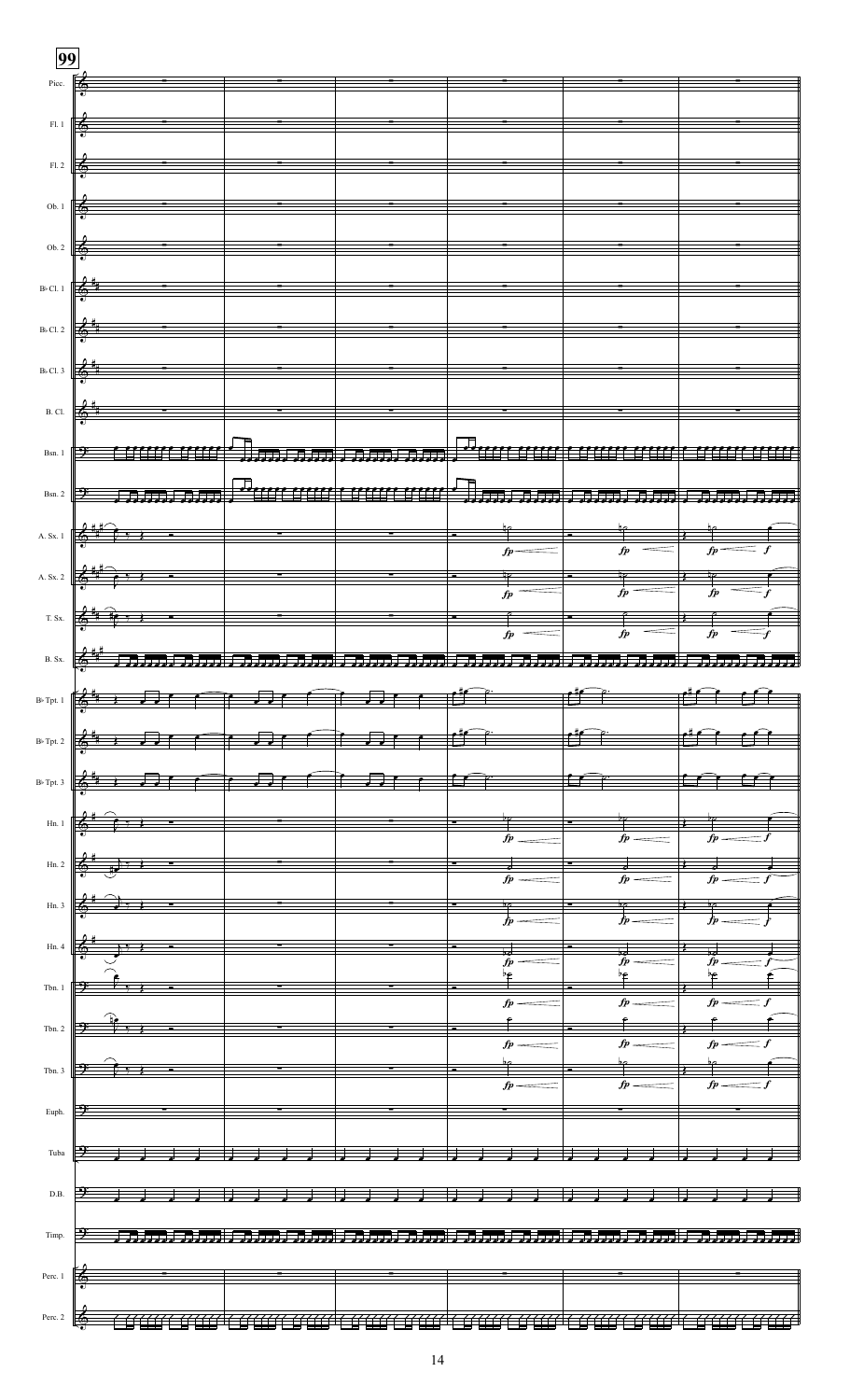| 105                       |                                                                                                                                                                                                                                                         |                                                                                                                                                                                                                                                                                                                                                                                                      |  |                                                                                                                                |  |                                                         |  |                                                                                |            |             |             |  |   |        |                |
|---------------------------|---------------------------------------------------------------------------------------------------------------------------------------------------------------------------------------------------------------------------------------------------------|------------------------------------------------------------------------------------------------------------------------------------------------------------------------------------------------------------------------------------------------------------------------------------------------------------------------------------------------------------------------------------------------------|--|--------------------------------------------------------------------------------------------------------------------------------|--|---------------------------------------------------------|--|--------------------------------------------------------------------------------|------------|-------------|-------------|--|---|--------|----------------|
| Picc.                     |                                                                                                                                                                                                                                                         | <u>ר מנחמנו מנחמו ל מנחמק מנחמו ל מנחמו מנחמו ל מנ</u>                                                                                                                                                                                                                                                                                                                                               |  |                                                                                                                                |  |                                                         |  |                                                                                |            |             |             |  |   |        |                |
| FL.1                      |                                                                                                                                                                                                                                                         | <u> 14 - Entra ami cama ami cama ami cama </u>                                                                                                                                                                                                                                                                                                                                                       |  |                                                                                                                                |  |                                                         |  |                                                                                |            |             |             |  |   |        |                |
|                           |                                                                                                                                                                                                                                                         | <u> FLANCE CONFIDENTIAL CONFIDENTIAL CONFIDENTIAL CONFIDENTIAL CONFIDENTIAL CONFIDENTIAL CONFIDENTIAL CONFIDENTIAL</u>                                                                                                                                                                                                                                                                               |  |                                                                                                                                |  |                                                         |  |                                                                                |            |             |             |  |   |        | <u>TIMININ</u> |
| Ob. $1$                   |                                                                                                                                                                                                                                                         | <u>   Kentimia mana (calattaria mana mana (calattaria mana) c</u>                                                                                                                                                                                                                                                                                                                                    |  |                                                                                                                                |  |                                                         |  |                                                                                |            |             |             |  |   |        |                |
|                           |                                                                                                                                                                                                                                                         |                                                                                                                                                                                                                                                                                                                                                                                                      |  |                                                                                                                                |  |                                                         |  |                                                                                |            |             |             |  |   |        |                |
|                           |                                                                                                                                                                                                                                                         |                                                                                                                                                                                                                                                                                                                                                                                                      |  |                                                                                                                                |  |                                                         |  |                                                                                |            |             |             |  |   |        |                |
|                           |                                                                                                                                                                                                                                                         | B <sub>b</sub> Cl. 1 $\left  \frac{2\frac{1}{2} + \sqrt{2}}{2\frac{1}{2} + \sqrt{2}} \right $                                                                                                                                                                                                                                                                                                        |  |                                                                                                                                |  |                                                         |  |                                                                                |            |             |             |  |   |        |                |
|                           |                                                                                                                                                                                                                                                         | B + Cl. 2 $\frac{2}{\sqrt{2}}$ + $\frac{1}{2}$ + $\frac{1}{2}$ + $\frac{1}{2}$ + $\frac{1}{2}$ + $\frac{1}{2}$ + $\frac{1}{2}$ + $\frac{1}{2}$ + $\frac{1}{2}$ + $\frac{1}{2}$ + $\frac{1}{2}$ + $\frac{1}{2}$ + $\frac{1}{2}$ + $\frac{1}{2}$ + $\frac{1}{2}$ + $\frac{1}{2}$ + $\frac{1}{2}$ + $\frac{$                                                                                            |  |                                                                                                                                |  |                                                         |  |                                                                                |            |             |             |  |   |        |                |
|                           |                                                                                                                                                                                                                                                         | B <sub>b</sub> Cl. 3 $\frac{2\pi}{3}$ $\frac{2\pi}{3}$ $\frac{2\pi}{3}$ $\frac{2\pi}{3}$                                                                                                                                                                                                                                                                                                             |  |                                                                                                                                |  |                                                         |  |                                                                                |            |             |             |  |   |        |                |
|                           |                                                                                                                                                                                                                                                         | B.C. $\frac{1}{2}$ $\frac{1}{2}$ $\frac{1}{2}$ $\frac{1}{2}$ $\frac{1}{2}$ $\frac{1}{2}$ $\frac{1}{2}$ $\frac{1}{2}$ $\frac{1}{2}$ $\frac{1}{2}$ $\frac{1}{2}$ $\frac{1}{2}$ $\frac{1}{2}$ $\frac{1}{2}$ $\frac{1}{2}$ $\frac{1}{2}$                                                                                                                                                                 |  |                                                                                                                                |  |                                                         |  |                                                                                |            |             |             |  | ╤ |        |                |
| Bsn. 1                    |                                                                                                                                                                                                                                                         |                                                                                                                                                                                                                                                                                                                                                                                                      |  |                                                                                                                                |  |                                                         |  |                                                                                |            |             |             |  |   |        |                |
|                           | Bsn. 2 $\frac{9}{f}$                                                                                                                                                                                                                                    |                                                                                                                                                                                                                                                                                                                                                                                                      |  |                                                                                                                                |  | <u> Estados de Santiaco</u>                             |  |                                                                                |            | ≡           |             |  |   |        |                |
| A. Sx. $1$                |                                                                                                                                                                                                                                                         | $\frac{2!}{6}$ $\frac{1}{2}$ $\frac{1}{2}$ $\frac{1}{2}$ $\frac{1}{2}$ $\frac{1}{2}$ $\frac{1}{2}$ $\frac{1}{2}$ $\frac{1}{2}$ $\frac{1}{2}$ $\frac{1}{2}$ $\frac{1}{2}$ $\frac{1}{2}$ $\frac{1}{2}$ $\frac{1}{2}$ $\frac{1}{2}$ $\frac{1}{2}$ $\frac{1}{2}$ $\frac{1}{2}$ $\frac{1}{2}$ $\frac{1}{2}$ $\frac{1}{2}$                                                                                 |  |                                                                                                                                |  |                                                         |  |                                                                                |            |             |             |  |   |        |                |
|                           |                                                                                                                                                                                                                                                         | A. Sx. 2 $\frac{1}{2}$ $\frac{1}{2}$ $\frac{1}{2}$ $\frac{1}{2}$ $\frac{1}{2}$ $\frac{1}{2}$ $\frac{1}{2}$ $\frac{1}{2}$ $\frac{1}{2}$ $\frac{1}{2}$ $\frac{1}{2}$ $\frac{1}{2}$ $\frac{1}{2}$ $\frac{1}{2}$ $\frac{1}{2}$ $\frac{1}{2}$ $\frac{1}{2}$ $\frac{1}{2}$ $\frac{1}{2}$ $\frac{1}{2}$ $\frac{1}{2}$ $\$                                                                                   |  |                                                                                                                                |  |                                                         |  |                                                                                |            |             |             |  |   |        |                |
|                           |                                                                                                                                                                                                                                                         | T. Sx. $6 + 7$                                                                                                                                                                                                                                                                                                                                                                                       |  |                                                                                                                                |  |                                                         |  |                                                                                |            |             |             |  |   |        |                |
|                           |                                                                                                                                                                                                                                                         | $B.Sx$ $8^{\frac{1}{2}^{\frac{1}{2}}}\sqrt{125}$                                                                                                                                                                                                                                                                                                                                                     |  |                                                                                                                                |  |                                                         |  |                                                                                |            |             |             |  |   |        |                |
|                           |                                                                                                                                                                                                                                                         |                                                                                                                                                                                                                                                                                                                                                                                                      |  |                                                                                                                                |  |                                                         |  |                                                                                |            |             |             |  |   |        |                |
| $B \triangleright$ Tpt. 2 |                                                                                                                                                                                                                                                         | $\frac{1}{n}$                                                                                                                                                                                                                                                                                                                                                                                        |  |                                                                                                                                |  |                                                         |  | $\mathbf{r}$                                                                   | $\sqrt{2}$ | <u>left</u> |             |  |   |        |                |
|                           | B Tpt. 3 $\left  \begin{array}{ccc} \stackrel{1}{\bullet} & \stackrel{1}{\bullet} & \stackrel{1}{\bullet} & \stackrel{1}{\bullet} \\ \stackrel{1}{\bullet} & \stackrel{1}{\bullet} & \stackrel{1}{\bullet} & \stackrel{1}{\bullet} \end{array} \right $ | $\frac{1}{\pi} \left  \frac{1}{\pi} \frac{1}{\pi} \frac{1}{\pi} \frac{1}{\pi} \frac{1}{\pi} \frac{1}{\pi} \frac{1}{\pi} \frac{1}{\pi} \frac{1}{\pi} \frac{1}{\pi} \frac{1}{\pi} \frac{1}{\pi} \frac{1}{\pi} \frac{1}{\pi} \frac{1}{\pi} \frac{1}{\pi} \frac{1}{\pi} \frac{1}{\pi} \frac{1}{\pi} \frac{1}{\pi} \frac{1}{\pi} \frac{1}{\pi} \frac{1}{\pi} \frac{1}{\pi} \frac{1}{\pi} \frac{1}{\pi} \$ |  |                                                                                                                                |  |                                                         |  |                                                                                |            |             |             |  |   |        |                |
| Hn. 1                     |                                                                                                                                                                                                                                                         |                                                                                                                                                                                                                                                                                                                                                                                                      |  | $\blacksquare$ . The set of $\blacksquare$                                                                                     |  |                                                         |  |                                                                                |            |             | senza sord  |  |   |        |                |
|                           |                                                                                                                                                                                                                                                         | Hn. 2 $\left \left  \left  \left  \left  \left  \left  \left  \right  \right  \right  \right  \right  \right  \right  \right $                                                                                                                                                                                                                                                                       |  |                                                                                                                                |  |                                                         |  |                                                                                |            |             | senza sord. |  |   |        |                |
| Hn. 3                     |                                                                                                                                                                                                                                                         |                                                                                                                                                                                                                                                                                                                                                                                                      |  | <del>- 1999 - 1999 - 1999 - 1999 - 1999 - 1999 - 1999 - 1999 - 1999 - 1999 - 1999 - 1999 - 1999 - 1999 - 1999 - 1999 - 1</del> |  |                                                         |  |                                                                                |            |             |             |  |   |        |                |
|                           | $Hn.4$ $\frac{2}{9}$ $\frac{8}{9}$ $\frac{1}{2}$ $\frac{1}{2}$                                                                                                                                                                                          | $\overline{\phantom{a}}$                                                                                                                                                                                                                                                                                                                                                                             |  |                                                                                                                                |  |                                                         |  |                                                                                |            |             | senza sord. |  |   |        |                |
| Tbn. $1$                  |                                                                                                                                                                                                                                                         |                                                                                                                                                                                                                                                                                                                                                                                                      |  |                                                                                                                                |  |                                                         |  |                                                                                |            |             |             |  |   |        |                |
|                           |                                                                                                                                                                                                                                                         |                                                                                                                                                                                                                                                                                                                                                                                                      |  |                                                                                                                                |  |                                                         |  |                                                                                |            |             |             |  |   |        |                |
| Tbn. $2$                  |                                                                                                                                                                                                                                                         |                                                                                                                                                                                                                                                                                                                                                                                                      |  |                                                                                                                                |  |                                                         |  |                                                                                |            |             |             |  |   |        |                |
| Tbn. $3$                  |                                                                                                                                                                                                                                                         |                                                                                                                                                                                                                                                                                                                                                                                                      |  |                                                                                                                                |  |                                                         |  |                                                                                |            |             |             |  |   |        |                |
| Euph.                     |                                                                                                                                                                                                                                                         |                                                                                                                                                                                                                                                                                                                                                                                                      |  |                                                                                                                                |  |                                                         |  |                                                                                |            |             |             |  |   |        |                |
| Tuba                      |                                                                                                                                                                                                                                                         |                                                                                                                                                                                                                                                                                                                                                                                                      |  |                                                                                                                                |  |                                                         |  |                                                                                |            |             |             |  |   |        |                |
| $\mathbf{D}.\mathbf{B}.$  |                                                                                                                                                                                                                                                         |                                                                                                                                                                                                                                                                                                                                                                                                      |  |                                                                                                                                |  | $\frac{1}{2}$ $\frac{1}{2}$ $\frac{1}{2}$ $\frac{1}{2}$ |  | $\overline{\phantom{a}}$ , $\overline{\phantom{a}}$ , $\overline{\phantom{a}}$ |            |             |             |  |   |        |                |
| Timp.                     |                                                                                                                                                                                                                                                         |                                                                                                                                                                                                                                                                                                                                                                                                      |  |                                                                                                                                |  |                                                         |  |                                                                                |            |             |             |  |   |        |                |
| Perc. 1                   |                                                                                                                                                                                                                                                         |                                                                                                                                                                                                                                                                                                                                                                                                      |  |                                                                                                                                |  |                                                         |  |                                                                                |            |             |             |  |   |        |                |
| Perc. 2                   |                                                                                                                                                                                                                                                         |                                                                                                                                                                                                                                                                                                                                                                                                      |  | 1111111 111111  1 1111111                                                                                                      |  |                                                         |  |                                                                                |            |             |             |  |   | 777777 |                |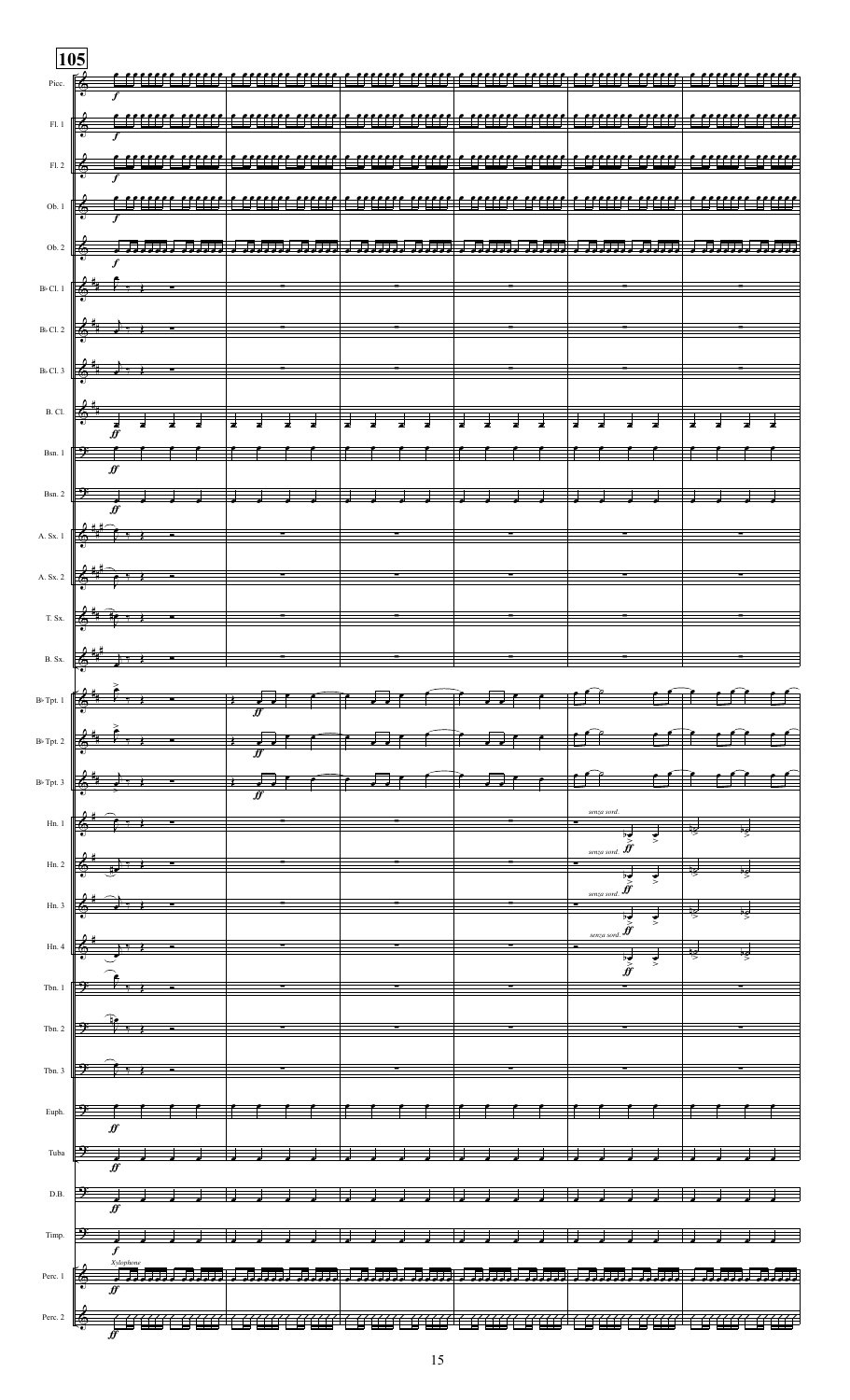| 111                 |  |  |                                                                                                                                                                                                                                                                                                                                                                                                                                                                            |  |                                                                                                                       |  |  |                                                                                                                                                                                                                                                                                                                                                                                                                                                                                                                                                                           |  |  |
|---------------------|--|--|----------------------------------------------------------------------------------------------------------------------------------------------------------------------------------------------------------------------------------------------------------------------------------------------------------------------------------------------------------------------------------------------------------------------------------------------------------------------------|--|-----------------------------------------------------------------------------------------------------------------------|--|--|---------------------------------------------------------------------------------------------------------------------------------------------------------------------------------------------------------------------------------------------------------------------------------------------------------------------------------------------------------------------------------------------------------------------------------------------------------------------------------------------------------------------------------------------------------------------------|--|--|
|                     |  |  |                                                                                                                                                                                                                                                                                                                                                                                                                                                                            |  |                                                                                                                       |  |  |                                                                                                                                                                                                                                                                                                                                                                                                                                                                                                                                                                           |  |  |
| $\rm{Fl.}$ $1$      |  |  | <u>∥« CELENTE CELENTE CELENTE EL CELENTE CELEN</u>                                                                                                                                                                                                                                                                                                                                                                                                                         |  |                                                                                                                       |  |  |                                                                                                                                                                                                                                                                                                                                                                                                                                                                                                                                                                           |  |  |
| Fl. 2 $\frac{1}{2}$ |  |  |                                                                                                                                                                                                                                                                                                                                                                                                                                                                            |  |                                                                                                                       |  |  |                                                                                                                                                                                                                                                                                                                                                                                                                                                                                                                                                                           |  |  |
|                     |  |  |                                                                                                                                                                                                                                                                                                                                                                                                                                                                            |  |                                                                                                                       |  |  |                                                                                                                                                                                                                                                                                                                                                                                                                                                                                                                                                                           |  |  |
|                     |  |  |                                                                                                                                                                                                                                                                                                                                                                                                                                                                            |  |                                                                                                                       |  |  |                                                                                                                                                                                                                                                                                                                                                                                                                                                                                                                                                                           |  |  |
|                     |  |  | $B_3$ Cl. 1 $\frac{2.84}{10}$                                                                                                                                                                                                                                                                                                                                                                                                                                              |  |                                                                                                                       |  |  | $\begin{array}{c} \begin{array}{c} \uparrow \end{array} & \begin{array}{c} \uparrow \end{array} & \begin{array}{c} \uparrow \end{array} & \begin{array}{c} \uparrow \end{array} & \begin{array}{c} \uparrow \end{array} & \begin{array}{c} \uparrow \end{array} & \begin{array}{c} \uparrow \end{array} & \begin{array}{c} \uparrow \end{array} & \begin{array}{c} \uparrow \end{array} & \begin{array}{c} \uparrow \end{array} & \begin{array}{c} \uparrow \end{array} & \begin{array}{c} \uparrow \end{array} & \begin{array}{c} \uparrow \end{array} & \begin{array}{$ |  |  |
|                     |  |  | $B_2$ Cl. 2 $\frac{B_1}{2}$                                                                                                                                                                                                                                                                                                                                                                                                                                                |  |                                                                                                                       |  |  | $\begin{array}{c} \begin{array}{c} \end{array} \end{array}$                                                                                                                                                                                                                                                                                                                                                                                                                                                                                                               |  |  |
|                     |  |  | $B_5$ Cl. 3 $\frac{2}{\sqrt{3}}$                                                                                                                                                                                                                                                                                                                                                                                                                                           |  |                                                                                                                       |  |  |                                                                                                                                                                                                                                                                                                                                                                                                                                                                                                                                                                           |  |  |
|                     |  |  |                                                                                                                                                                                                                                                                                                                                                                                                                                                                            |  |                                                                                                                       |  |  |                                                                                                                                                                                                                                                                                                                                                                                                                                                                                                                                                                           |  |  |
|                     |  |  |                                                                                                                                                                                                                                                                                                                                                                                                                                                                            |  |                                                                                                                       |  |  | $\overline{\phantom{a}}$                                                                                                                                                                                                                                                                                                                                                                                                                                                                                                                                                  |  |  |
| Bsn.1               |  |  |                                                                                                                                                                                                                                                                                                                                                                                                                                                                            |  |                                                                                                                       |  |  |                                                                                                                                                                                                                                                                                                                                                                                                                                                                                                                                                                           |  |  |
| Bsn. $2$            |  |  |                                                                                                                                                                                                                                                                                                                                                                                                                                                                            |  |                                                                                                                       |  |  | $\overline{\overline{b}}$                                                                                                                                                                                                                                                                                                                                                                                                                                                                                                                                                 |  |  |
|                     |  |  | $\mathcal{L}_{\text{A-Sx-1}}$                                                                                                                                                                                                                                                                                                                                                                                                                                              |  |                                                                                                                       |  |  |                                                                                                                                                                                                                                                                                                                                                                                                                                                                                                                                                                           |  |  |
|                     |  |  | A. Sx. 2 $\frac{2}{\sqrt{2}} \frac{\frac{4}{3} \frac{4}{3}}{\frac{4}{3} \frac{4}{3} \frac{4}{3}}$                                                                                                                                                                                                                                                                                                                                                                          |  |                                                                                                                       |  |  | $\frac{1}{2}$                                                                                                                                                                                                                                                                                                                                                                                                                                                                                                                                                             |  |  |
|                     |  |  | $T.S.$ $\frac{1}{\sqrt{2}}$                                                                                                                                                                                                                                                                                                                                                                                                                                                |  |                                                                                                                       |  |  | $\begin{array}{ccc} \end{array}$ :                                                                                                                                                                                                                                                                                                                                                                                                                                                                                                                                        |  |  |
|                     |  |  | B.Sx. $\frac{1}{6}$                                                                                                                                                                                                                                                                                                                                                                                                                                                        |  |                                                                                                                       |  |  |                                                                                                                                                                                                                                                                                                                                                                                                                                                                                                                                                                           |  |  |
|                     |  |  | $\mathbb{E}_{\mathbb{P}^{[1,1]}} \left  \bigoplus_{i=1}^{n} \frac{1}{i} \prod_{i=1}^{n} \prod_{i=1}^{n} \prod_{i=1}^{n} \prod_{i=1}^{n} \prod_{i=1}^{n} \prod_{i=1}^{n} \prod_{i=1}^{n} \prod_{i=1}^{n} \prod_{i=1}^{n} \prod_{i=1}^{n} \prod_{i=1}^{n} \prod_{i=1}^{n} \prod_{i=1}^{n} \prod_{i=1}^{n} \prod_{i=1}^{n} \prod_{i=1}^{n} \prod_{i=1}^{n} \prod_{i=1}^{n$                                                                                                    |  |                                                                                                                       |  |  |                                                                                                                                                                                                                                                                                                                                                                                                                                                                                                                                                                           |  |  |
|                     |  |  | $\frac{1}{\frac{1}{\frac{1}{\sqrt{2}}} \sum_{i=1}^{\infty} \frac{1}{\sqrt{2}} \sum_{i=1}^{\infty} \frac{1}{\sqrt{2}} \sum_{i=1}^{\infty} \frac{1}{\sqrt{2}} \sum_{i=1}^{\infty} \frac{1}{\sqrt{2}} \sum_{i=1}^{\infty} \frac{1}{\sqrt{2}} \sum_{i=1}^{\infty} \frac{1}{\sqrt{2}} \sum_{i=1}^{\infty} \frac{1}{\sqrt{2}} \sum_{i=1}^{\infty} \frac{1}{\sqrt{2}} \sum_{i=1}^{\infty} \frac{1}{\sqrt{2}} \sum$                                                                |  |                                                                                                                       |  |  |                                                                                                                                                                                                                                                                                                                                                                                                                                                                                                                                                                           |  |  |
|                     |  |  | Bit of of of of of a pop                                                                                                                                                                                                                                                                                                                                                                                                                                                   |  |                                                                                                                       |  |  |                                                                                                                                                                                                                                                                                                                                                                                                                                                                                                                                                                           |  |  |
|                     |  |  | $\frac{3}{2}$ Hn. 1 $\frac{2}{2}$ $\frac{1}{2}$ $\frac{1}{2}$ $\frac{1}{2}$ $\frac{1}{2}$ $\frac{1}{2}$ $\frac{1}{2}$ $\frac{1}{2}$ $\frac{1}{2}$ $\frac{1}{2}$ $\frac{1}{2}$ $\frac{1}{2}$ $\frac{1}{2}$ $\frac{1}{2}$ $\frac{1}{2}$ $\frac{1}{2}$ $\frac{1}{2}$ $\frac{1}{2}$ $\frac{1}{2}$ $\frac{1}{2}$ $\frac{1$                                                                                                                                                      |  |                                                                                                                       |  |  |                                                                                                                                                                                                                                                                                                                                                                                                                                                                                                                                                                           |  |  |
|                     |  |  | $\lim_{\epsilon\to 0} 2 \left\  \frac{\sqrt{\frac{4}{\epsilon}}}{\sqrt{2}} \frac{\epsilon}{\sqrt{2}} \right\ _{\infty} = \frac{1}{\sqrt{2}} \left\  \frac{\sqrt{2}}{\sqrt{2}} \right\ _{\infty} = \frac{1}{\sqrt{2}} \left\  \frac{\sqrt{2}}{\sqrt{2}} \right\ _{\infty} = \frac{1}{\sqrt{2}} \left\  \frac{\sqrt{2}}{\sqrt{2}} \right\ _{\infty} = \frac{1}{\sqrt{2}} \left\  \frac{\sqrt{2}}{\sqrt{2}} \right\ _{\infty} = \frac{1}{\sqrt{2}} \left\  \frac{\sqrt{2}}{\$ |  |                                                                                                                       |  |  |                                                                                                                                                                                                                                                                                                                                                                                                                                                                                                                                                                           |  |  |
|                     |  |  | Hn. 3 $\frac{1}{2}$ $\frac{1}{2}$ $\frac{1}{2}$ $\frac{1}{2}$ $\frac{1}{2}$ $\frac{1}{2}$ $\frac{1}{2}$ $\frac{1}{2}$ $\frac{1}{2}$ $\frac{1}{2}$ $\frac{1}{2}$ $\frac{1}{2}$ $\frac{1}{2}$ $\frac{1}{2}$ $\frac{1}{2}$ $\frac{1}{2}$ $\frac{1}{2}$ $\frac{1}{2}$ $\frac{1}{2}$ $\frac{1}{2}$ $\frac{1}{2}$ $\frac{1$                                                                                                                                                      |  |                                                                                                                       |  |  | $\overline{\phantom{a}}$                                                                                                                                                                                                                                                                                                                                                                                                                                                                                                                                                  |  |  |
|                     |  |  | $\frac{3}{2}$ Hn. 4 $\frac{3}{2}$ $\frac{3}{2}$ $\frac{3}{2}$ $\frac{3}{2}$ $\frac{3}{2}$ $\frac{3}{2}$ $\frac{3}{2}$ $\frac{3}{2}$ $\frac{3}{2}$ $\frac{3}{2}$ $\frac{3}{2}$ $\frac{3}{2}$ $\frac{3}{2}$ $\frac{3}{2}$ $\frac{3}{2}$ $\frac{3}{2}$ $\frac{3}{2}$ $\frac{3}{2}$ $\frac{3}{2}$ $\frac{3}{2}$ $\frac{3$                                                                                                                                                      |  |                                                                                                                       |  |  |                                                                                                                                                                                                                                                                                                                                                                                                                                                                                                                                                                           |  |  |
|                     |  |  | The $\frac{1}{2}$ of $\frac{1}{2}$ is $\frac{1}{2}$ if $\frac{1}{2}$ if $\frac{1}{2}$ if $\frac{1}{2}$ if $\frac{1}{2}$ if $\frac{1}{2}$ if $\frac{1}{2}$ if $\frac{1}{2}$ if $\frac{1}{2}$ if $\frac{1}{2}$ if $\frac{1}{2}$ if $\frac{1}{2}$ if $\frac{1}{2}$ if $\frac{1}{2}$ if $\frac{1}{2}$                                                                                                                                                                          |  |                                                                                                                       |  |  |                                                                                                                                                                                                                                                                                                                                                                                                                                                                                                                                                                           |  |  |
|                     |  |  | Tbn. 2 $\frac{\frac{\text{39}}{\text{S}}}{\frac{3}{\text{S}} \times \frac{\text{39}}{\text{S}}}$                                                                                                                                                                                                                                                                                                                                                                           |  |                                                                                                                       |  |  |                                                                                                                                                                                                                                                                                                                                                                                                                                                                                                                                                                           |  |  |
| Tbn. $3$            |  |  |                                                                                                                                                                                                                                                                                                                                                                                                                                                                            |  |                                                                                                                       |  |  |                                                                                                                                                                                                                                                                                                                                                                                                                                                                                                                                                                           |  |  |
|                     |  |  |                                                                                                                                                                                                                                                                                                                                                                                                                                                                            |  |                                                                                                                       |  |  |                                                                                                                                                                                                                                                                                                                                                                                                                                                                                                                                                                           |  |  |
| Euph.               |  |  |                                                                                                                                                                                                                                                                                                                                                                                                                                                                            |  |                                                                                                                       |  |  |                                                                                                                                                                                                                                                                                                                                                                                                                                                                                                                                                                           |  |  |
|                     |  |  |                                                                                                                                                                                                                                                                                                                                                                                                                                                                            |  |                                                                                                                       |  |  |                                                                                                                                                                                                                                                                                                                                                                                                                                                                                                                                                                           |  |  |
|                     |  |  | $\begin{array}{c ccccccccc}\n\hline\n\text{1} & \text{2} & \text{3} & \text{4} & \text{5} & \text{6} & \text{7} & \text{8} & \text{8} & \text{9} \\ \hline\n\text{2} & \text{3} & \text{4} & \text{5} & \text{6} & \text{7} & \text{8} & \text{8} & \text{9} & \text{10} & \text{10} & \text{10} & \text{10} & \text{10} & \text{10} & \text{10} & \text{10} & \text{10} & \text{10} & \text{10} & \text{10} & \text$                                                      |  | <u> a strong and the strong strong and the strong strong strong and the strong strong strong strong strong strong</u> |  |  |                                                                                                                                                                                                                                                                                                                                                                                                                                                                                                                                                                           |  |  |
|                     |  |  |                                                                                                                                                                                                                                                                                                                                                                                                                                                                            |  |                                                                                                                       |  |  |                                                                                                                                                                                                                                                                                                                                                                                                                                                                                                                                                                           |  |  |
| Perc. 1             |  |  | 16 - 2000 <del>- 2000 - 2000 - 2000 - 2000 - 2000 - 2000 - 2000 - 2000 - 2000 - 2000 - 2000 - 2000</del>                                                                                                                                                                                                                                                                                                                                                                   |  |                                                                                                                       |  |  |                                                                                                                                                                                                                                                                                                                                                                                                                                                                                                                                                                           |  |  |